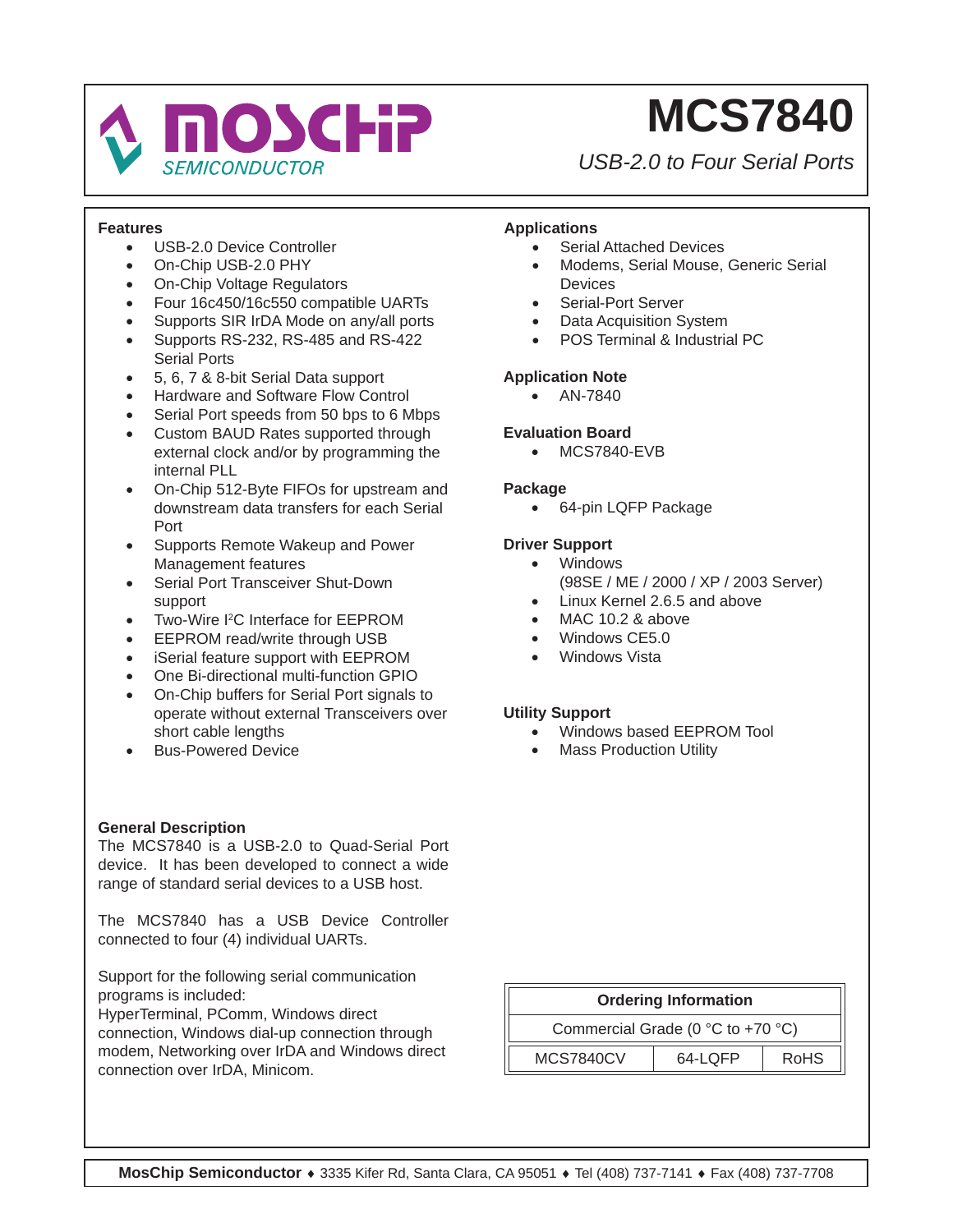

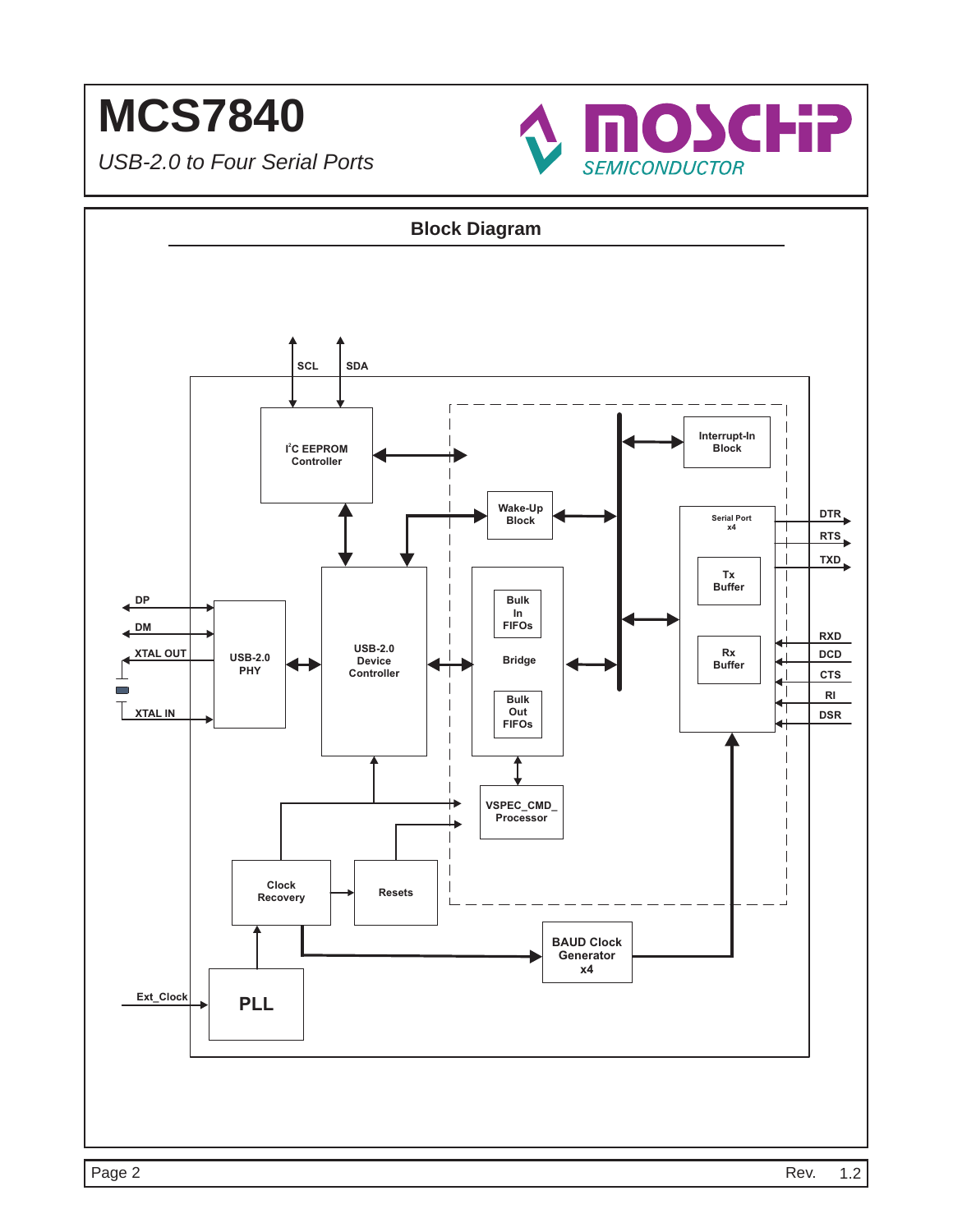

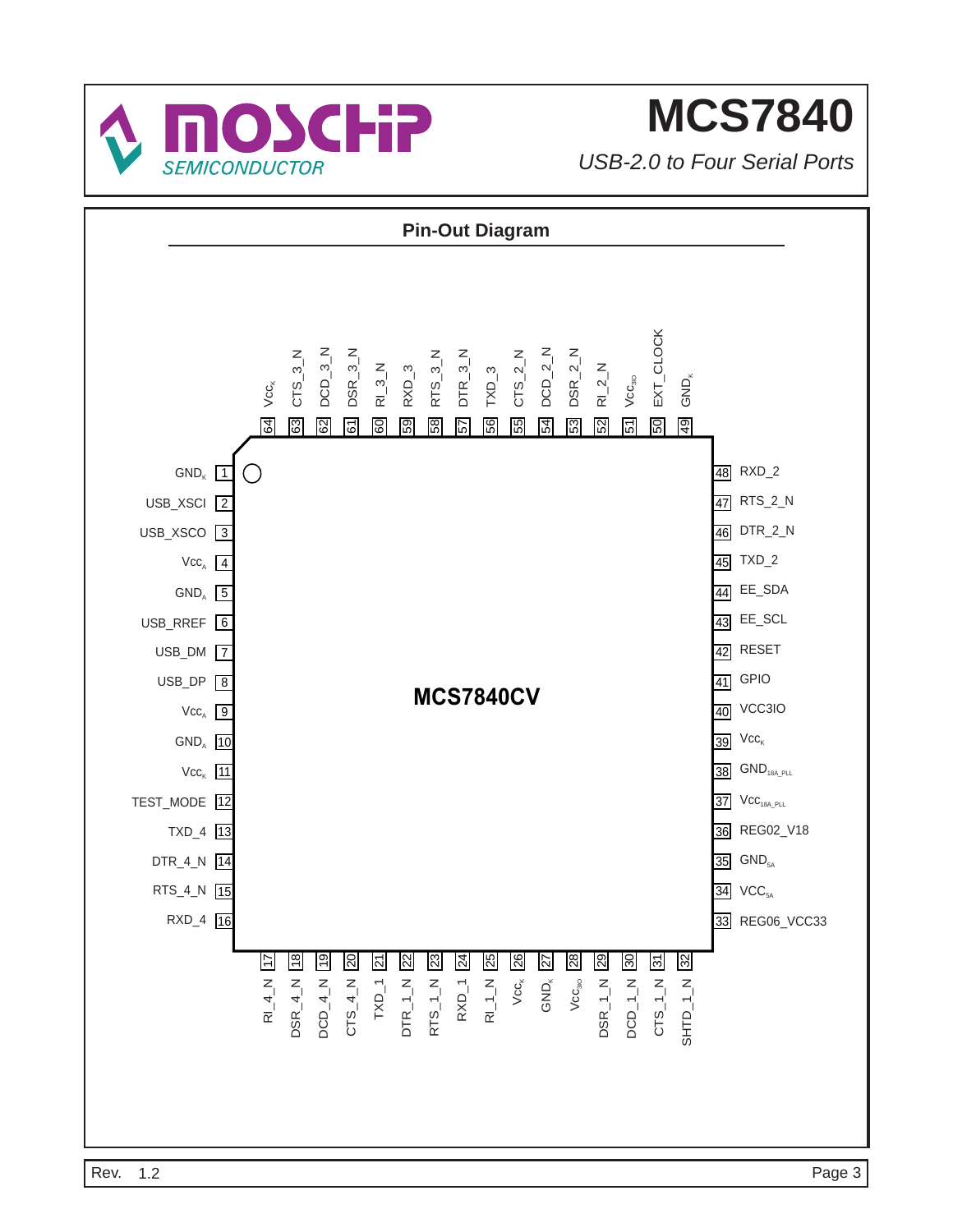*USB-2.0 to Four Serial Ports*



### **Pin Assignments Pin** Name Type Name Type **Runctional Description** 1 GND<sub>w</sub> | Power Core Ground 2 | USB XSCI | Input | Crystal Oscillator Input 3 | USB XSCO | Output | Crystal Oscillator Output 4 | Vcc<sub>a</sub> | Power Pin (A3V3) 5 | GND<sub>a</sub> | Power | Analog Ground 6 USB RREF Input  $\begin{bmatrix} 6 & 12.1 \end{bmatrix}$  USB RREF Input  $\begin{bmatrix} 2.1 \end{bmatrix}$  External Reference Resistor (12.1 KQ, 1%) Connect resistor to Analog GND. 7 | USB DM | I/O | USB D- Signal 8 | USB DP | I/O | USB D+ Signal 9 | Vcc<sub>a</sub> | Power | Power Pin (A3V3) 10 | GND<sub>,</sub> | Power | Analog Ground 11 |  $Vcc_{k}$  | Power Pin (1.8V) 12 | TEST MODE | Input Test Mode Pin, (active high). Default =  $Low(0)$ When TEST\_MODE = 1, PLL, Core, and SCAN/BIST/ Memory BIST testing can be performed. Set TEST\_MODE = 0 for normal operation. 13 TXD 4 Output Serial Port 4 Transmit Data out to transceiver or IrDA data out to IR LED 14 DTR\_4\_N Cutput Serial Port 4 Data Terminal Ready (in serial protocol), active low. 15 RTS\_4\_N Output Serial Port 4 Request To Send (in serial protocol), active low. 16 RXD\_4 Input Serial Port 4 Serial Receive Data in from transceiver or IrDA data in from IrDA detector. 17 | RI\_4\_N | Input | Serial Port 4 Ring Indicator, active low 18 DSR\_4\_N Input Serial Port 4 Data Set Ready (in serial protocol), active low 19 DCD\_4\_N Input Serial Port 4 Data Carrier Detect (in serial protocol), active low 20 CTS 4 N Input Serial Port 4 Clear To Send (in serial protocol), active low 21 TXD 1 Output Serial Port 1 Transmit Data out to transceiver, or IrDA data out to IR LED 22 DTR\_1\_N Output Serial Port 1 Data Terminal Ready (in serial protocol), active low.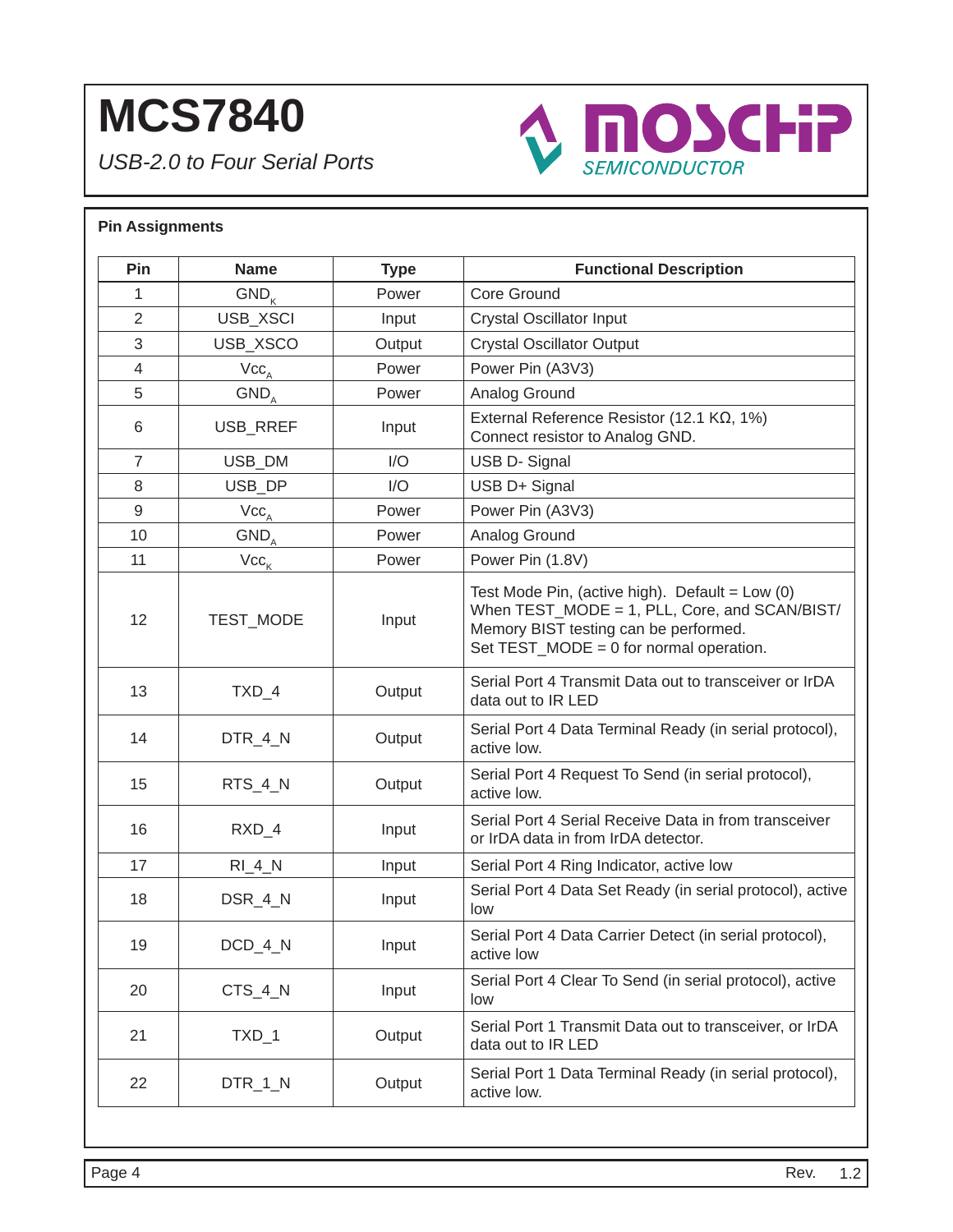

| Pin | <b>Name</b>                             | <b>Type</b>  | <b>Functional Description</b>                                                                                                                   |
|-----|-----------------------------------------|--------------|-------------------------------------------------------------------------------------------------------------------------------------------------|
| 23  | RTS_1_N                                 | Output       | Serial Port 1 Request To Send (in serial protocol),<br>active low.                                                                              |
| 24  | $RXD_1$                                 | Input        | Serial Port 1 Serial Receive Data in from transceiver,<br>or IrDA data in from IrDA detector.                                                   |
| 25  | $RI_1N$                                 | Input        | Serial Port 1 Ring Indicator, active low.                                                                                                       |
| 26  | $\mathsf{Vcc}_\mathsf{K}$               | Power        | Power Pin (1.8V)                                                                                                                                |
| 27  | $GND_{K}$                               | Power        | Core Ground                                                                                                                                     |
| 28  | $\text{Vcc}_{3\underline{\mid 0 \mid}}$ | Power        | Power Pin (D3V3)                                                                                                                                |
| 29  | DSR_1_N                                 | Input        | Serial Port 1 Data Set Ready (in serial protocol), active<br>low                                                                                |
| 30  | $DCD_1_N$                               | Input        | Serial Port 1 Data Carrier Detect (in serial protocol),<br>active low                                                                           |
| 31  | $CTS_1_N$                               | Input        | Serial Port 1 Clear To Send (in serial protocol), active<br>low                                                                                 |
| 32  | SHTD_1_N                                | Output       | Shut Down External Serial Transceiver during normal<br>operation, active low by default, can be configured<br>active high by using DCR setting. |
| 33  | REG06_VCC33                             | Power        | Power Pin (3.3V OUTPUT)                                                                                                                         |
| 34  | $\text{Vcc}_{5\text{A}}$                | Power        | Power Pin (5V INPUT)                                                                                                                            |
| 35  | GND <sub>5A</sub>                       | Power        | Ground Pin for 5V Input                                                                                                                         |
| 36  | REG02_V18                               | Power        | Power Pin (1.8V OUTPUT)                                                                                                                         |
| 37  | $\text{Vcc}_{\text{18A-PLL}}$           | Power        | PLL Power (1.8V)                                                                                                                                |
| 38  | $GND_{\frac{18A \text{ PIL}}{2}}$       | Power        | <b>PLL Ground</b>                                                                                                                               |
| 39  | $\mathsf{Vcc}_\mathsf{K}$               | Power        | Power Pin (1.8V)                                                                                                                                |
| 40  | VCC3IO                                  | Power        | Power pin D3V3.                                                                                                                                 |
| 41  | <b>GPIO</b>                             | I/O          | GPIO_MODE - Bidirectional GPIO bit. The direction<br>(Input or Output) is controlled by the DCR for Serial<br>Port #1.                          |
| 42  | <b>RESET</b>                            | $\mathbf{I}$ | Power-On Reset signal (active high).                                                                                                            |
| 43  | EE_SCL                                  | I/O          | 2-Wire EEPROM Clock. Default = High (1)                                                                                                         |
| 44  | EE_SDA                                  | I/O          | 2-Wire EEPROM Data in/out. Default = High (1)                                                                                                   |
| 45  | $TXD_2$                                 | Output       | Serial Port 2 Transmit Data out to transceiver, or IrDA<br>data out to IR LED                                                                   |
| 46  | DTR_2_N                                 | Output       | Serial Port 2 Data Terminal Ready (in serial protocol),<br>active low.                                                                          |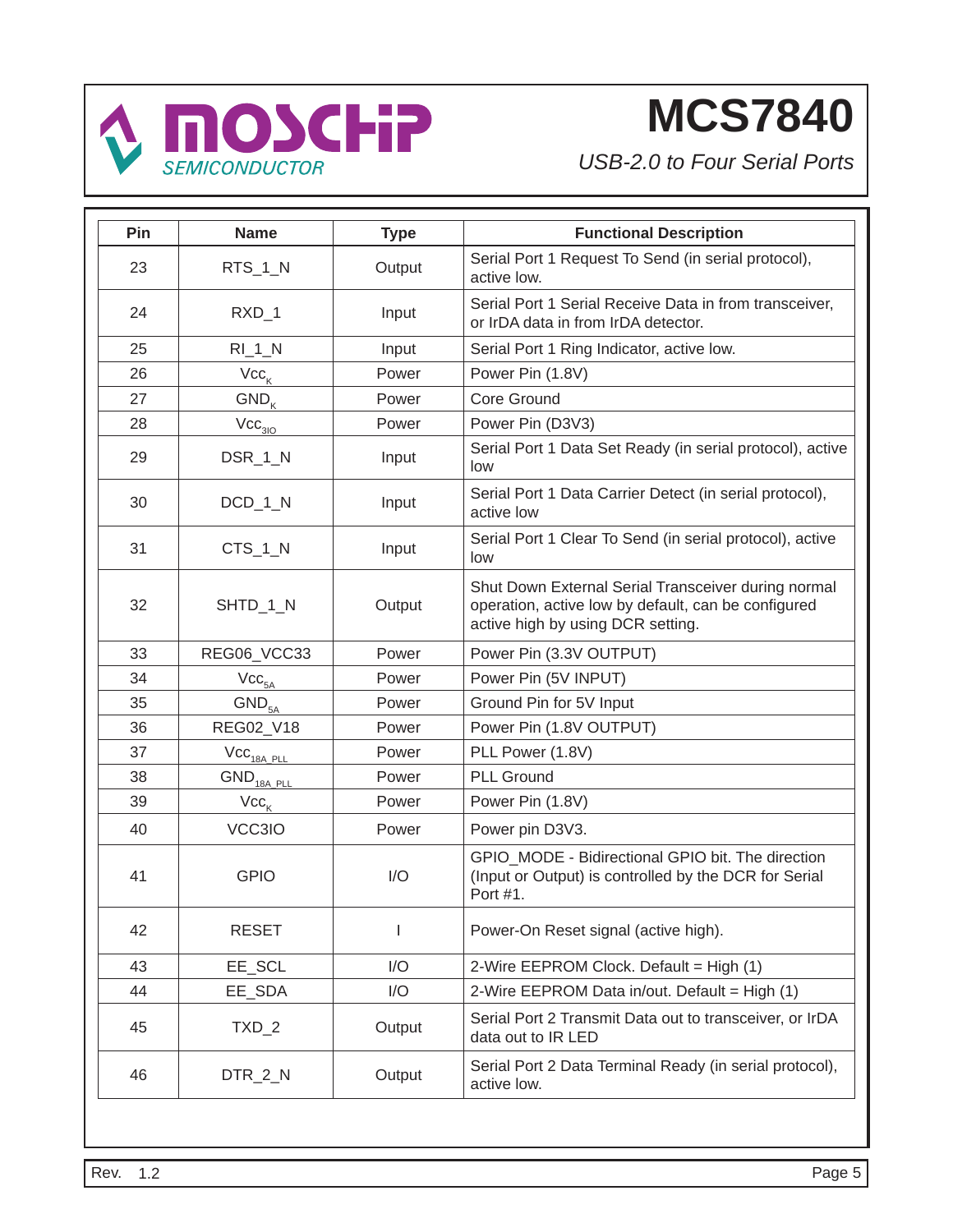

| Pin | <b>Name</b>               | <b>Type</b> | <b>Functional Description</b>                                                                                                                                                                                                   |
|-----|---------------------------|-------------|---------------------------------------------------------------------------------------------------------------------------------------------------------------------------------------------------------------------------------|
| 47  | RTS_2_N                   | Output      | Serial Port 2 Request To Send (in serial protocol),<br>active low.                                                                                                                                                              |
| 48  | RXD_2                     | Input       | Serial Port 2 Serial Receive Data in from transceiver<br>or IrDA data in from IrDA detector.                                                                                                                                    |
| 49  | $GND_{K}$                 | Power       | Core Ground.                                                                                                                                                                                                                    |
| 50  | EXT_CLOCK                 | Input       | Input Clock from external world. In normal operation<br>mode, clock can be supplied to serial ports and used<br>for custom BAUD Rate of user's choice. In test mode,<br>clock will be the test clock input from external world. |
| 51  | Vcc <sub>310</sub>        | Power       | Power Pin (D3V3).                                                                                                                                                                                                               |
| 52  | $RI_2N$                   | Input       | Serial Port 2 Ring Indicator, active low.                                                                                                                                                                                       |
| 53  | DSR_2_N                   | Input       | Serial Port 2 Data Set Ready (in serial protocol), active<br>low.                                                                                                                                                               |
| 54  | DCD_2_N                   | Input       | Serial Port 2 Data Carrier Detect (in serial protocol),<br>active low.                                                                                                                                                          |
| 55  | CTS_2_N                   | Input       | Serial Port 2 Clear To Send (in serial protocol), active<br>low.                                                                                                                                                                |
| 56  | TXD_3                     | Output      | Serial Port 3 Transmit Data out to transceiver, or IrDA<br>data out to IR LED.                                                                                                                                                  |
| 57  | DTR_3_N                   | Output      | Serial Port 3 Data Terminal Ready (in serial protocol),<br>active low.                                                                                                                                                          |
| 58  | RTS_3_N                   | Output      | Serial Port 3 Request To Send (in serial protocol),<br>active low.                                                                                                                                                              |
| 59  | RXD_3                     | Input       | Serial Port 3 Serial Receive Data in from transceiver,<br>or IrDA data in from IrDA detector.                                                                                                                                   |
| 60  | $RI_3_N$                  | Input       | Serial Port 3 Ring Indicator, active low.                                                                                                                                                                                       |
| 61  | DSR_3_N                   | Input       | Serial Port 3 Data Set Ready (in serial protocol), active<br>low.                                                                                                                                                               |
| 62  | $DCD_3_N$                 | Input       | Serial Port 3 Data Carrier Detect (in serial protocol),<br>active low.                                                                                                                                                          |
| 63  | CTS_3_N                   | Input       | Serial Port 3 Clear To Send (in serial protocol), active<br>low.                                                                                                                                                                |
| 64  | $\mathsf{Vcc}_\mathsf{K}$ | Power       | Power Pin (1.8V)                                                                                                                                                                                                                |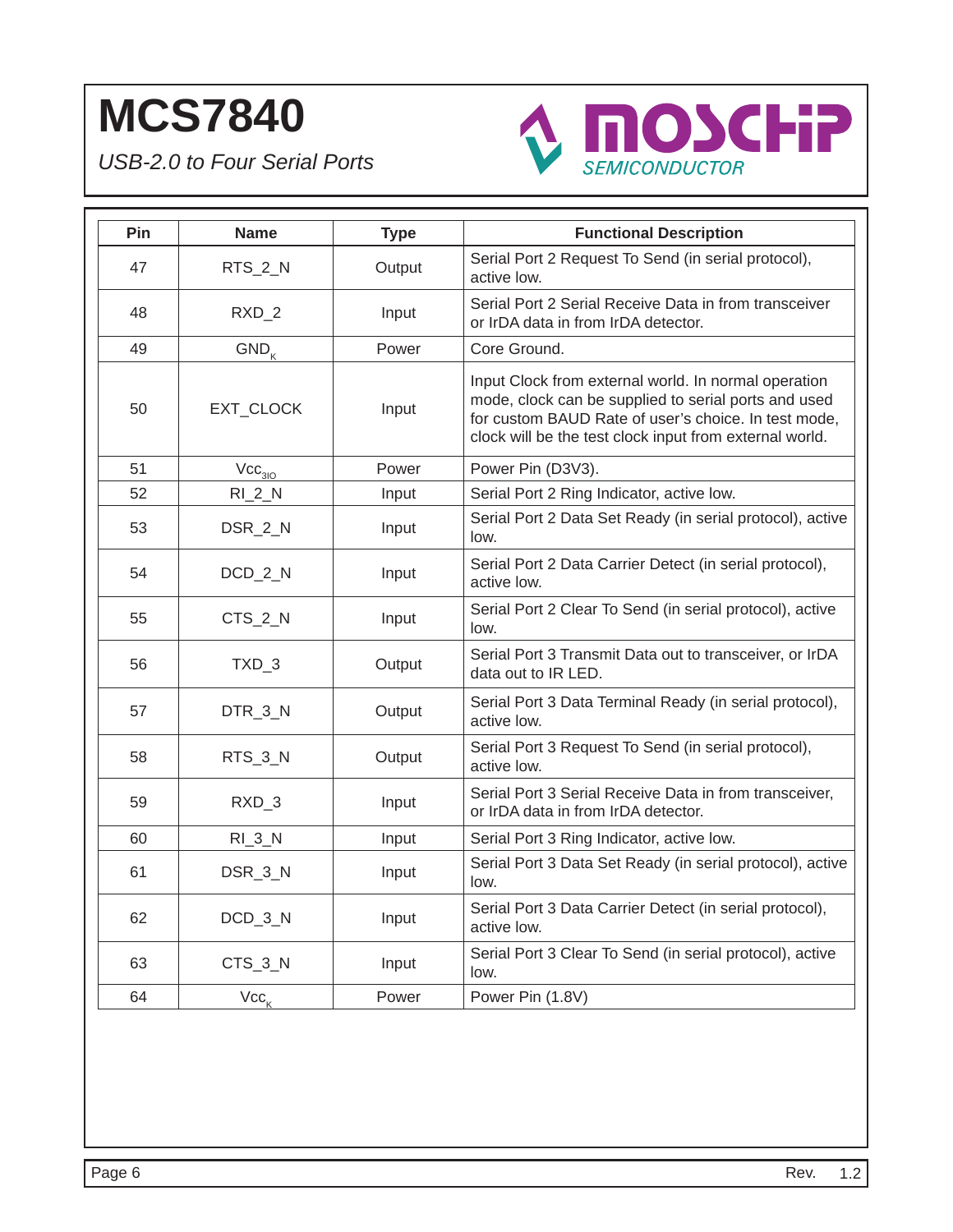

*USB-2.0 to Four Serial Ports*

#### **Functional Block Descriptions**

#### **Internal Regulators**

An internal DC-DC Regulator is provided to convert 5V to 1.8V for Core Logic. An additional regulator is provided to convert the 5V input to 3.3V for I/O functions. These regulators eliminate the need for external voltage sources.

#### *USB-2.0 PHY*

This is the physical layer of the USB interface. The USB-2.0 PHY communicates with the USB-2.0 Device Controller logic through a UTMI interface to send/receive data on the USB bus.

#### *USB-2.0 Device Controller*

The USB-2.0 Device Controller interfaces to the internal bridge and communicates with the serial ports through the bridge logic. The device controller logic is connected to a physical layer USB-2.0 PHY which provides the USB bus interface for the chip. The device controller responds to standard as well as vendor specific requests from USB-2.0 and USB-1.1 Hosts.

#### *Bridge*

The bridge logic controls traffic between the USB-2.0 Device Controller and the Serial Port Controllers. The bridge logic has synchronous RAM memories with pingpong FIFO control logic to buffer data in either direction (Bulk-In and Bulk-Out) and send it to the other side without loss. Control logic prevents overflow or underflow conditions in the memory.

#### *UART / Serial Port Controllers*

The Serial Port Controllers are linked to the bridge and send/receive data from the bridge interface. Each serial port controller has register logic controlling BAUD rates (50 bps – 6 Mbps), stop-bits, and parity bit settings. Each serial port has synchronous RAM memories acting as transmit and receive FIFOs to buffer outgoing and incoming data. This block has registers for interrupts, line status, and line control features which can be accessed by software. The Serial Port Controllers can interface to external RS-232 / RS-422 / RS-485 transceivers.

#### *Vendor Specifi c Command Processor*

The bridge logic interfaces to a vendor specific command processor block containing commands/register settings (BAUD settings etc.) which are specific to this device.

#### *Interrupt-In Block*

The Interrupt-In controller block gives the status of the serial port interrupt registers to the USB-2.0 Device Controller. The USB host controller periodically polls the interrupt endpoint and reads the status of the interrupts.

#### *Wakeup Block*

The Wakeup block is used for remote wakeup control. The USB host can suspend operation of the device. The remote wakeup block checks for activity on the serial port pins, and if information is available, it issues a remote wakeup request to the USB-2.0 Device Controller. The Device Controller in turn requests a remote wakeup by the external host. The host issues the "Resume Signaling" command to the device, which then resumes normal operation.

#### *I 2 C EEPROM Controller*

The I<sup>2</sup>C EEPROM Controller interfaces to an external EEPROM and retrieves information necessary for serial port settings, Product-IDs, Vendor-IDs and other control information. The EEPROM controller logic communicates with the USB-2.0 Device Controller block which uses the information from the external EEPROM.

#### *Clock Generation and Resets*

The Clock Generation logic is used to generate the clocks for the various BAUD rates supported by the device. The Resets block has logic for synchronous de-assertion and asynchronous assertion of Resets in the respective clock domains to various blocks.

#### *BAUD Clock Generators*

The BAUD Clock Generator block generates clocks for each of the Serial Port Controllers depending on the BAUD settings from the host. A source clock is generated from the Clock Recovery block which is further divided or used as is by the BAUD Clock Generator logic depending on the BAUD settings.

#### *PLL Clock Generator*

The PLL generates a master clock which the other blocks use to generate the various BAUD rates. The PLL supports a wide range of clock inputs to support industrial standard serial port bit rates, as well as custom BAUD rates.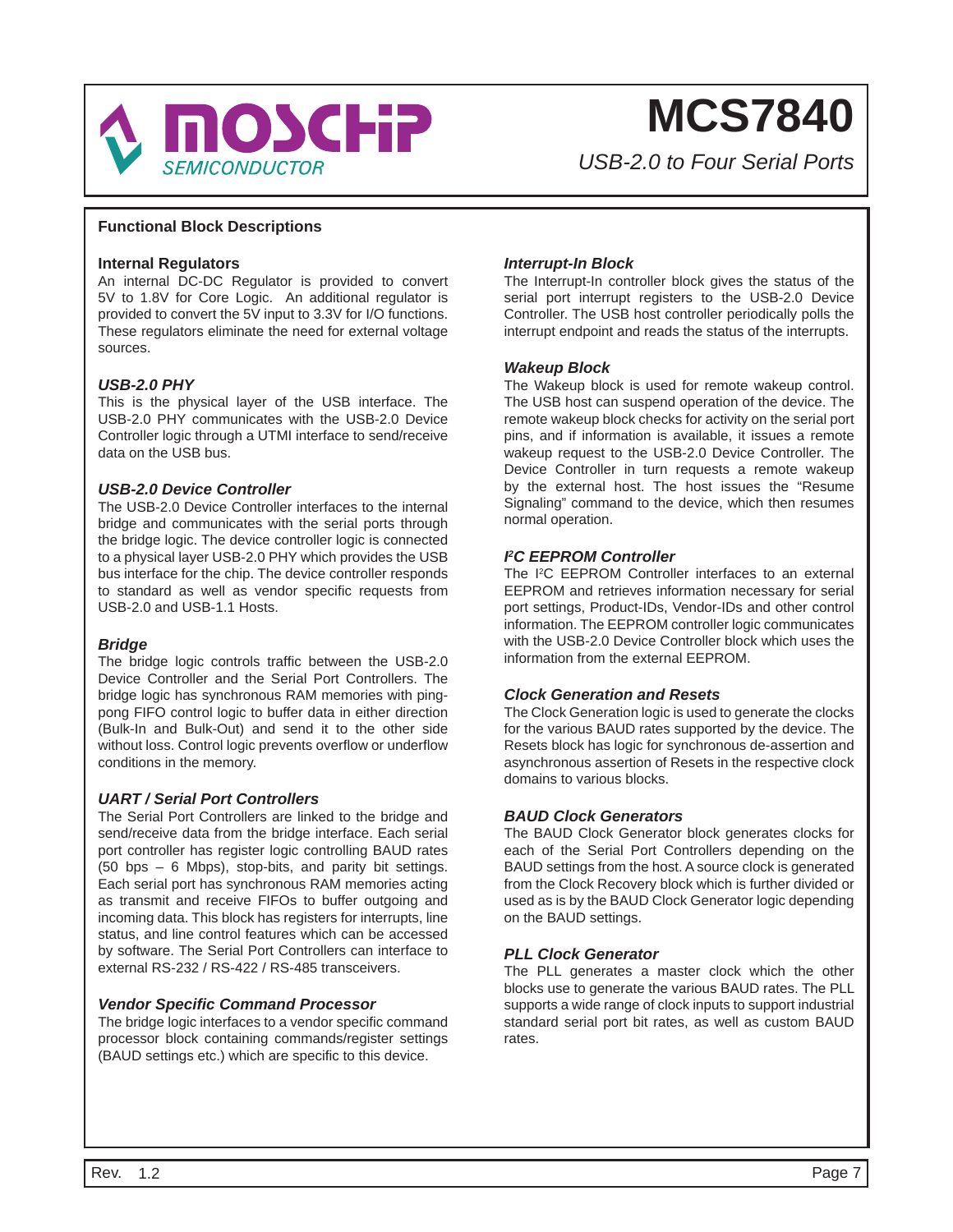*USB-2.0 to Four Serial Ports*



### **UART Functional Description**

#### *Overview*

The UARTs are high performance serial ports that comply with the 16c550 specification. All UARTs are similar in operation and function, and are described in this section. The function of a single UART is described below.

#### *Operation Modes*

The UARTs are backward compatible with 16c450 and 16c550 devices. The operation of the port depends upon the mode settings, which are described throughout the rest of this section. The modes, conditions and corresponding FIFO depth are tabulated below.

| <b>UART Mode</b> | <b>FIFO Size</b> | <b>FCR[0]</b> |
|------------------|------------------|---------------|
| 450              |                  |               |
| 550              | 16               |               |

### *450 Mode*

After the hardware reset, bit-0 of the FIFO Control Register (FCR) is cleared, and the UART is compatible with the 16c450 mode of operation.

The transmitter and receiver FIFOs (referred to as the "Transmitter Holding Register" and "Receiver Holding Register" respectively) have a depth of one.

This mode of operation is known as "Byte Mode".

### *550 Mode*

After the hardware reset, writing a 1 to FCR[0] will increase the FIFO size to 16, providing compatibility with 16c550 devices.

In 16c550 mode, the device has the following features:

- $\bullet$  RTS/CTS hardware flow control or DSR/DTR hardware flow control
- Infrared IrDA format transmit & receive mode
- Deeper (16-Byte) FIFOs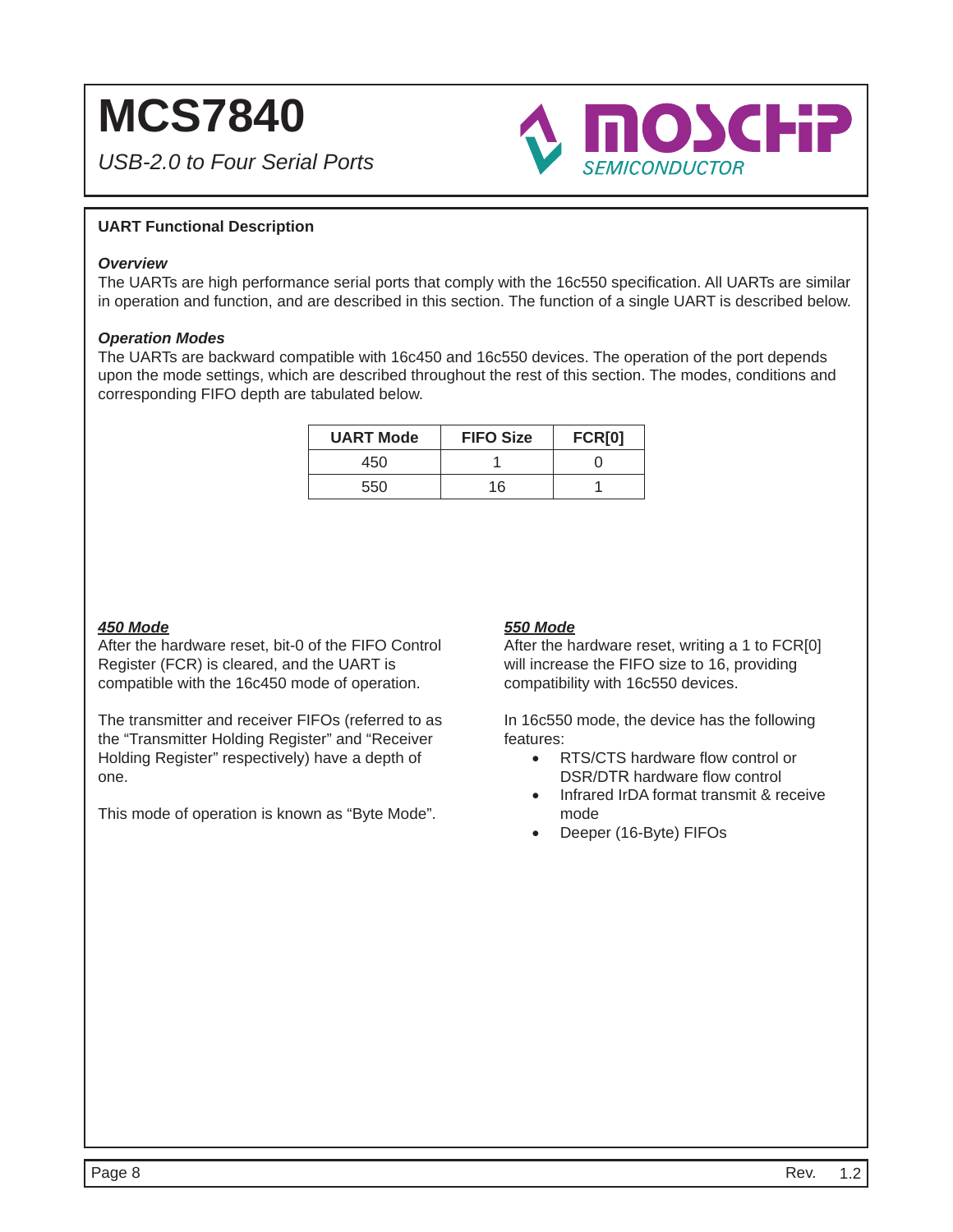

*USB-2.0 to Four Serial Ports*

### **UART Register-Set and Register Descriptions**

The UART has 10 registers, but only three address lines to access those registers. The mapping of the registers is dependent upon the Line Control Register (LCR).

LCR[7] enables the Divider Latch Registers (DLL & DLM).

The following table gives the various UART registers and their offsets.

| <b>Register</b><br><b>Name</b> | <b>Offset</b>    | R/W          | Bit-7                              | Bit-6                                         | Bit-5                      | Bit-4                                                              | Bit-3                     | Bit-2                            | Bit-1                 | Bit-0                 |
|--------------------------------|------------------|--------------|------------------------------------|-----------------------------------------------|----------------------------|--------------------------------------------------------------------|---------------------------|----------------------------------|-----------------------|-----------------------|
| <b>THR</b>                     | $\mathbf 0$      | W            |                                    |                                               |                            | Data to be transmitted (Transmitter Holding Register)              |                           |                                  |                       |                       |
| <b>RHR</b>                     | $\mathbf 0$      | R            |                                    |                                               |                            | Data to be received (Receiver Holding Register)                    |                           |                                  |                       |                       |
| <b>IER</b>                     | 1                | R/W          |                                    | Reserved                                      |                            | Sleep<br>Mode                                                      | Modem<br>Int<br>Mask      | <b>Rx</b><br>Stat<br>Int<br>Mask | Tx Rdy<br>Int<br>Mask | Rx Rdy<br>Int<br>Mask |
| <b>FCR</b>                     | $\overline{2}$   | W            | <b>RHR</b><br><b>Trigger Level</b> |                                               | Reserved                   |                                                                    | Reserved                  | Flush<br>THR                     | Flush<br><b>RHR</b>   | <b>FIFO</b><br>Enable |
| <b>ISR</b>                     | $\overline{2}$   | $\mathsf{R}$ | <b>FIFOs</b><br>Enabled            |                                               | Reserved                   |                                                                    | <b>Interrupt Priority</b> |                                  |                       | Interrupt<br>Pending  |
| <b>LCR</b>                     | 3                | R/W          | <b>DLE</b>                         | Тx<br><b>Break</b>                            | Force<br>Parity            | Odd/Even<br>Parity                                                 | Parity<br>Enable          | Stop<br><b>Bits</b>              | Data Length           |                       |
| <b>MCR</b>                     | 4                | R/W          |                                    | DTR-DSR/<br><b>DCD</b><br><b>Flow Control</b> | RTS/CTS<br>Flow<br>Control | Loop                                                               | Unused                    |                                  | <b>RTS</b>            | <b>DTR</b>            |
| <b>LSR</b>                     | 5                | R.           | Data<br>Error                      | Tx<br>Empty                                   | <b>THR</b><br>Empty        | <b>Rx</b><br><b>Break</b>                                          | Framing<br>Error          | Parity<br>Error                  | Overrun<br>Error      | <b>Rx</b><br>Rdy      |
| <b>MSR</b>                     | 6                | R            | <b>DCD</b>                         | R <sub>l</sub>                                | <b>DSR</b>                 | <b>CTS</b>                                                         | $\triangle DCD$           | Teri                             | <b>ADSR</b>           | $\triangle CTS$       |
| <b>SPR</b>                     | $\overline{7}$   | R/W          | Scratch Pad Register               |                                               |                            |                                                                    |                           |                                  |                       |                       |
|                                |                  |              |                                    |                                               |                            | Additional standard registers - these are accessed when LCR[7] = 1 |                           |                                  |                       |                       |
| <b>DLL</b>                     | $\boldsymbol{0}$ | R/W          |                                    |                                               |                            |                                                                    | Divisor Latch bits[7:0]   |                                  |                       |                       |
| <b>DLM</b>                     | 1                | R/W          |                                    |                                               |                            |                                                                    | Divisor Latch bits[15:8]  |                                  |                       |                       |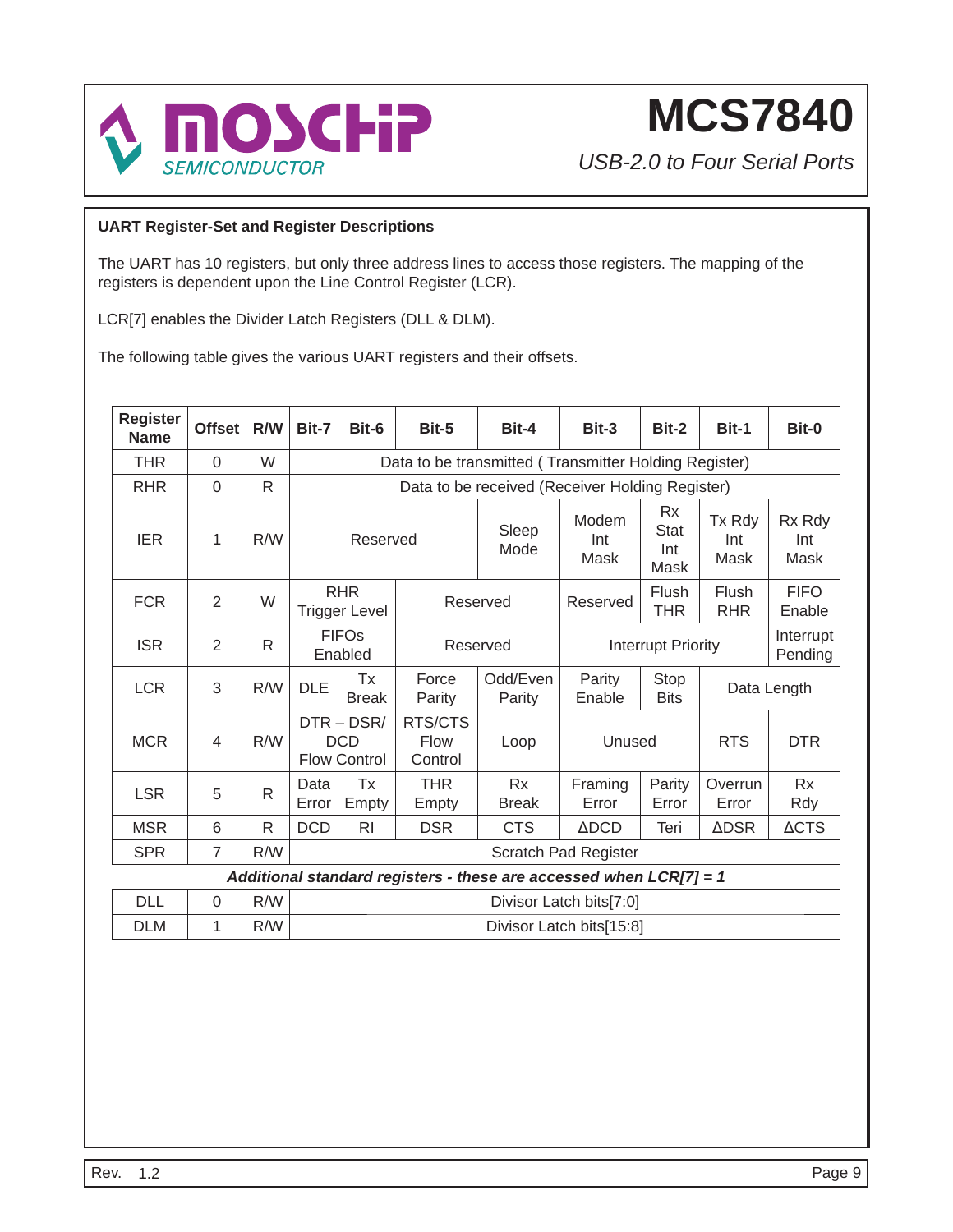*USB-2.0 to Four Serial Ports*



### **Transmitter Holding Register & Receiver Holding Register (THR & RHR):**

Data is written into the bottom of the THR queue & read from the top of the RHR queue completely asynchronously to the operation of the transmitter & receiver. The size of the FIFOs is dependent upon the setting of the FCR register.

Data written to the THR when it is full, is lost. Data read from the RHR when it is empty, is invalid. The empty and full status of the FIFOs is indicated in the Line Status Register.

| <b>Register:</b>         | THR                         |
|--------------------------|-----------------------------|
| <b>Description:</b>      | Data to be transmitted      |
| Offset:                  | O                           |
| <b>Permissions:</b>      | <b>Write Only</b>           |
| <b>Access Condition:</b> | $LCR[7] = 0$                |
| <b>Default Value:</b>    | (unknown) - based on memory |
|                          |                             |

|                          | <b>Bit[7]</b> | <b>Bit[6]</b>               | <b>Bit[5]</b> | <b>Bit[4]</b>       | <b>Bit[3]</b>          | <b>Bit[2]</b> | <b>Bit[1]</b> | <b>Bit[0]</b> |  |  |
|--------------------------|---------------|-----------------------------|---------------|---------------------|------------------------|---------------|---------------|---------------|--|--|
|                          |               |                             |               |                     | Data to be transmitted |               |               |               |  |  |
|                          |               |                             |               |                     |                        |               |               |               |  |  |
|                          |               |                             |               |                     |                        |               |               |               |  |  |
|                          |               |                             |               |                     |                        |               |               |               |  |  |
|                          |               |                             |               |                     |                        |               |               |               |  |  |
|                          |               |                             |               |                     |                        |               |               |               |  |  |
| <b>Register:</b>         |               | <b>RHR</b>                  |               |                     |                        |               |               |               |  |  |
| <b>Description:</b>      |               | Data to be received         |               |                     |                        |               |               |               |  |  |
| Offset:                  |               | $\boldsymbol{0}$            |               |                     |                        |               |               |               |  |  |
| <b>Permissions:</b>      |               | Read Only                   |               |                     |                        |               |               |               |  |  |
| <b>Access Condition:</b> |               | $LCR[7] = 0$                |               |                     |                        |               |               |               |  |  |
| <b>Default Value:</b>    |               | (unknown) - based on memory |               |                     |                        |               |               |               |  |  |
|                          |               |                             |               |                     |                        |               |               |               |  |  |
|                          | <b>Bit[7]</b> | Bit[6]                      | <b>Bit[5]</b> | <b>Bit[4]</b>       | <b>Bit[3]</b>          | <b>Bit[2]</b> | <b>Bit[1]</b> | <b>Bit[0]</b> |  |  |
|                          |               |                             |               | Data to be received |                        |               |               |               |  |  |
|                          |               |                             |               |                     |                        |               |               |               |  |  |
|                          |               |                             |               |                     |                        |               |               |               |  |  |
|                          |               |                             |               |                     |                        |               |               |               |  |  |
|                          |               |                             |               |                     |                        |               |               |               |  |  |
|                          |               |                             |               |                     |                        |               |               |               |  |  |
|                          |               |                             |               |                     |                        |               |               |               |  |  |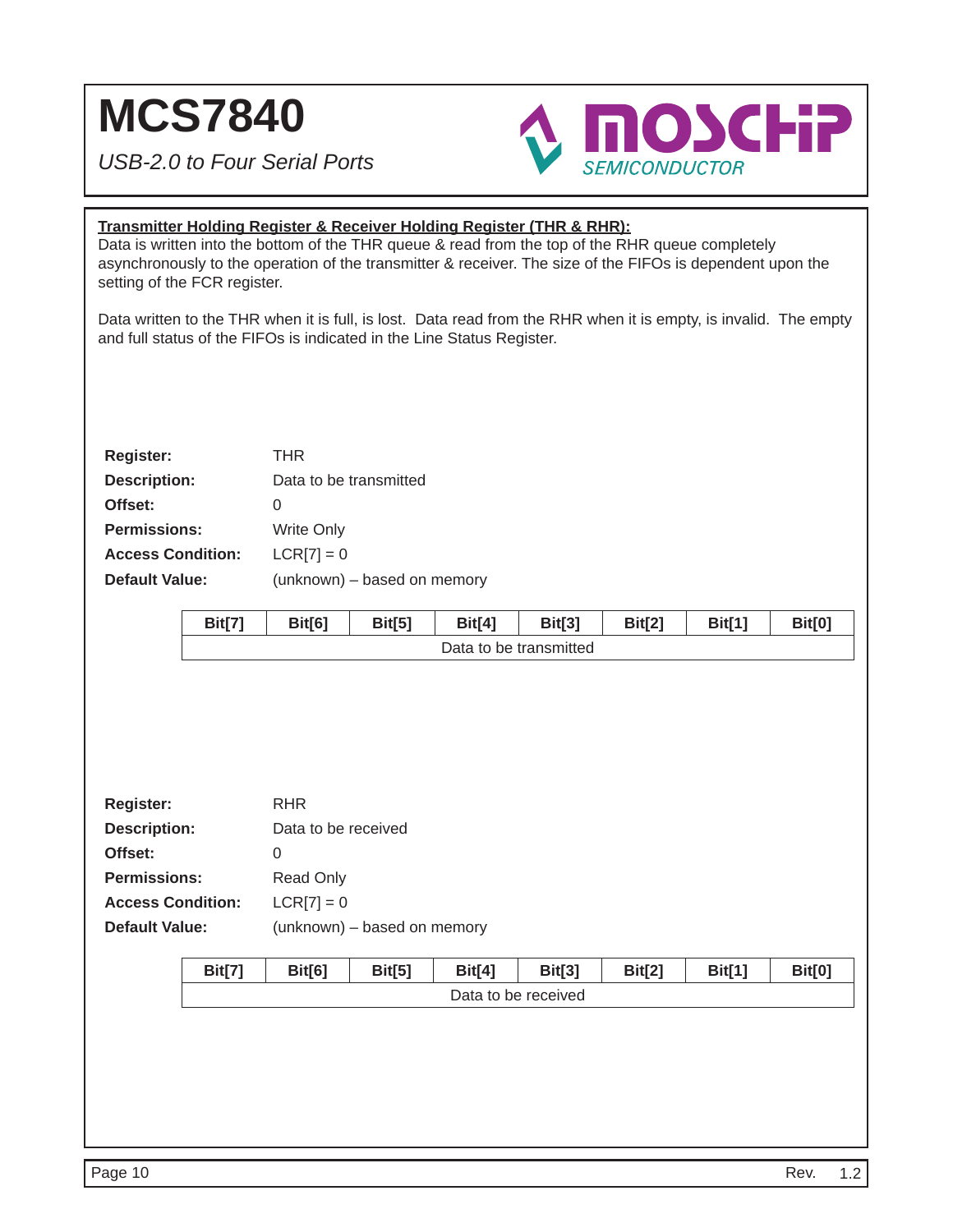

*USB-2.0 to Four Serial Ports*

### **Interrupt Enable Register (IER):**

Serial channel interrupts are enabled using the Interrupt Enable Register (IER).

| <b>Register:</b>         | IFR                       |
|--------------------------|---------------------------|
| <b>Description:</b>      | Interrupt Enable Register |
| Offset:                  | 1                         |
| <b>Permissions:</b>      | Read/Write                |
| <b>Access Condition:</b> | $LCR[7] = 0$              |
| <b>Default Value:</b>    | 0x0C                      |

| Bit[7]   | Bit[6] | Bit[5] | <b>Bit[4]</b> | Bit[3]   | Bit <sub>[2]</sub> | <b>Bit[1]</b> | <b>Bit[0]</b> |
|----------|--------|--------|---------------|----------|--------------------|---------------|---------------|
| Reserved |        |        | Sleep         | Modem    | Rx Stat            | Tx Rdy        | Rx Rdv        |
|          |        |        | Mode          | Int Mask | Int Mask           | Int Mask      | Int Mask      |

| <b>Bit</b> | <b>Description</b>               | <b>Operation</b>                                                                                                                  |
|------------|----------------------------------|-----------------------------------------------------------------------------------------------------------------------------------|
| 0          | Rx Rdy<br><b>Interrupt Mask</b>  | Logic 0: Disable the Receiver Ready Interrupt<br>Logic 1: Enable the Receiver Ready Interrupt                                     |
| 1          | Tx Rdy<br><b>Interrupt Mask</b>  | Logic 0: Disable the Transmitter Ready Interrupt<br>Logic 1: Enable the Transmitter Ready Interrupt                               |
| 2          | Rx Stat<br><b>Interrupt Mask</b> | Logic 0: Disable the Receiver Status Interrupt<br>(Normal Mode)<br>Logic 1: Enable the Receiver Status Interrupt<br>(Normal Mode) |
| 3          | Modem<br><b>Interrupt Mask</b>   | Logic 0: Disable the Modem Status Interrupt<br>Logic 1: Enable the Modem Status Interrupt                                         |
| 4          | Sleep Mode                       | Logic 0: Disable Sleep Mode<br>Logic 1: Enable Sleep Mode where by the internal clock<br>of the channel is switched OFF           |
| [7:5]      | Reserved                         | Reserved                                                                                                                          |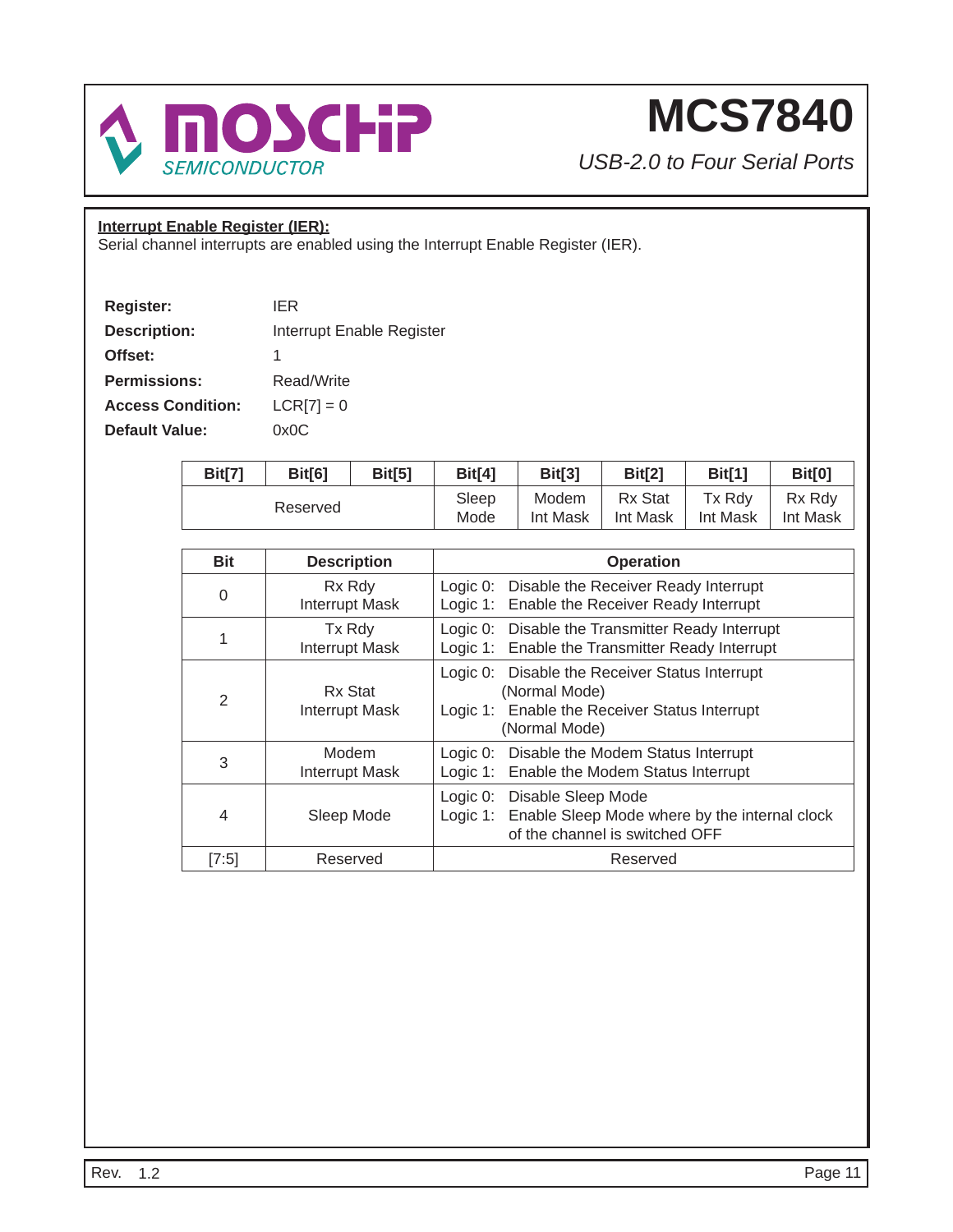*USB-2.0 to Four Serial Ports*



### **FIFO Control Register (FCR):**

The FCR controls the UART behavior in various modes.

| Register:                | <b>FCR</b>                   |
|--------------------------|------------------------------|
| <b>Description:</b>      | <b>FIFO Control Register</b> |
| Offset:                  | 2                            |
| <b>Permissions:</b>      | Write                        |
| <b>Access Condition:</b> |                              |
| Default Value:           | 0x00                         |

| Bit[7] | Bit[6]                   | Bit[5]   | Bit[4] | Bit[3]   | Bit[2]       | <b>Bit[1]</b> | Bit[0]                 |
|--------|--------------------------|----------|--------|----------|--------------|---------------|------------------------|
|        | <b>RHR Trigger Level</b> | Reserved |        | Reserved | Flush<br>THR | Flush<br>RHR  | Enable<br><b>FIFOs</b> |

| <b>Bit</b>    | <b>Description</b>       | <b>Operation</b>                                                                                                                                                                                                                                            |
|---------------|--------------------------|-------------------------------------------------------------------------------------------------------------------------------------------------------------------------------------------------------------------------------------------------------------|
| $\Omega$      | Enable FIFO Mode         | Logic $0$ :<br><b>Byte Mode</b><br>Logic 1: FIFO Mode                                                                                                                                                                                                       |
| 1             | Flush RHR                | Logic $0$ :<br>No change<br>Logic 1: Flushes the contents of RHR, This is operative<br>only in FIFO mode. The RHR is automatically<br>flushed whenever changing between Byte Mode<br>and FIFO Mode. The bit will return to zero after<br>clearing the FIFO. |
| $\mathcal{P}$ | Flush THR                | Logic $0$ :<br>No change<br>Logic 1: Flushes the content of the THR, in the same<br>manner as FCR[1] does the RHR                                                                                                                                           |
| 3             | Reserved                 | Reserved                                                                                                                                                                                                                                                    |
| [5:4]         | Reserved                 | Reserved                                                                                                                                                                                                                                                    |
| [7:6]         | <b>RHR Trigger Level</b> | See Table Below                                                                                                                                                                                                                                             |

In 550 Mode, the receiver FIFO trigger levels are defined by FCR[7:6].

The interrupt trigger level & flow control trigger level where appropriate are defined by L2 in the table.

L1 defines a lower flow control trigger level. The two trigger levels used together introduce a hysteresis element into the hardware RTS/CTS flow control.

In Byte Mode (450 Mode) trigger levels are all set to 1.

| <b>FCR[7:6]</b>    | 550 Mode (FIFO = 16) |    |  |
|--------------------|----------------------|----|--|
|                    | L1                   | L2 |  |
| $21$ b $00$        |                      |    |  |
| $21$ b $01$        |                      |    |  |
| 2 <sup>′</sup> b10 |                      |    |  |
| 2 <sup>th</sup> 11 |                      | 14 |  |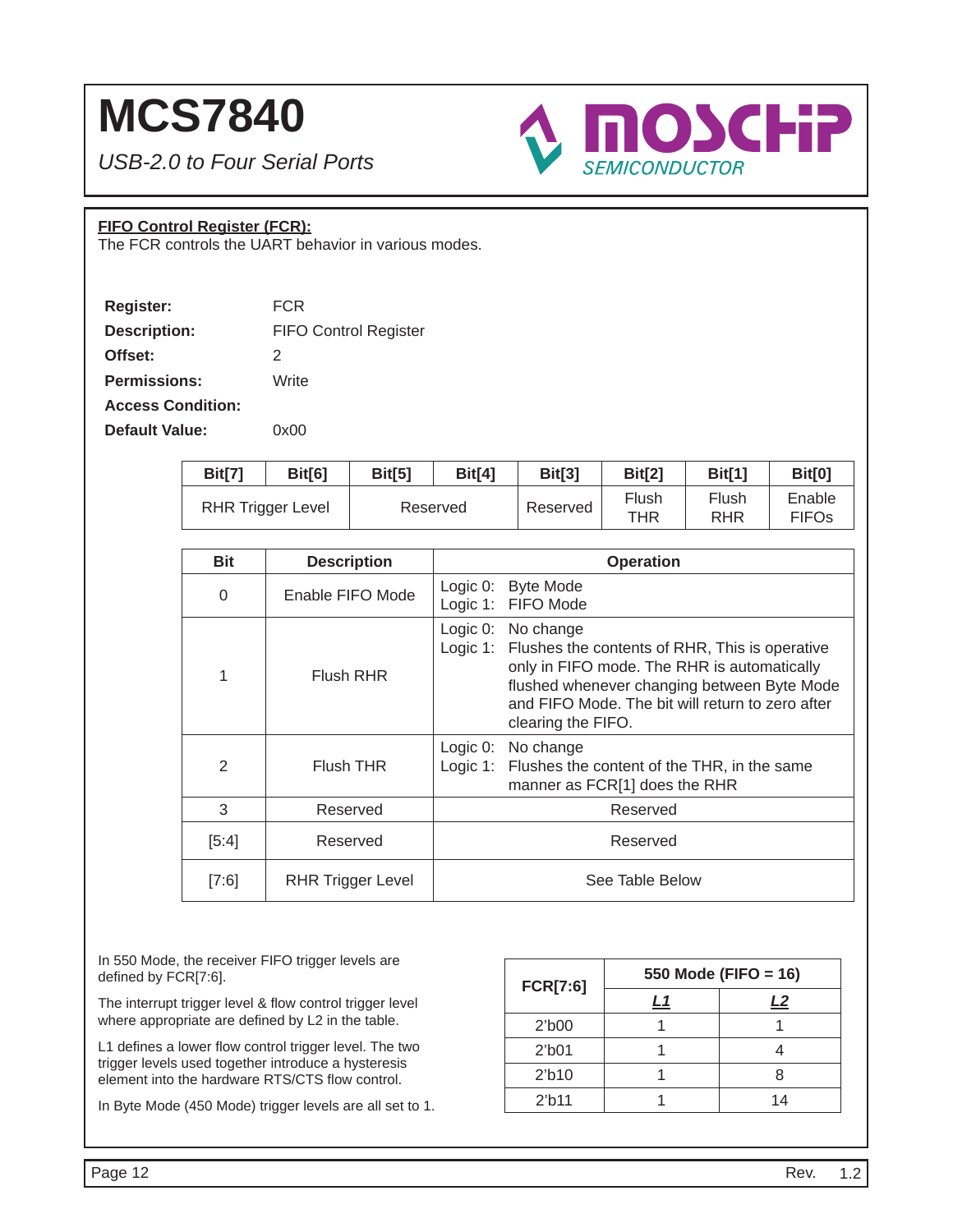

*USB-2.0 to Four Serial Ports*

### **Interrupt Status Register (ISR):**

The source of the highest priority pending interrupt is indicated by the contents of the Interrupt Status Register. There are five sources of interrupts and four levels of priority (1 is the highest) as tabulated below:

| Register:                | <b>ISR</b>                       |
|--------------------------|----------------------------------|
| <b>Description:</b>      | <b>Interrupt Status Register</b> |
| Offset:                  | 2                                |
| <b>Permissions:</b>      | Read                             |
| <b>Access Condition:</b> |                                  |
| <b>Default Value:</b>    | ი×იი                             |

| <b>Bit[7]</b> | Bit[6]               | Bit[5] | Bit <sup>[4]</sup>                    | Bit[3] | Bit <sup>[2]</sup>                | Bit[1] | Bit[0]               |
|---------------|----------------------|--------|---------------------------------------|--------|-----------------------------------|--------|----------------------|
|               | <b>FIFOs Enabled</b> |        | Interrupt Priority<br>(Enhanced Mode) |        | Interrupt Priority<br>(All Modes) |        | Interrupt<br>Pending |

| <b>Priority Level</b> | <b>Interrupt Source</b>                                               | <b>ISR[5:0]</b> |
|-----------------------|-----------------------------------------------------------------------|-----------------|
|                       | No interrupt pending                                                  | 6'b000001       |
|                       | <b>Receiver Status Error</b><br>or address bit detected in 9-bit mode | 6'b000110       |
| 2a                    | Receiver Data Available                                               | 6'b000100       |
| 2 <sub>b</sub>        | <b>Receiver Time-Out</b>                                              | 6'b001100       |
| 3                     | <b>Transmitter THR Empty</b>                                          | 6'b000010       |
|                       | Modem Status Change                                                   | 6'b000000       |

**Note:** ISR[0] indicates whether any interrupt is pending

*Interrupt Source and Priority Table*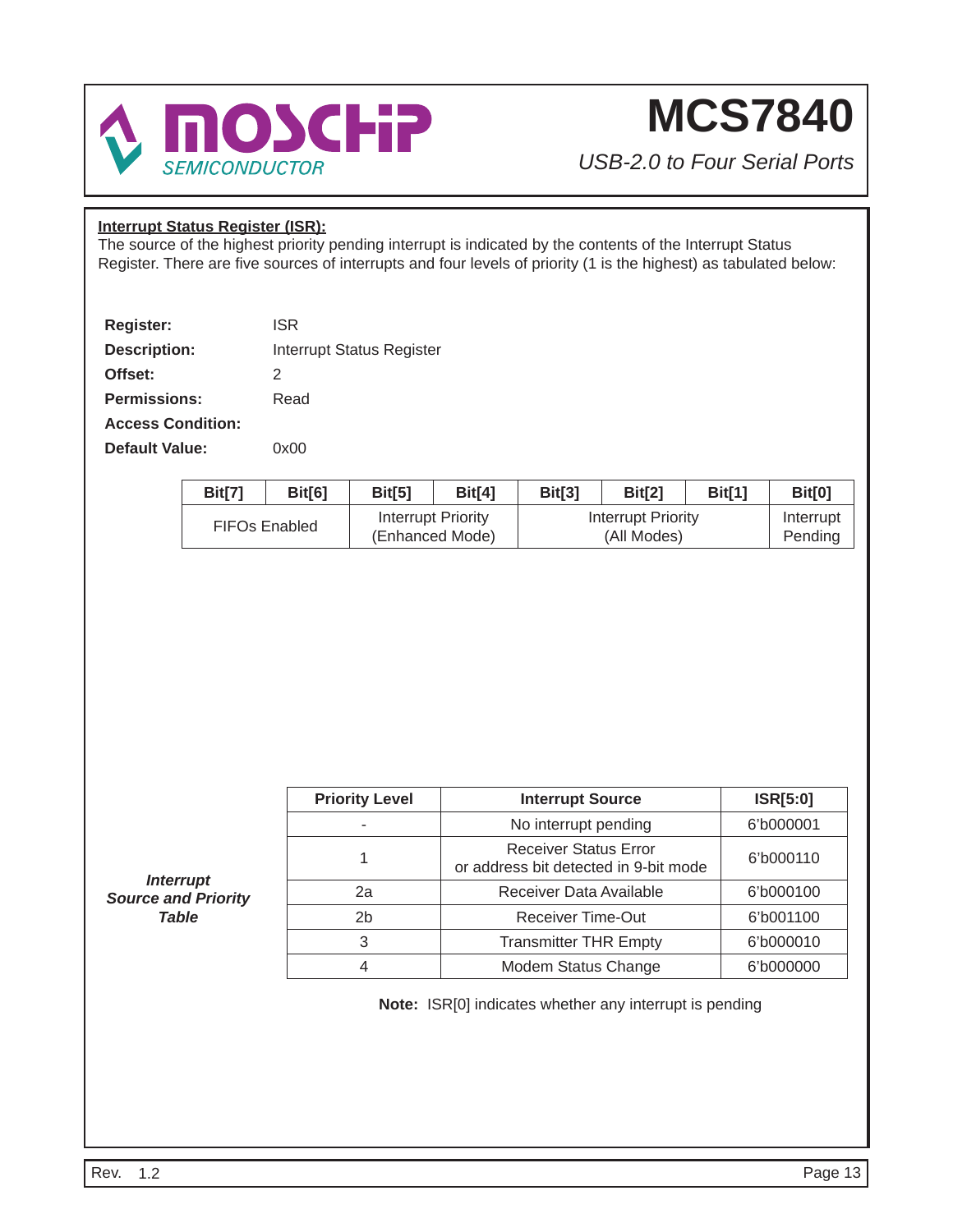*USB-2.0 to Four Serial Ports*



### **Line Control Register (LCR):**

The LCR specifies the data format that is common to both transmitter and receiver.

| <b>Register:</b>         | LCR                   |
|--------------------------|-----------------------|
| <b>Description:</b>      | Line Control Register |
| Offset:                  | 3                     |
| <b>Permissions:</b>      | Read/Write            |
| <b>Access Condition:</b> |                       |
| <b>Default Value:</b>    | 0x00                  |

| Bit[7] | Bit[6]             | Bit[5]          | <b>Bit[4]</b>      | Bit[3]           | Bit[2]    | Bit[1]    | <b>Bit[0]</b>  |
|--------|--------------------|-----------------|--------------------|------------------|-----------|-----------|----------------|
| DLE    | ТX<br><b>Break</b> | Force<br>Parity | Odd/Even<br>Parity | Parity<br>Enable | Number of | Stop-Bits | Data<br>Length |

- LCR[1:0] Data Length of serial characters.
- LCR[2] Number of Stop-Bits per serial character.

### LCR[5:3] Parity Type The selected parity type will be generated during transmission and checked by the receiver, which may produce a parity error as a result. In 9-bit mode parity is disabled and LCR[5:3] are ignored.

- LCR[6] Transmission Break
	- Logic 0: Transmission Break Disabled. Logic 1: Forces the transmitter data output SOUT low to alert the communications channel, or sends zeroes in IrDA mode.
- LCR[7] Divisor Latch Enable
	- Logic 0: Accesses to DLL and DLM registers disabled.
	- Logic 1: Accesses to DLL and DLM registers enabled.

| <b>LCR[1:0]</b>    | Data Length |
|--------------------|-------------|
| $21$ b $00$        | 5 bits      |
| $2′$ b $01$        | 6 bits      |
| 2 <sup>h</sup> 10  | 7 bits      |
| 2 <sup>th</sup> 11 | 8 bits      |

| <b>LCR[2]</b> | Data Length | Number of<br><b>Stop-Bits</b> |
|---------------|-------------|-------------------------------|
|               | 5, 6, 7, 8  |                               |
|               |             | 1.5                           |
|               | 6, 7, 8     |                               |

| <b>LCR[5:3]</b>     | <b>Parity Type</b>     |  |  |  |
|---------------------|------------------------|--|--|--|
| $3$ bxx $0$         | No Parity              |  |  |  |
| $3′$ b001           | <b>Odd Parity</b>      |  |  |  |
| 3 <sup>′</sup> b011 | <b>Even Parity</b>     |  |  |  |
| 3 <sup>′</sup> b101 | Parity bit forced to 1 |  |  |  |
| 3 <sup>′</sup> b111 | Parity bit forced to 0 |  |  |  |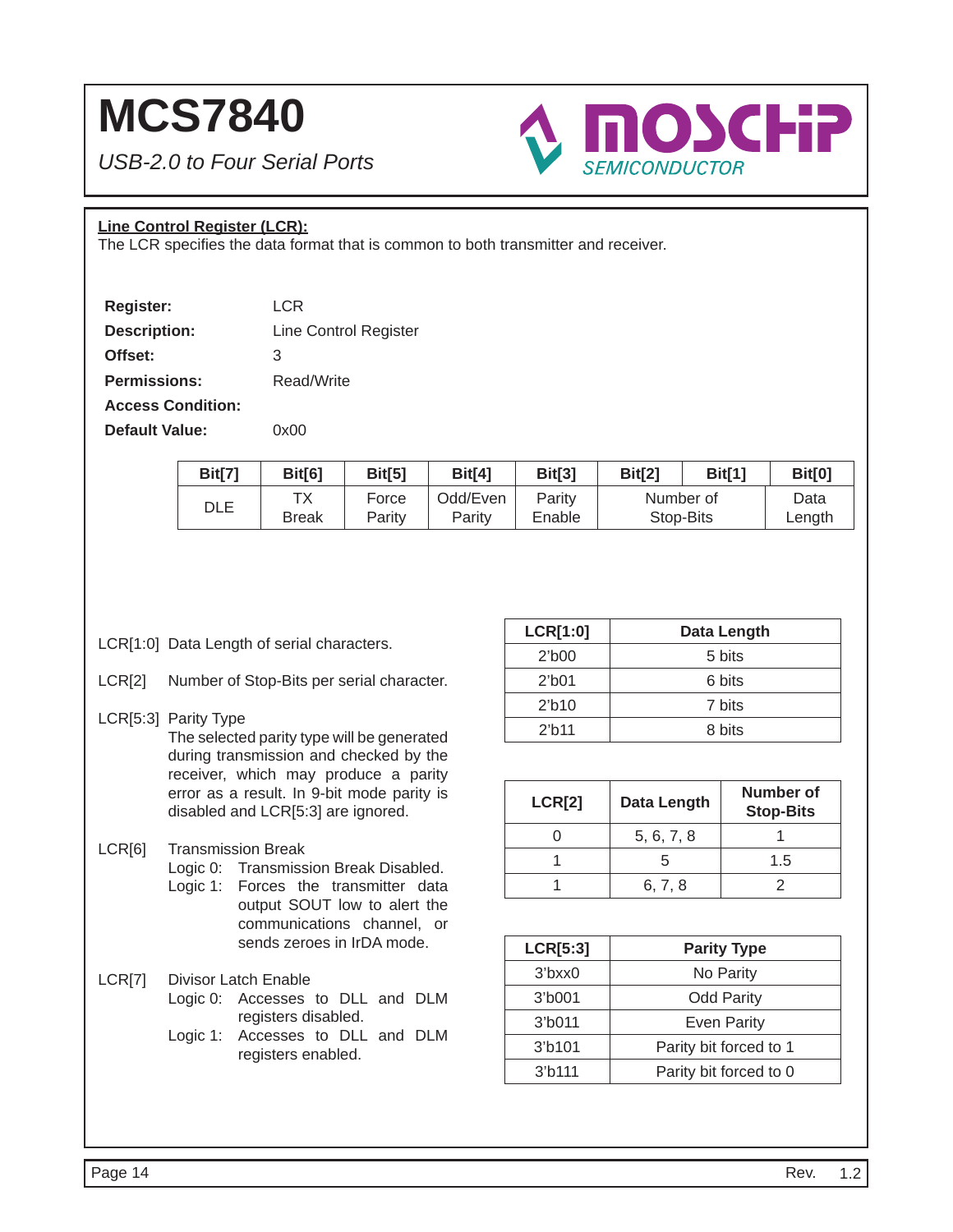

*USB-2.0 to Four Serial Ports*

### **Line Status Register (LSR):**

This register provides the status of the data transfer to CPU.

| Register:                | LSR                  |
|--------------------------|----------------------|
| <b>Description:</b>      | Line Status Register |
| Offset:                  | 5                    |
| <b>Permissions:</b>      | Read                 |
| <b>Access Condition:</b> |                      |
| Default Value:           | ი×იი                 |

| <b>Bit[7]</b> | Bit[6] | Bit[5] | Bit[4]       | Bit[3]  | Bit[2] | Bit[1]  | <b>Bit[0]</b> |
|---------------|--------|--------|--------------|---------|--------|---------|---------------|
| Data          | Тx     | THR    | Rx           | Framing | Parity | Overrun | Rx            |
| Error         | Empty  | Empty  | <b>Break</b> | Error   | Error  | Error   | Rdv           |

| <b>Bit</b>     | <b>Description</b>                           |                         | <b>Operation</b>                                                                                                                                                                             |
|----------------|----------------------------------------------|-------------------------|----------------------------------------------------------------------------------------------------------------------------------------------------------------------------------------------|
| $\Omega$       | <b>RHR</b><br>Data Available                 | Logic 0:<br>Logic 1:    | RHR is empty<br>RHR is not empty. Data is available to be read                                                                                                                               |
| 1              | <b>RHR</b><br>Overrun                        | Logic 0:<br>Logic 1:    | No overrun error<br>Data was received when the RHR was full, An<br>overrun has occurred. The error is flagged when<br>the data would normally have been transferred<br>to the RHR.           |
| $\overline{2}$ | <b>Received Data</b><br>Parity Error         | Logic 0:<br>Logic $1$ : | No parity error in normal mode or 9 <sup>th</sup> bit received<br>data is "0" in 9-bit mode.<br>Data has been received that did not have correct<br>parity                                   |
| 3              | <b>Received Data</b><br><b>Framing Error</b> | Logic 0:<br>Logic 1:    | No framing error<br>Data has been received with an invalid stop-bit.                                                                                                                         |
| $\overline{4}$ | <b>Receiver Break</b><br>Error               | Logic 0:<br>Logic 1:    | No receiver break error<br>The receiver received a break error                                                                                                                               |
| 5              | <b>THR Empty</b>                             | Logic 0:<br>Logic 1:    | Transmitter FIFO is not empty<br>Transmitter FIFO is empty                                                                                                                                   |
| 6              | Transmitter &<br><b>THR Empty</b>            | Logic 0:<br>Logic 1:    | The transmitter is not idle<br>THR is empty & the transmitter has completed<br>the character in the shift register and is in the<br>idle mode                                                |
| 7              | Receiver<br>Data Error                       | Logic 0:<br>Logic $1$ : | Either there is no receiver data error in the FIFO<br>or it was cleared by an earlier read of LSR<br>At least one parity error, framing error or break<br>indication is present in the FIFO. |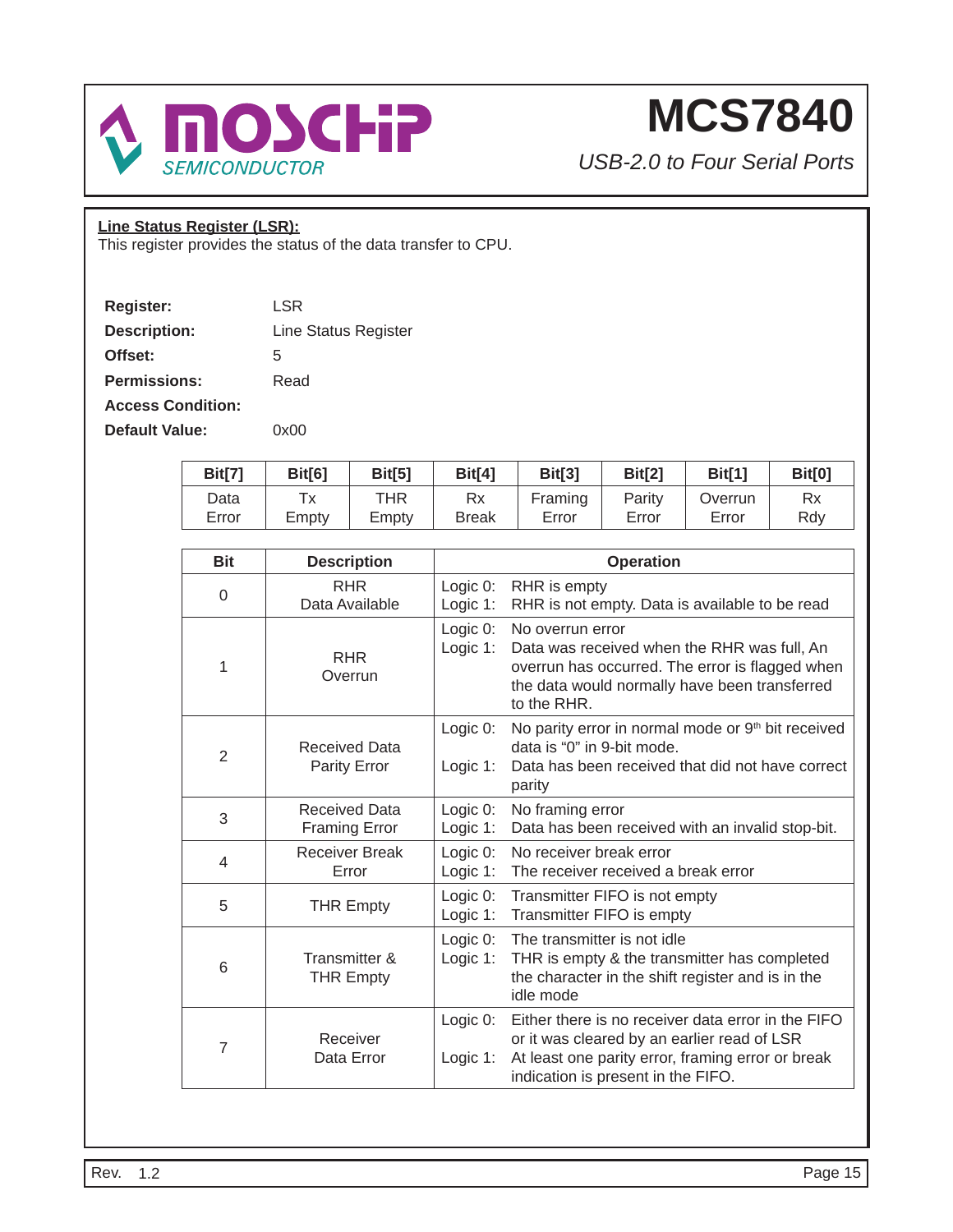*USB-2.0 to Four Serial Ports*



### **Modem Control Register (MCR):**

This register controls the UART's flow control and self diagnostic features.

| Register:                | MCR                           |
|--------------------------|-------------------------------|
| <b>Description:</b>      | <b>Modem Control Register</b> |
| Offset:                  | 4                             |
| <b>Permissions:</b>      | Read/Write                    |
| <b>Access Condition:</b> |                               |
| <b>Default Value:</b>    | 0x00                          |

|                                    | <b>550 Mode</b> |                            |                                 |          |               |               |            |  |  |
|------------------------------------|-----------------|----------------------------|---------------------------------|----------|---------------|---------------|------------|--|--|
| <b>Bit[7]</b>                      | Bit[6]          | Bit[5]                     | Bit[4]                          | Bit[3]   | <b>Bit[2]</b> | <b>Bit[1]</b> | Bit[0]     |  |  |
| DTR-DSR/DCD<br><b>Flow Control</b> |                 | CTS/RTS<br>Flow<br>Control | Internal<br>Loop Back<br>Enable | Reserved | Reserved      | <b>RTS</b>    | <b>DTR</b> |  |  |

| <b>Bit</b>     | <b>Description</b>                | <b>Operation</b>                                                                                        |
|----------------|-----------------------------------|---------------------------------------------------------------------------------------------------------|
| $\overline{0}$ | DTR.                              | Logic 0: Forces DTR# output to inactive (high)<br>Logic 1: Forces DTR# output to active (low)           |
| 1              | <b>RTS</b>                        | Logic 0: Forces RTS# output to inactive (high)<br>Logic 1: Forces RTS# output to active (low)           |
| 2              | Reserved                          | Reserved                                                                                                |
| 3              | Reserved                          | Reserved                                                                                                |
| $\overline{4}$ | Loop-Back<br>Mode                 | Logic 0: Normal operating mode<br>Logic 1: Enable local Loop-Back Mode                                  |
| 5              | CTS/RTS<br><b>Flow Control</b>    | Logic 0: CTS/RTS flow control disabled in 550 mode<br>Logic 1: CTS/RTS flow control enabled in 550 mode |
| 6              | DTR/DSR<br><b>Flow Control</b>    | Logic 0: DTR/DSR flow control disabled in 550 mode<br>Logic 1: DTR/DSR flow control enabled in 550 mode |
| 7              | <b>DCD</b><br><b>Flow Control</b> | Logic 0: DCD flow control disabled in 550 mode<br>Logic 1: DCD flow control enabled in 550 mode         |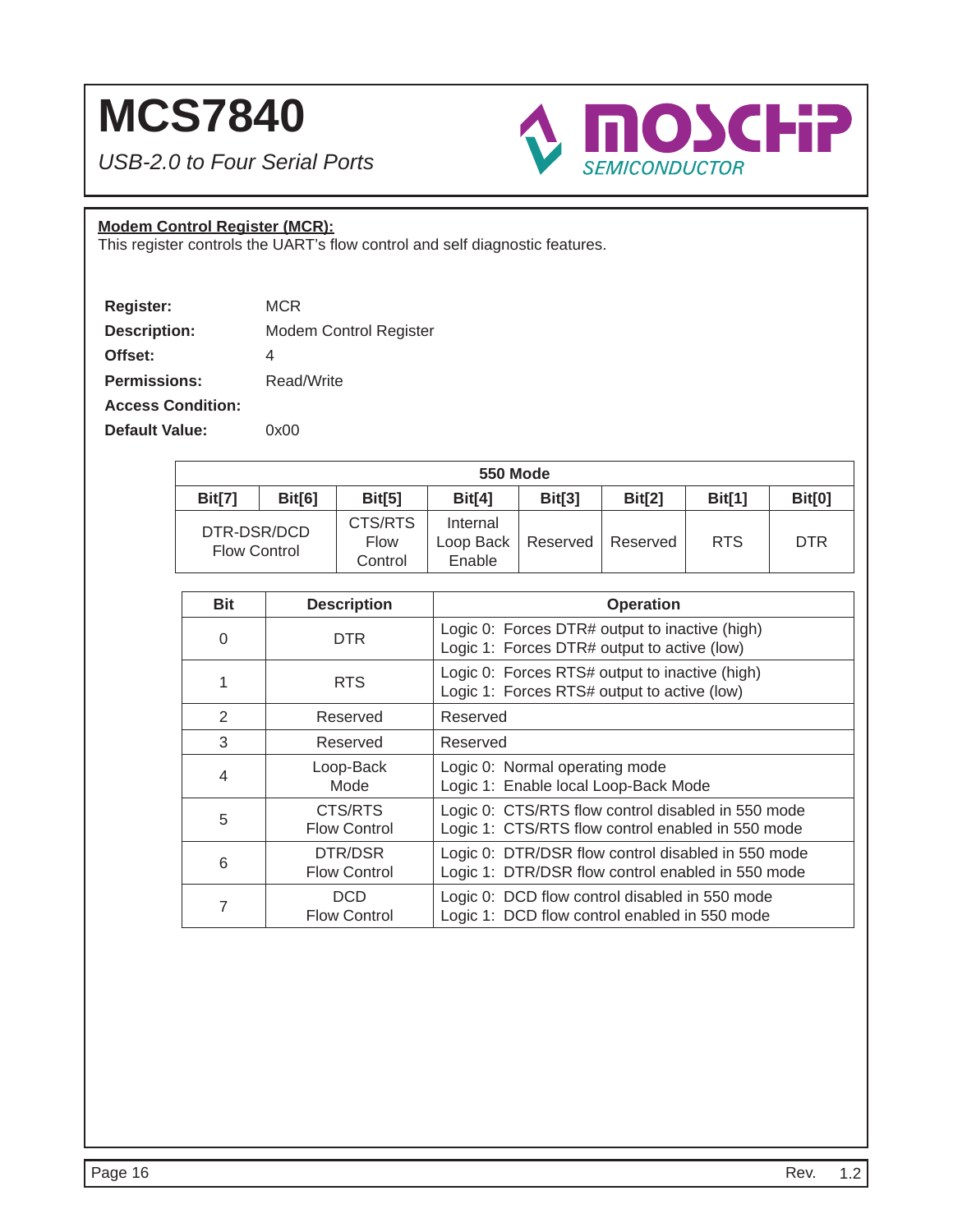

*USB-2.0 to Four Serial Ports*

### **Modem Status Register (MSR):**

This register provides the status of the modem control lines to CPU.

| Register:                | MSR                   |
|--------------------------|-----------------------|
| <b>Description:</b>      | Modem Status Register |
| Offset:                  | 6                     |
| <b>Permissions:</b>      | Read                  |
| <b>Access Condition:</b> |                       |
| Default Value:           | 0x00                  |

| <b>Bit[7]</b> | <b>Bit[6]</b> | <b>Bit[5]</b> | Bit[4] | <b>Bit[3]</b> | <b>Bit[2]</b> | Bit[1] | <b>Bit[0]</b>   |
|---------------|---------------|---------------|--------|---------------|---------------|--------|-----------------|
| DCD           | RI            | DSR           | CTS    | ΔDCD          | Teri          | ∆DSR   | $\triangle$ CTS |

| <b>Bit</b>     | <b>Description</b>  | <b>Operation</b>                                                                                                                                             |
|----------------|---------------------|--------------------------------------------------------------------------------------------------------------------------------------------------------------|
| $\Omega$       | Delta CTS           | Logic $0$ :<br>No change in the CTS signal<br>Indicates that the CTS input has changed since<br>Logic $1$ :<br>the last time the MSR was read                |
| 1              | Delta DSR           | Logic $0$ :<br>No change in the DSR signal<br>Logic $1$ :<br>Indicates that the DSR input has changed since<br>the last time the MSR was read                |
| 2              | Trailing Edge of RI | Logic $0$ :<br>No change in the RI signal<br>Logic $1$ :<br>Indicates that the RI input has changed from low<br>to high since the last time the MSR was read |
| 3              | Delta DCD           | Logic 0:<br>No change in the DCD signal<br>Indicates that the DCD input has changed since<br>Logic 1:<br>the last time the MSR was read                      |
| 4              | <b>CTS</b>          | Logic 0:<br>CTS# line is 1<br>Logic $1$ :<br>CTS# line is 0                                                                                                  |
| 5              | <b>DSR</b>          | Logic 0:<br>DSR# line is 1<br>Logic 1:<br>DSR# line is 0                                                                                                     |
| 6              | <b>RI</b>           | Logic $0$ :<br>$R$  # line is 1<br>Logic $1$ :<br>$RI#$ line is 0                                                                                            |
| $\overline{7}$ | DCD                 | Logic 0:<br>DCD# line is 1<br>Logic $1$ :<br>DCD# line is 0                                                                                                  |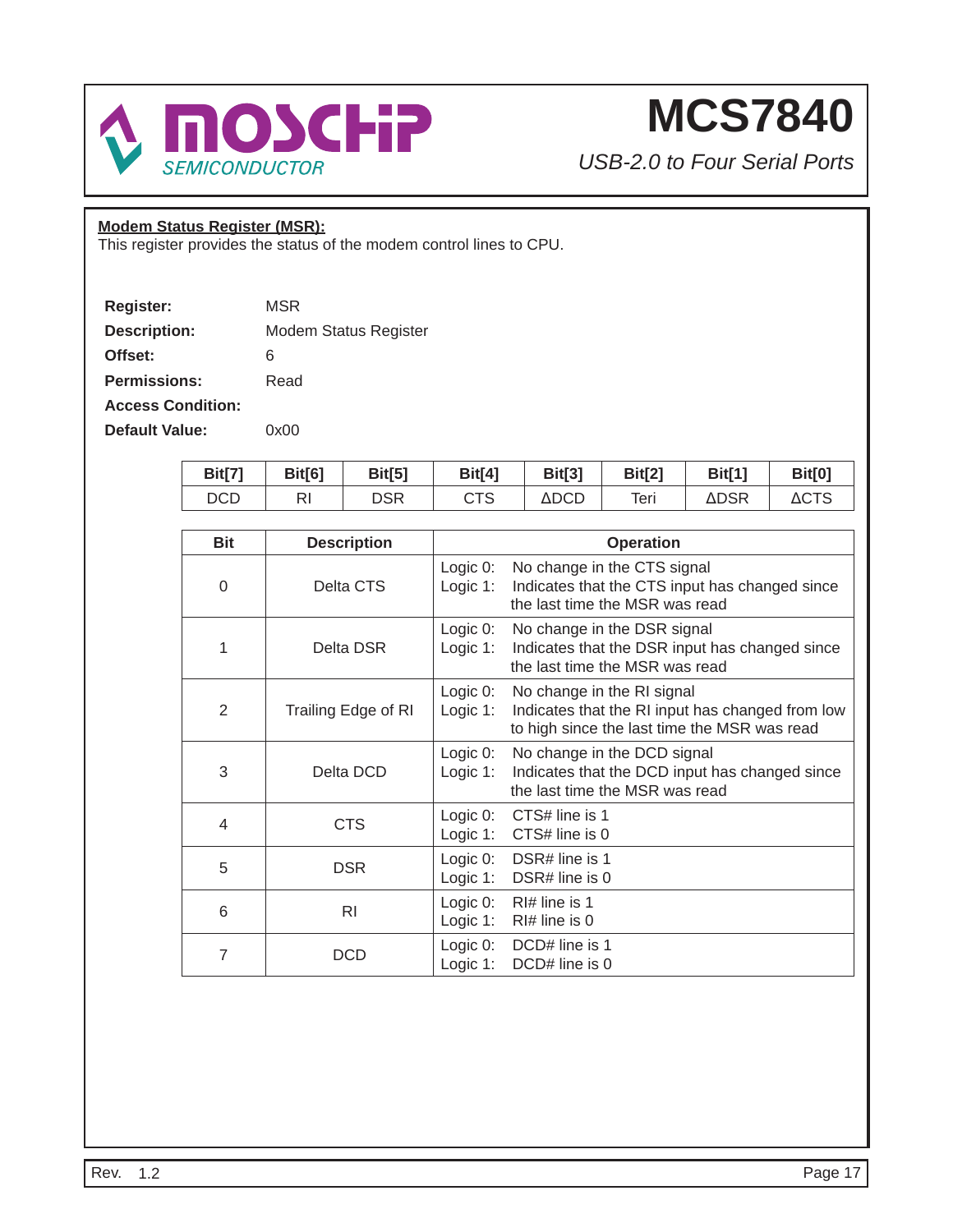*USB-2.0 to Four Serial Ports*



### **Scratch Pad Register (SPR):**

The scratch pad register does not influence operation of the UART in RS-232 mode in any way, and is used for temporary data storage. When using RS-422/485 Mode, bit[6] and bit[7] of the Scratch Pad Register are used for mode setting and DTR active level settings.

| <b>Register:</b>         | <b>SPR</b>           |
|--------------------------|----------------------|
| <b>Description:</b>      | Scratch Pad Register |
| Offset:                  | 7                    |
| <b>Permissions:</b>      | Read/Write           |
| <b>Access Condition:</b> |                      |
| <b>Default Value:</b>    | 0x00                 |
|                          |                      |

| Bit[7] | Bit[6] | Bit[5] | <b>Bit[4]</b> | Bit[3]                    | <b>Bit[2]</b> | <b>Bit[1]</b> | Bit[0] |  |  |  |  |
|--------|--------|--------|---------------|---------------------------|---------------|---------------|--------|--|--|--|--|
|        |        |        |               | Scratch Pad Register Data |               |               |        |  |  |  |  |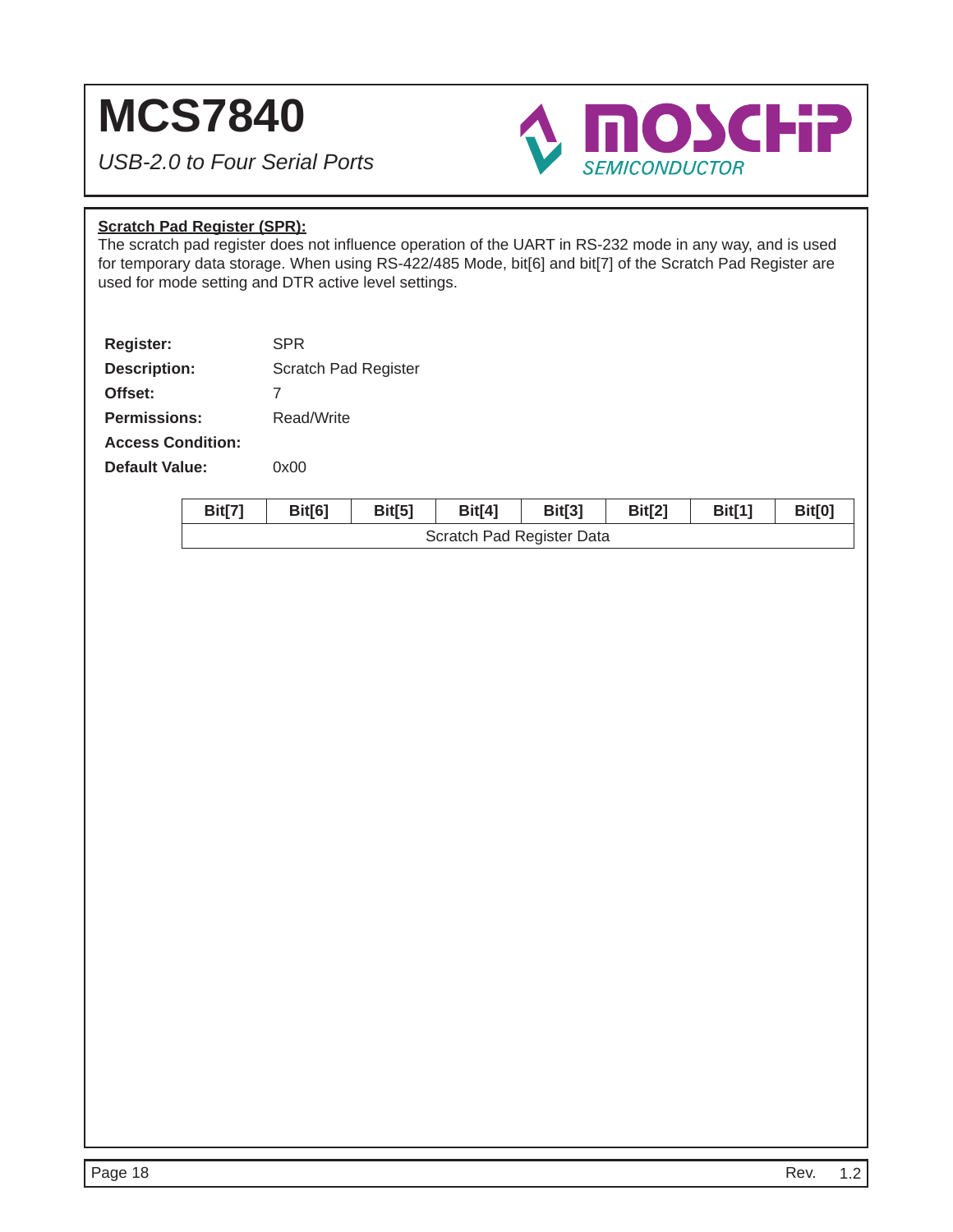

*USB-2.0 to Four Serial Ports*

### **Divisor Latch Registers (DLL & DLM):**

The Divisor Latch Registers are used to program the BAUD Rate divisor. This is a value between 1 and 65535 by which the input clock is divided in order to generate serial BAUD rates.

After the hardware reset, the BAUD Rate used by the transmitter & receiver is given by: BAUD Rate = Input Clock / (16 \* Divisor) where divisor is given by (256 \* DLM) + DLL.

More flexible BAUD rate generation options are also available.

| <b>Register:</b>         | DI L                                   |
|--------------------------|----------------------------------------|
| <b>Description:</b>      | Divisor Latch (Least Significant Byte) |
| Offset:                  | O                                      |
| <b>Permissions:</b>      | Read/Write                             |
| <b>Access Condition:</b> | $LCR[7] = 1$                           |
| <b>Default Value:</b>    | 0x01                                   |

| Bit[7] | Bit[6] | Bit[5] | <b>Bit[4]</b> | Bit[3]                                  | Bit[2] | <b>Bit[1]</b> | <b>Bit[0]</b> |
|--------|--------|--------|---------------|-----------------------------------------|--------|---------------|---------------|
|        |        |        |               | Least Significant Byte of divisor latch |        |               |               |

| Register:                | <b>DLM</b>                            |
|--------------------------|---------------------------------------|
| <b>Description:</b>      | Divisor Latch (Most Significant Byte) |
| Offset:                  | 1                                     |
| <b>Permissions:</b>      | Read/Write                            |
| <b>Access Condition:</b> | $LCR[7] = 1$                          |
| <b>Default Value:</b>    | 0x00                                  |

| Bit[7]                                 | Bit[6] | Bit[5] | <b>Bit[4]</b> | <b>Bit[3]</b> | Bit[2] | <b>Bit[1]</b> | Bit[0] |
|----------------------------------------|--------|--------|---------------|---------------|--------|---------------|--------|
| Most Significant Byte of divisor latch |        |        |               |               |        |               |        |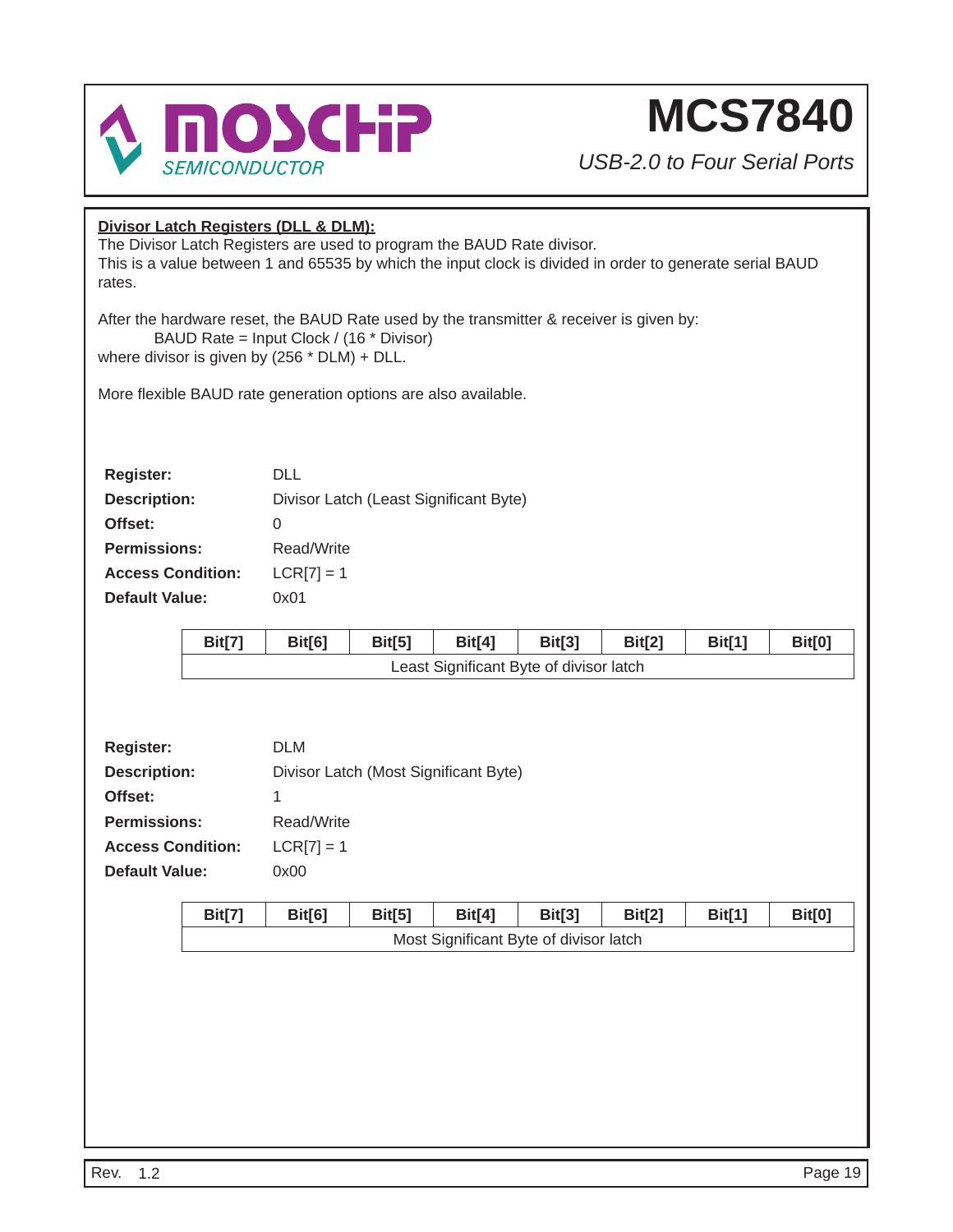*USB-2.0 to Four Serial Ports*



### **RS-422 / RS-485 Mode Support**

Two additional modes of serial port operation are supported, these are:

- RS-422 Mode Full Duplex Serial Port for industrial applications
- RS-485 Mode Half Duplex Serial Port for industrial applications

### *RS-485*

The RS-485 mode can be set using the Scratch Pad Register bit[6] and bit[7] for each serial port.

This mode is a half duplex mode and the external transceiver is controlled for transmission or reception using the enable signal.

### *RS-422*

This is the full duplex mode.

This mode will work without the use of the DTR signal for external transceiver control.

| <b>Scratch Pad</b><br><b>Bit[7]</b> | <b>Scratch Pad</b><br><b>Bit[6]</b> | <b>Operation</b><br><b>Summary</b>                                                                                                                                         |
|-------------------------------------|-------------------------------------|----------------------------------------------------------------------------------------------------------------------------------------------------------------------------|
| 0                                   | X                                   | RS-485 Mode<br><b>Disabled</b>                                                                                                                                             |
| 1                                   | ∩                                   | RS-485 Mode<br>Enabled,<br>$DTR High = Rx$<br>$DTR Low = Tx$                                                                                                               |
| 1                                   | 1                                   | RS-485 Mode<br>Enabled<br>$DTR Low = Rx$<br>$DTR$ High = Tx<br>This is the<br>default<br>selection when<br>RS485 mode<br>is selected<br>through driver<br>property sheets. |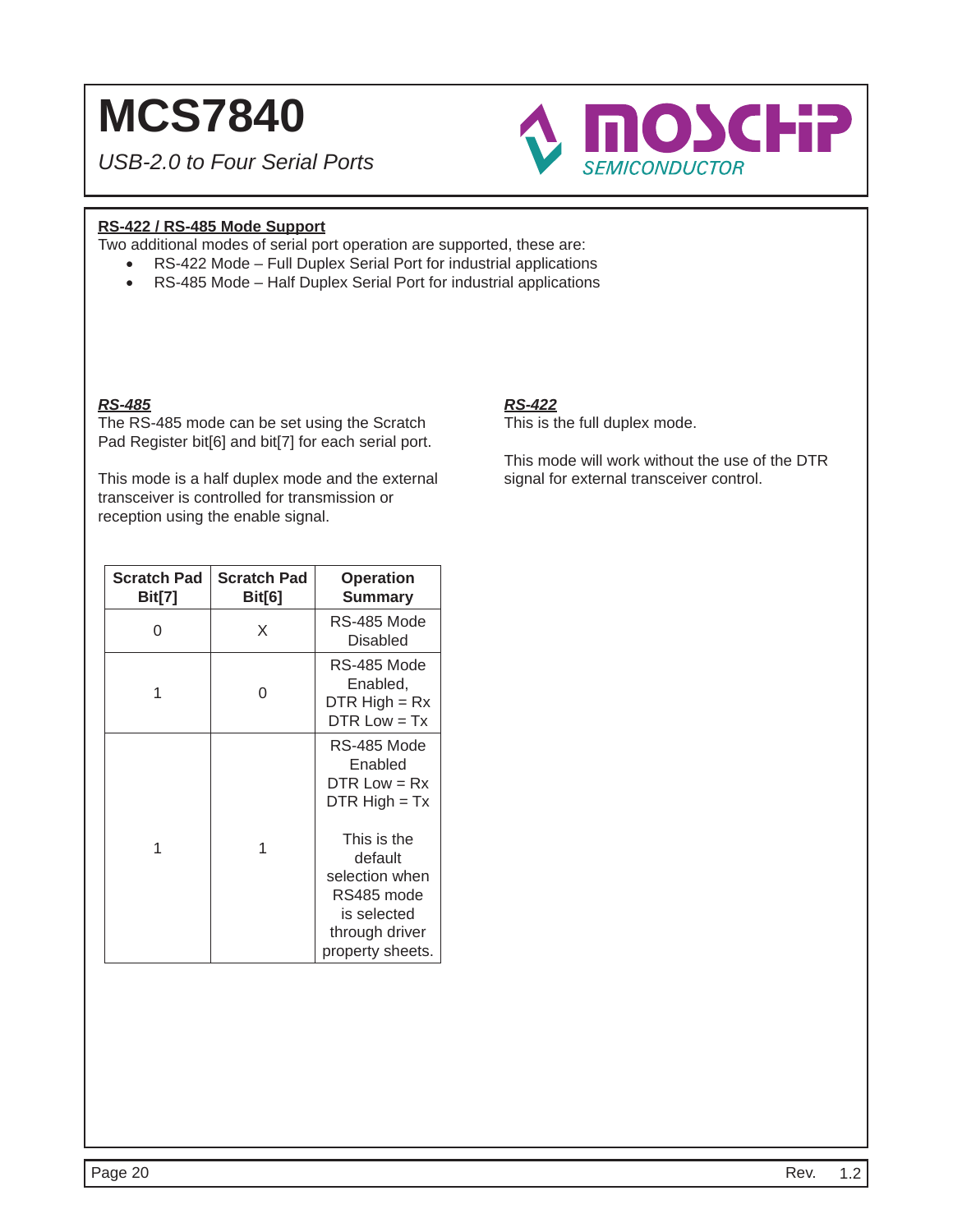

*USB-2.0 to Four Serial Ports*

### **Confi guration Options**

Four serial ports can be configured for operation.

To program and access the serial ports via software, endpoint numbers have been assigned so that serial ports can be configured from the USB side.

| <b>Endpoint</b> | <b>Type</b>             | <b>Function</b>                                      | Size (Bytes)<br>(USB-1.1 / USB-2.0) |
|-----------------|-------------------------|------------------------------------------------------|-------------------------------------|
| $\Omega$        | <b>Control Endpoint</b> | <b>Default Functionality</b>                         | 8/64                                |
| 1               | Bulk-In                 | Serial Port $-1$                                     | 64/512                              |
| 2               | <b>Bulk-Out</b>         | Serial Port $-1$                                     | 64/512                              |
| 3               | Bulk-In                 | Serial Port $-2$                                     | 64/512                              |
| 4               | <b>Bulk-Out</b>         | Serial Port $-2$                                     | 64/512                              |
| 5               | Bulk-In                 | Serial Port $-3$                                     | 64/512                              |
| 6               | <b>Bulk-Out</b>         | Serial Port $-3$                                     | 64/512                              |
| 7               | Bulk-In                 | Serial Port $-4$                                     | 64/512                              |
| 8               | <b>Bulk-Out</b>         | Serial Port $-4$                                     | 64/512                              |
| 9               | Interrupt               | <b>Status Endpoint</b><br>* Controlled by DCD1 bit C | 5 or 13 *                           |

Controlled by DCR1 bit-6

### **Serial Port Set/Get Commands**

Vendor commands are the vendor specific USB setup commands. The purpose of the vendor commands is to set/get the contents of the application registers. The following table provides information on the various vendor specific commands.

Windex [7:0] is the register index from where data is to be read.

Brequest specifies whether to read or write.

- $\bullet$  0x0E = write to the application register
- $0x0D$  = read from the application register

Wyalue specifies the application number and data to be written (ww = data).

- 0x01ww is the application number for Serial Port-1
- 0x02ww is the application number for Serial Port-2
- 0x03ww is the application number for Serial Port-3
- 0x04ww is the application number for Serial Port-4
- 0x09ww is the application number for EEPROM Write/Read
- 0x00ww is the application number provided for accessing the Control Registers which control the UARTs. It is possible to enable higher BAUD rates, and features like auto hardware flow control using the Control Registers

**Note:** "N" in Wvalue and Register Name columns indicate the corresponding serial port number.

Windex is the offset of the register to read/write.

Wlength is the length of the data to read/write.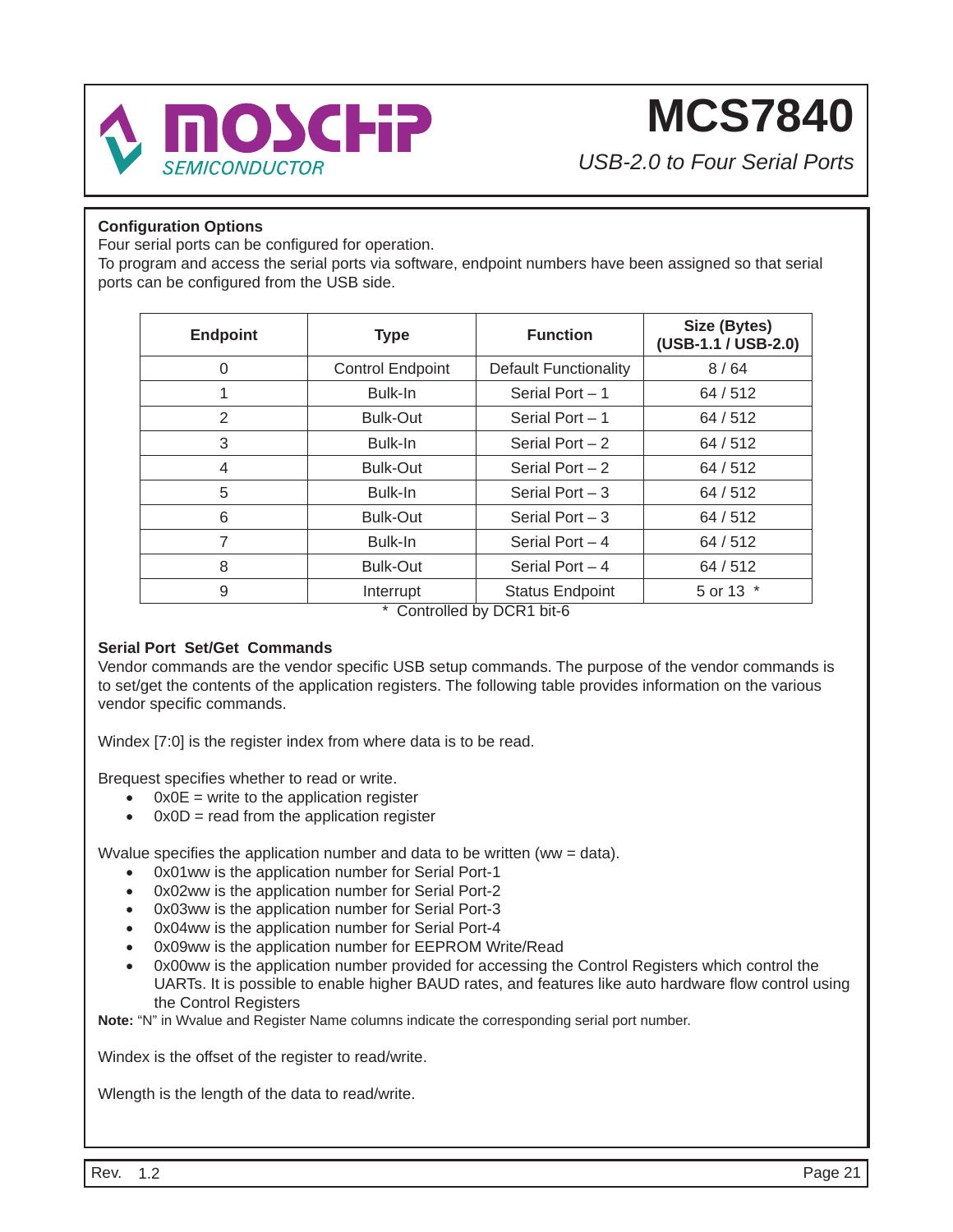*USB-2.0 to Four Serial Ports*



| bmrequestType | <b>Brequest</b> | Wyalue | <b>Windex</b> | Wlength | <b>Register</b><br><b>Name</b> |
|---------------|-----------------|--------|---------------|---------|--------------------------------|
| 0xC0          | 0x0D            | 0x0N00 | 0x0000        | 0x0001  | SPN_RHR                        |
| 0xC0          | 0x0D            | 0x0N00 | 0x0001        | 0x0001  | <b>SPN IER</b>                 |
| 0xC0          | 0x0D            | 0x0N00 | 0x0002        | 0x0001  | SPN_IIR                        |
| 0xC0          | 0x0D            | 0x0N00 | 0x0003        | 0x0001  | <b>SPN LCR</b>                 |
| 0xC0          | 0x0D            | 0x0N00 | 0x0004        | 0x0001  | <b>SPN MCR</b>                 |
| 0xC0          | 0x0D            | 0x0N00 | 0x0005        | 0x0001  | <b>SPN LSR</b>                 |
| 0xC0          | 0x0D            | 0x0N00 | 0x0006        | 0x0001  | <b>SPN MSR</b>                 |
| 0xC0          | 0x0D            | 0x0N00 | 0x0007        | 0x0001  | SPN SPR                        |
| 0xC0          | 0x0D            | 0x0N00 | 0x0000        | 0x0001  | <b>SPN DLL</b>                 |
| 0xC0          | 0x0D            | 0x0N00 | 0x0001        | 0x0001  | <b>SPN DLM</b>                 |

**Get Application Vendor Specifi c Command (Serial Port -N)**

| bmrequestType | <b>Brequest</b> | <b>Wyalue</b> | Windex | Wlength | <b>Register</b><br><b>Name</b> |
|---------------|-----------------|---------------|--------|---------|--------------------------------|
| 0x40          | 0x0E            | 0x0Nww        | 0x0000 | 0x0001  | <b>SPN THR</b>                 |
| 0x40          | 0x0E            | 0x0Nww        | 0x0001 | 0x0001  | <b>SPN IER</b>                 |
| 0x40          | 0x0E            | 0x0Nww        | 0x0002 | 0x0001  | <b>SPN FCR</b>                 |
| 0x40          | 0x0E            | 0x0Nww        | 0x0003 | 0x0001  | <b>SPN LCR</b>                 |
| 0x40          | 0x0E            | 0x0Nww        | 0x0004 | 0x0001  | <b>SPN MCR</b>                 |
| 0x40          | 0x0E            | 0x0Nww        | 0x0005 | 0x0001  | <b>SPN LSR</b>                 |
| 0x40          | 0x0E            | 0x0Nww        | 0x0006 | 0x0001  | <b>SPN MSR</b>                 |
| 0x40          | 0x0E            | 0x0Nww        | 0x0007 | 0x0001  | <b>SPN SPR</b>                 |
| 0x40          | 0x0E            | 0x0Nww        | 0x0000 | 0x0001  | <b>SPN DLL</b>                 |
| 0x40          | 0x0E            | 0x0Nww        | 0x0001 | 0x0001  | <b>SPN DLM</b>                 |

**Set Application Vendor Specifi c Command (Serial Port -N)**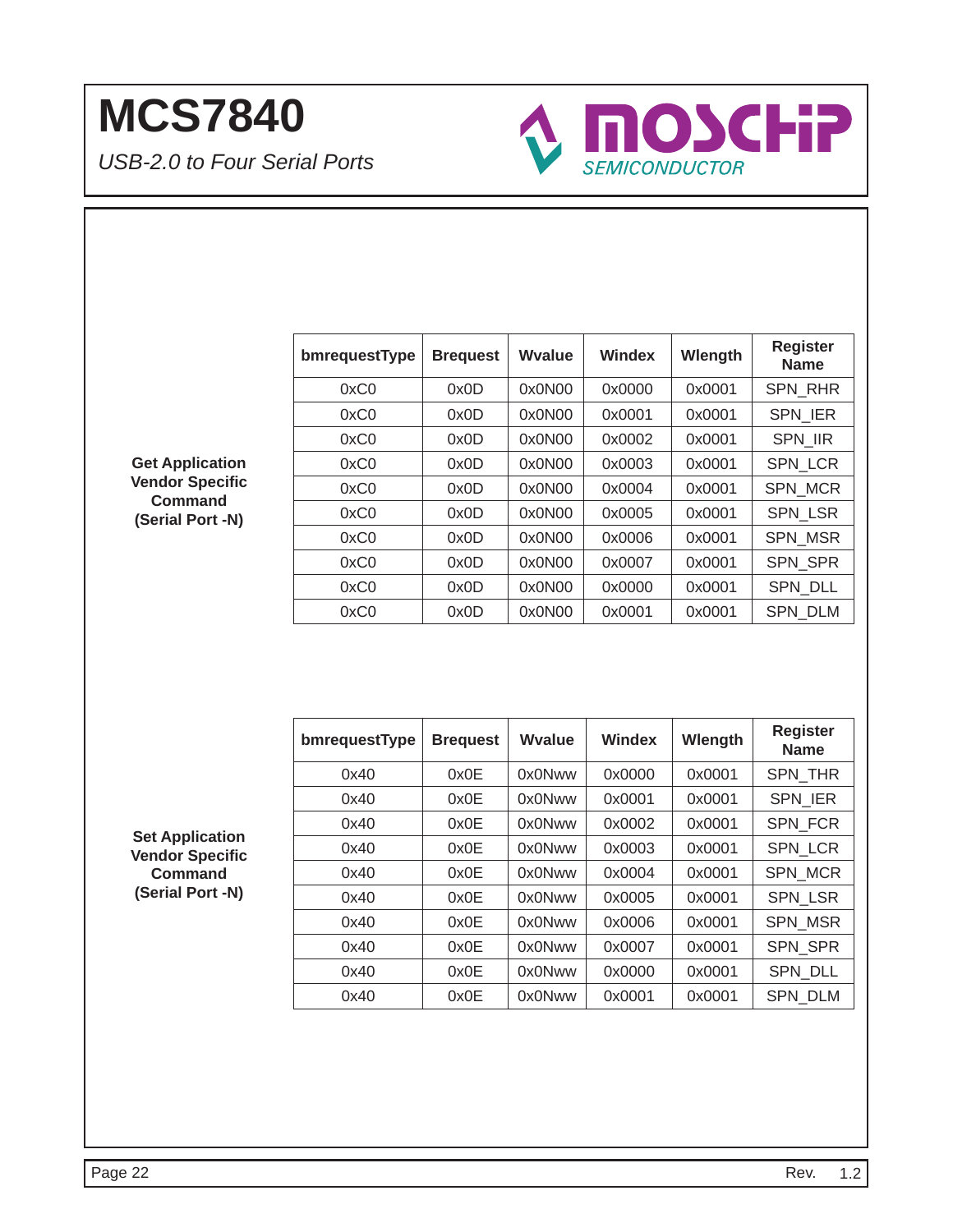

*USB-2.0 to Four Serial Ports*

### **USB Device Descriptors**

| <b>Device Descriptor</b> | <b>Location</b> | Data                  |
|--------------------------|-----------------|-----------------------|
| <b>BLength</b>           | 0               | 8'h12                 |
| BDescriptorType          | 1               | 8'h01                 |
| <b>BcdUSB</b>            | $\overline{2}$  | 8'h00                 |
| <b>BcdUSB</b>            | 3               | 8'h02                 |
| <b>BDeviceClass</b>      | 4               | 8'hFF                 |
| <b>BDeviceSubClass</b>   | 5               | 8'h00                 |
| <b>BDeviceProtocol</b>   | 6               | 8'hFF                 |
| bMaxPacketSize0          | $\overline{7}$  | 8'h40                 |
| <b>IdVendor</b>          | 8               | 8'h10                 |
| <b>IdVendor</b>          | 9               | 8'h97                 |
| <b>IdProduct</b>         | 10              | 8'h40                 |
| <b>IdProduct</b>         | 11              | 8'h78                 |
| <b>BcdDevice</b>         | 12              | 8'h01                 |
| <b>BcdDevice</b>         | 13              | 8'h00                 |
| iManufacturer            | 14              | 8'h00 / 02 *          |
| iProduct                 | 15              | 8'h00 / 03 *          |
| <b>iSerialNumber</b>     | 16              | $\star$<br>8'h00 / 01 |
| BNumConfigurations       | 17              | 8'h01                 |

\* Values returned Without / With the Serial EEPROM present.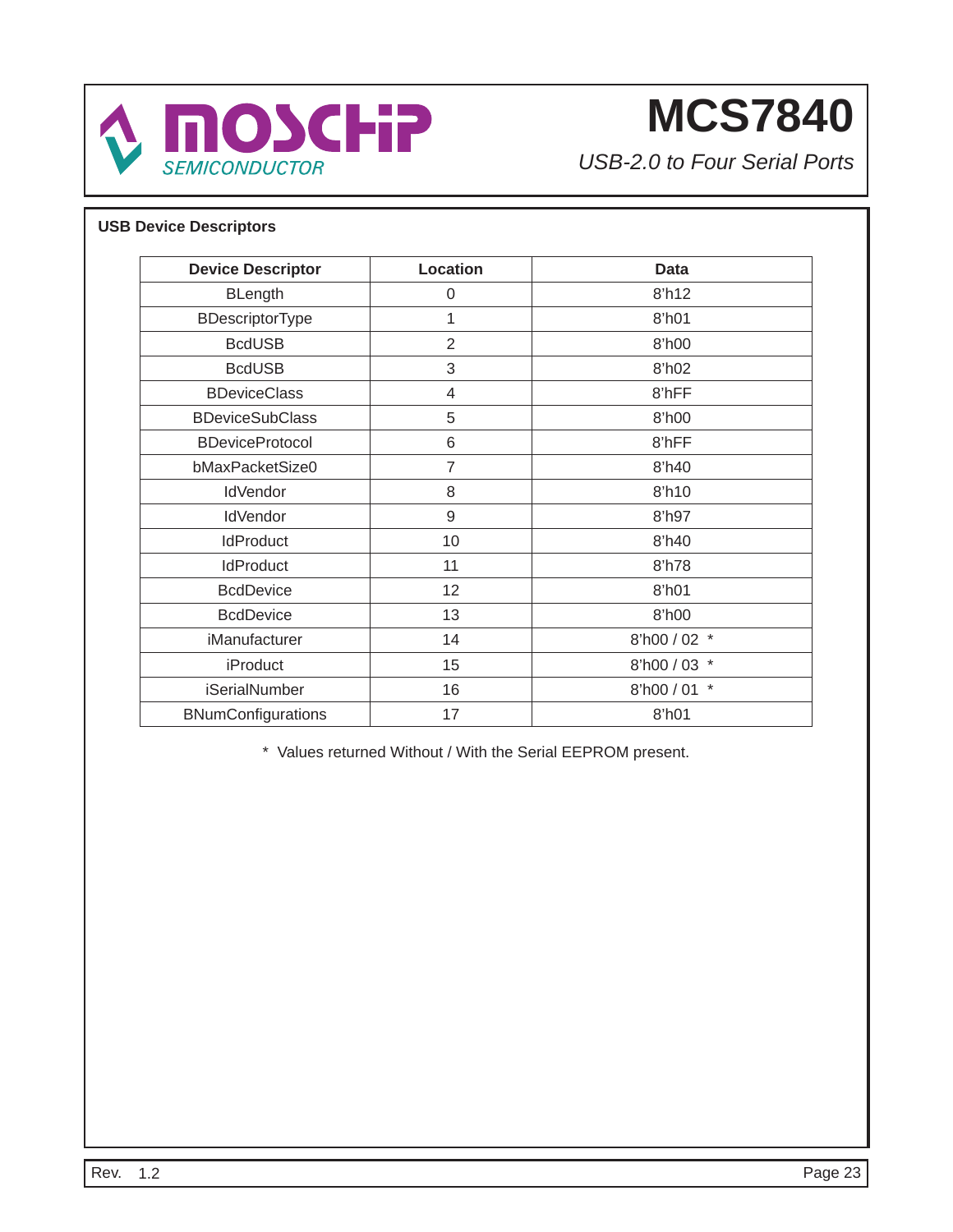*USB-2.0 to Four Serial Ports*



**USB Confi guration Descriptors**

| Configuration<br><b>Descriptor</b> | Index | Data                        |
|------------------------------------|-------|-----------------------------|
| <b>BLength</b>                     | 0     | 8'h09                       |
| BDescriptorType                    | 1     | 8 <sup>h</sup> 02           |
| WtotalLength(L)                    | 2     | 8'h51                       |
| WtotalLength(M)                    | 3     | 8'h00                       |
| <b>BNumInterfaces</b>              | 4     | 8 <sup>th</sup> 01          |
| BConfiguration Value               | 5     | 8 <sup>th</sup> 01          |
| <b>IConfiguration</b>              | 6     | 8 <sup>h</sup> 00           |
| <b>BmAttributes</b>                | 7     | 8'hA0                       |
| <b>BMaxPower</b>                   | 8     | 8'h32<br>$(100 \text{ mA})$ |

| Configuration<br><b>Descriptor</b> | <b>Index</b> | Data              |
|------------------------------------|--------------|-------------------|
| <b>BLength</b>                     | ი            | 8 <sup>h</sup> 09 |
| <b>BDescriptorType</b>             | 1            | 8 <sup>h</sup> 04 |
| <b>BInterfaceNumber</b>            | 2            | 8'h00             |
| <b>BAlternateSetting</b>           | 3            | 8'h00             |
| <b>BNumEndpoints</b>               | 4            | 8 <sup>h</sup> 09 |
| <b>BInterfaceClass</b>             | 5            | 8'hFF             |
| <b>BInterfaceSubClass</b>          | 6            | 8'h00             |
| <b>BInterfaceProtocol</b>          | 7            | 8'hFF             |
| <b>IInterface</b>                  | 8            | 8'h00             |

**USB Interface Descriptors**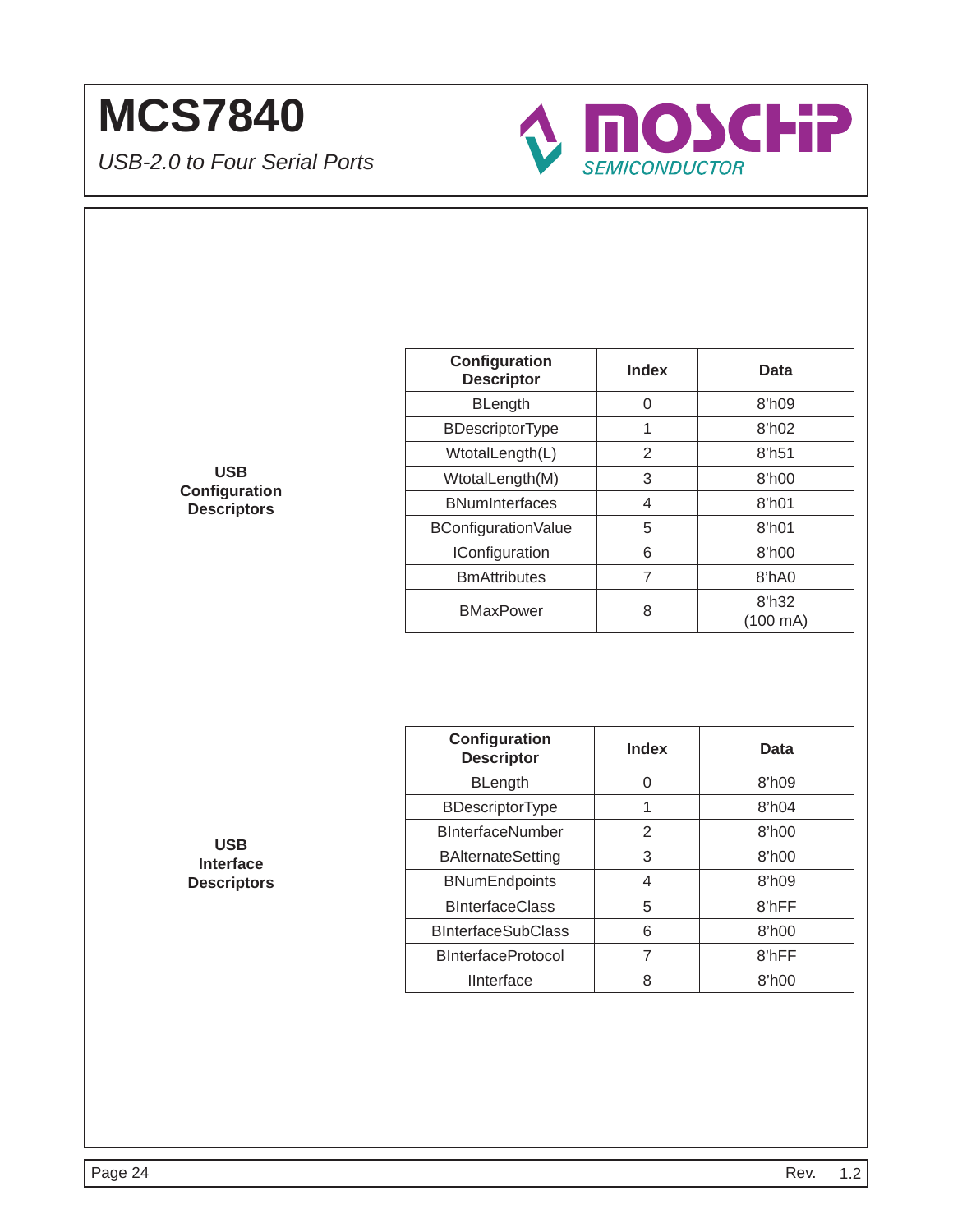

|                                         | <b>Configuration Descriptor</b> | <b>Index</b>     | <b>Data</b>                                        |
|-----------------------------------------|---------------------------------|------------------|----------------------------------------------------|
|                                         | bLength                         | $\mathbf 0$      | 8'h07                                              |
|                                         | bDescriptorType                 | $\mathbf{1}$     | 8'h05                                              |
| Endpoint-1                              | bEndpointAddress                | $\overline{2}$   | 8'h81                                              |
| <b>Serial Port 1</b>                    | bmAttributes                    | 3                | 8'h02                                              |
| <b>Bulk-In</b>                          | wMaxPacketSize(L)               | $\overline{4}$   | 8'h40/8'h00 *                                      |
|                                         | wMaxPacketSize(M)               | 5                | 8'h00/8'h02 *                                      |
|                                         | bInterval                       | 6                | 8'hFF                                              |
|                                         |                                 |                  |                                                    |
|                                         | <b>Configuration Descriptor</b> | <b>Index</b>     | <b>Data</b>                                        |
|                                         | bLength                         | $\boldsymbol{0}$ | 8'h07                                              |
|                                         | bDescriptorType                 | $\mathbf{1}$     | 8'h05                                              |
| <b>Endpoint-2</b>                       | bEndpointAddress                | $\overline{2}$   | 8'h02                                              |
| <b>Serial Port 1</b>                    | bmAttributes                    | 3                | 8'h02                                              |
| <b>Bulk-Out</b>                         | WmaxPacketSize(L)               | $\overline{4}$   | 8'h40/8'h00 *                                      |
|                                         | WmaxPacketSize(M)               | 5                | 8'h00/8'h02 *                                      |
|                                         | bInterval                       | 6                | 8'hFF                                              |
|                                         | <b>Configuration Descriptor</b> | <b>Index</b>     | <b>Data</b>                                        |
|                                         | bLength                         | $\boldsymbol{0}$ | 8'h07                                              |
|                                         | bDescriptorType                 | 1                | 8'h05                                              |
|                                         | bEndpointAddress                | $\overline{2}$   | 8'h83                                              |
| Endpoint-3                              | bmAttributes                    | 3                | 8'h02                                              |
| <b>Serial Port 2</b>                    | wMaxPacketSize(L)               | $\overline{4}$   | 8'h40/8'h00 *                                      |
| <b>Bulk-In</b>                          | wMaxPacketSize(M)               | 5                | 8'h00/8'h02 *                                      |
|                                         | bInterval                       | 6                | 8'hFF                                              |
|                                         |                                 |                  |                                                    |
|                                         | <b>Configuration Descriptor</b> | <b>Index</b>     | <b>Data</b>                                        |
|                                         | bLength                         | $\mathbf 0$      | 8'h07                                              |
|                                         | bDescriptorType                 | $\mathbf{1}$     | 8'h05                                              |
|                                         | bEndpointAddress                | $\overline{2}$   | 8'h04                                              |
| Endpoint-4                              | bmAttributes                    | $\,$ 3 $\,$      | 8'h02                                              |
| <b>Serial Port 2</b><br><b>Bulk-Out</b> | wMaxPacketSize(L)               | $\overline{4}$   | 8'h40/8'h00 *                                      |
|                                         | wMaxPacketSize(M)               | 5                | 8'h00/8'h02 *                                      |
|                                         | bInterval                       | 6                | 8'hFF                                              |
|                                         |                                 |                  | * Values for Full Speed & High Speed<br><b>USB</b> |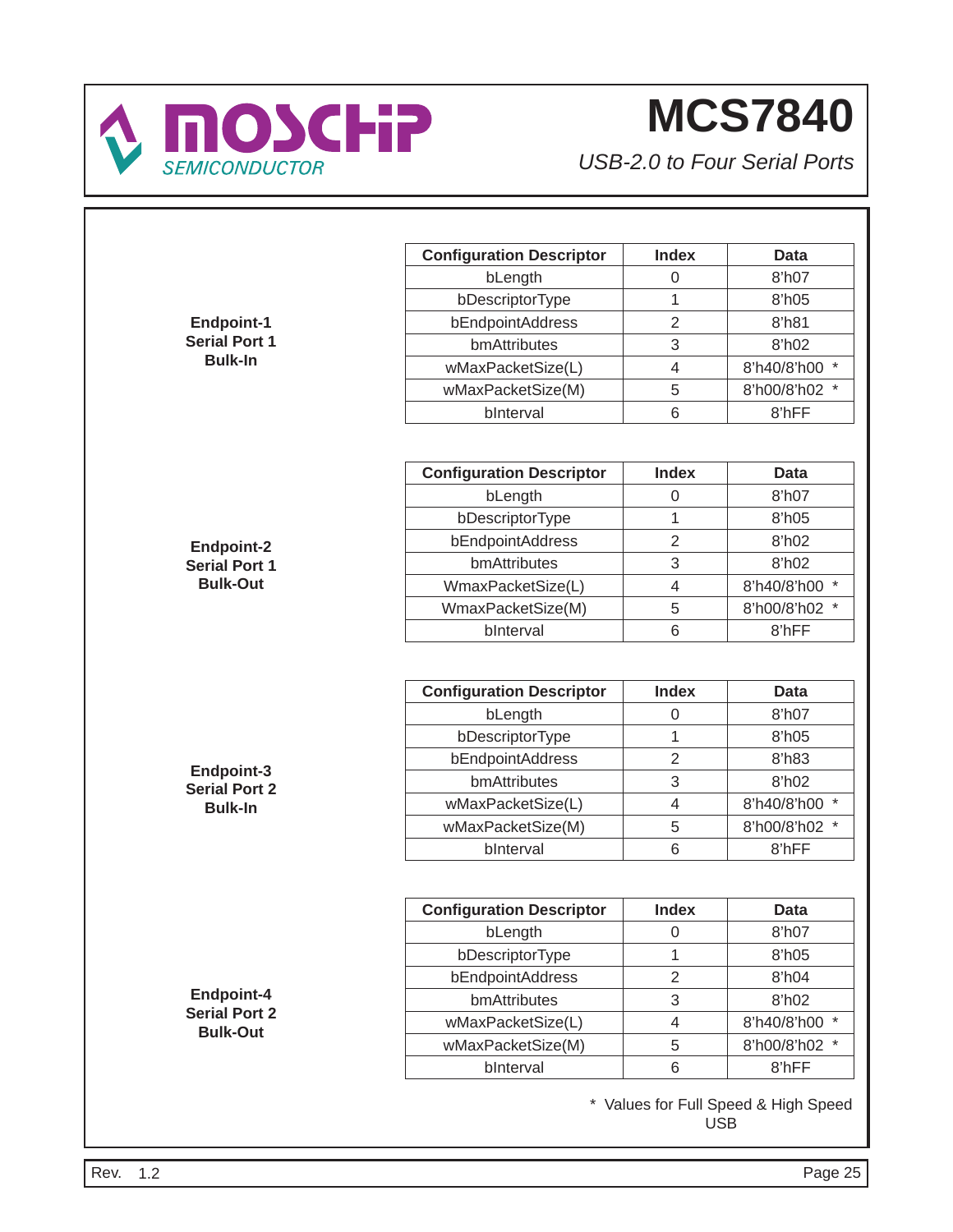

|                      | <b>Configuration Descriptor</b>            | <b>Index</b>        | <b>Data</b>                             |
|----------------------|--------------------------------------------|---------------------|-----------------------------------------|
|                      | bLength                                    | 0                   | 8'h07                                   |
|                      | bDescriptorType                            | 1                   | 8'h05                                   |
| <b>Endpoint-5</b>    | bEndpointAddress                           | $\overline{2}$      | 8'h85                                   |
| <b>Serial Port 3</b> | bmAttributes                               | 3                   | 8'h02                                   |
| <b>Bulk-In</b>       | wMaxPacketSize(L)                          | $\overline{4}$      | 8'h40/8'h00                             |
|                      | wMaxPacketSize(M)                          | 5                   | 8'h00/8'h02 *                           |
|                      | bInterval                                  | 6                   | 8'hFF                                   |
|                      |                                            |                     |                                         |
|                      | <b>Configuration Descriptor</b>            | <b>Index</b>        | <b>Data</b>                             |
|                      | bLength                                    | 0                   | 8'h07                                   |
|                      | bDescriptorType                            | 1                   | 8'h05                                   |
| <b>Endpoint-6</b>    | bEndpointAddress                           | $\overline{2}$      | 8'h06                                   |
| <b>Serial Port 3</b> | bmAttributes                               | 3                   | 8'h02                                   |
| <b>Bulk-Out</b>      | wMaxPacketSize(L)                          | $\overline{4}$      | 8'h40/8'h00 *                           |
|                      | wMaxPacketSize(M)                          | 5                   | 8'h00/8'h02 *                           |
|                      | bInterval                                  | 6                   | 8'hFF                                   |
|                      | <b>Configuration Descriptor</b><br>bLength | 0                   | 8'h07                                   |
|                      |                                            |                     |                                         |
|                      | bDescriptorType<br>bEndpointAddress        | 1<br>$\overline{2}$ | 8'h05<br>8'h87                          |
| <b>Endpoint-7</b>    | bmAttributes                               | 3                   | 8'h02                                   |
| <b>Serial Port 4</b> |                                            |                     |                                         |
|                      |                                            |                     |                                         |
| <b>Bulk-In</b>       | wMaxPacketSize(L)                          | $\overline{4}$      |                                         |
|                      | wMaxPacketSize(M)                          | $\mathbf 5$         |                                         |
|                      | bInterval                                  | 6                   | 8'hFF                                   |
|                      | <b>Configuration Descriptor</b>            | <b>Index</b>        | <b>Data</b>                             |
|                      | bLength                                    | 0                   | 8'h40/8'h00 *<br>8'h00/8'h02 *<br>8'h07 |
|                      | bDescriptorType                            | 1                   | 8'h05                                   |
|                      | bEndpointAddress                           | $\overline{2}$      | 8'h08                                   |
| Endpoint-8           | bmAttributes                               | 3                   | 8'h02                                   |
| <b>Serial Port 4</b> | wMaxPacketSize(L)                          | 4                   | 8'h40/8'h00 *                           |
| <b>Bulk-Out</b>      | wMaxPacketSize(M)                          | 5                   | 8'h00/8'h02 *                           |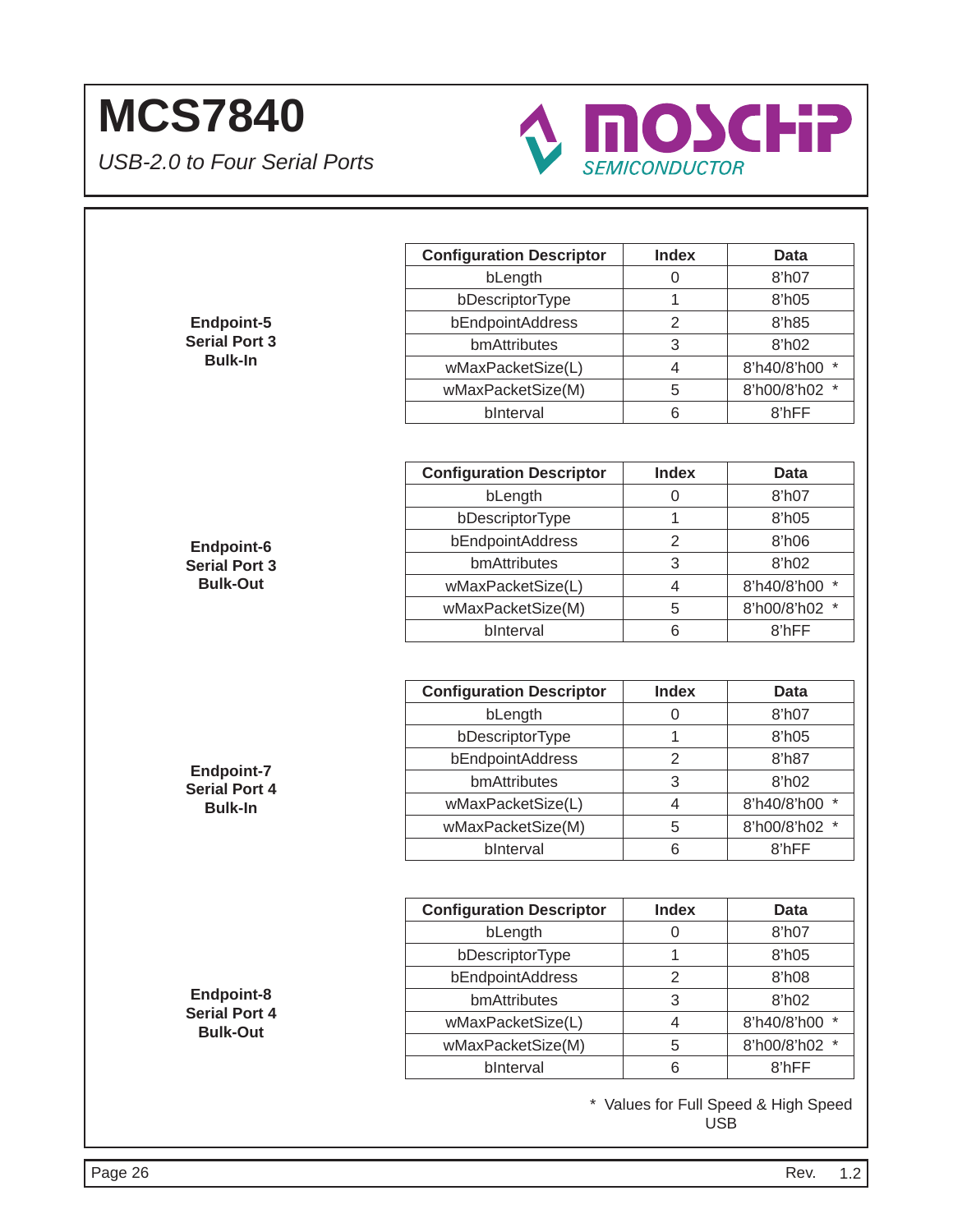

*USB-2.0 to Four Serial Ports*

| <b>Configuration Descriptor</b> | <b>Index</b> | Data                             |
|---------------------------------|--------------|----------------------------------|
| bLength                         |              | 8'h07                            |
| bDescriptorType                 |              | $8$ 'h $05$                      |
| bEndpointAddress                | 2            | 8'h89                            |
| bmAttributes                    | 3            | $8$ 'h03                         |
| wMaxPacketSize(L)               | 4            | 8'h0A                            |
| wMaxPacketSize(M)               | 5            | 8'h00                            |
| binterval                       | 6            | 8'h01 / 8'h05<br>(default FS/HS) |

\* programmable using intr\_pg\_fs , intr\_pg\_hs

**Endpoint-9 Interrupt Endpoint**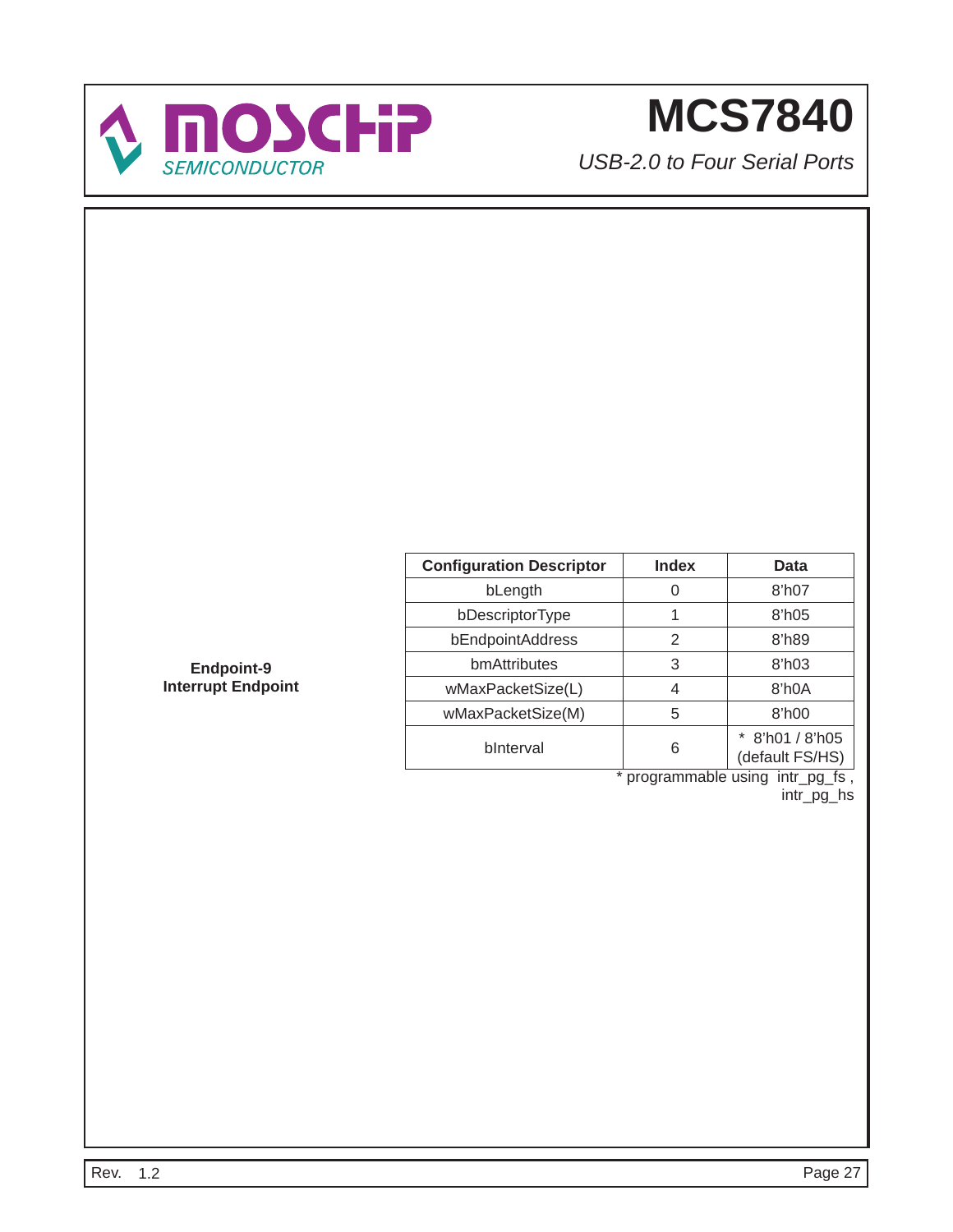*USB-2.0 to Four Serial Ports*



### **EEPROM Content Layout**

| <b>Bytes</b> | # of Bytes     | <b>Name</b>          | <b>Description</b>                         |
|--------------|----------------|----------------------|--------------------------------------------|
| [1:0]        | 2              | <b>EE Check</b>      | EEPROM Present Check value = 0x9710        |
| [3:2]        | $\overline{2}$ | <b>VID</b>           | Vendor $ID = 0x9710$                       |
| [5:4]        | $\overline{2}$ | <b>PID</b>           | Product $ID = 0x7840$                      |
| [7:6]        | $\overline{2}$ | <b>RN</b>            | Release Number in BCD format = 0x0001      |
| 8            | 1              | SER1 DCR0            | Device Configuration Registers (SER1_DCR0) |
| 9            | 1              | SER1_DCR1            | Device Configuration Registers (SER1_DCR1) |
| 10           | 1              | SER1_DCR2            | Device Configuration Registers (SER1_DCR2) |
| 11           | 1              | SER2 DCR0            | Device Configuration Registers (SER2_DCR0) |
| 12           | 1              | SER2_DCR1            | Device Configuration Registers (SER2_DCR1) |
| 13           | $\mathbf{1}$   | SER2_DCR2            | Device Configuration Registers (SER2_DCR2) |
| 14           | 1              | SER3 DCR0            | Device Configuration Registers (SER3_DCR0) |
| 15           | 1              | SER3_DCR1            | Device Configuration Registers (SER3_DCR1) |
| 16           | 1              | SER3 DCR2            | Device Configuration Registers (SER3_DCR2) |
| 17           | 1              | SER4 DCR0            | Device Configuration Registers (SER4_DCR0) |
| 18           | 1              | SER4_DCR1            | Device Configuration Registers (SER4_DCR1) |
| 19           | 1              | SER4 DCR2            | Device Configuration Registers (SER4_DCR2) |
| 20           | 1              | intr_pg_fs           | <b>Binterval value for Full Speed</b>      |
| 21           | 1              | intr_pg_hs           | Binterval value for High Speed             |
| [23:22]      | $\overline{2}$ | Language ID          | Language ID in HEX Format (0x0409 default) |
| [71:24]      | 48             | Manufacture ID       | "MosChip Semiconductor" in UNICODE         |
| [113:72]     | 42             | <b>Product Name</b>  | "USB-Serial Controller" in UNICODE         |
| [129:114]    | 16             | <b>Serial Number</b> | "X7X6X5X4X3X2X1X0" in UNICODE              |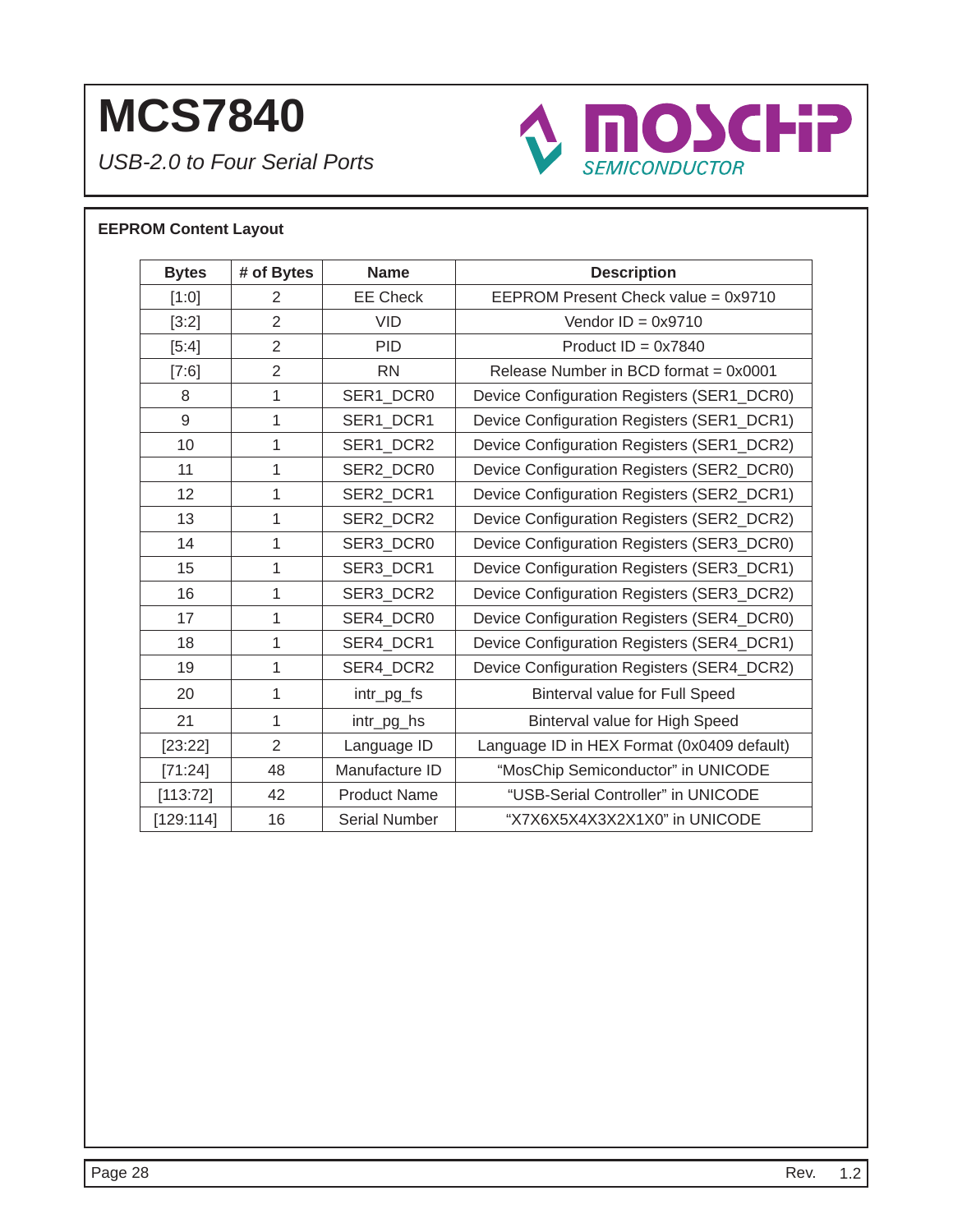

*USB-2.0 to Four Serial Ports*

### **EEPROM Contents for MCS7840 (Example Contents)**

EE\_Check, VID, PID, RN, SER1\_DRC0, SER1\_DRC1, SER1\_DRC2, SER2\_DRC0, SER2\_DRC1, SER2\_DRC2, SER3\_DRC0, SER3\_DRC1, SER3\_DRC2, SER4\_DRC0, SER4\_DRC1, SER4\_DRC2, INTR\_PG\_FS, INTR\_PG\_HS, Language ID, Manufacture ID,

| I4D | 6F173436869170 |  |  |  |
|-----|----------------|--|--|--|

|  |  | S e m i c o n d u c t o                      |  |  |  |  |  |
|--|--|----------------------------------------------|--|--|--|--|--|
|  |  | $ 20 53 65 6D 69 63 6F 6E 64 75 63 74 6F 72$ |  |  |  |  |  |

Product Name,

|  |  |  |  | USB-Serial<br>55 53 42 2D 53 65 72 69 61 6C |
|--|--|--|--|---------------------------------------------|
|  |  |  |  |                                             |
|  |  |  |  |                                             |

C | o | n | t | r | o | l | l | e | r 20 43 6F 6E 74 72 6F 6C 6C 65 72

Serial Number

| Location        | <b>HEX</b> | <b>ASCII</b> | Location | <b>HEX</b> | <b>ASCII</b>             | Location | <b>HEX</b> | <b>ASCII</b> |
|-----------------|------------|--------------|----------|------------|--------------------------|----------|------------|--------------|
| 0               | 10         |              | 44       | 6D         | m                        | 88       | 61         | a            |
| 1               | 97         |              | 45       | 00         |                          | 89       | 00         |              |
| $\overline{c}$  | 10         |              | 46       | 69         | i.                       | 90       | 6C         | I            |
| 3               | 97         |              | 47       | 00         |                          | 91       | 00         |              |
| 4               | 40         |              | 48       | 63         | С                        | 92       | 20         | Space        |
| 5               | 78         |              | 49       | 00         |                          | 93       | 00         |              |
| 6               | 01         |              | 50       | 6F         | o                        | 94       | 43         | C            |
| 7               | 00         |              | 51       | 00         |                          | 95       | 00         |              |
| 8               | 01         |              | 52       | 6E         | n                        | 96       | 6F         | O            |
| 9               | 85         |              | 53       | 00         |                          | 97       | 00         |              |
| 10              | 24         |              | 54       | 64         | d                        | 98       | 6E         | n            |
| 11              | 01         |              | 55       | 00         |                          | 99       | 00         |              |
| 12              | 80         |              | 56       | 75         | u                        | 100      | 74         | t            |
| 13              | 24         |              | 57       | 00         |                          | 101      | 00         |              |
| 14              | 01         |              | 58       | 63         | C                        | 102      | 72         | r            |
| 15              | 80         |              | 59       | 00         |                          | 103      | $00\,$     |              |
| 16              | 24         |              | 60       | 74         | t                        | 104      | 6F         | o            |
| 17              | 01         |              | 61       | 00         |                          | 105      | 00         |              |
| 18              | 80         |              | 62       | 6F         | o                        | 106      | 6C         | I            |
| 19              | 24         |              | 63       | 00         |                          | 107      | 00         |              |
| 20              | 01         |              | 64       | 72         | $\mathsf{r}$             | 108      | 6C         | I            |
| 21              | 05         |              | 65       | 00         |                          | 109      | 00         |              |
| 22              | 09         |              | 66       | 20         | Space                    | 110      | 65         | е            |
| 23              | 04         |              | 67       | 00         |                          | 111      | 00         |              |
| 24              | 4D         | M            | 68       | 20         | Space                    | 112      | 72         | r            |
| 25              | $00\,$     |              | 69       | 00         |                          | 113      | 00         |              |
| 26              | 6F         | O            | 70       | 20         | Space                    | 114      | 4D         | M            |
| 27              | $00\,$     |              | 71       | 00         |                          | 115      | 00         |              |
| 28              | 73         | S            | 72       | 55         | U                        | 116      | 6F         | o            |
| 29              | 00         |              | 73       | 00         |                          | 117      | 00         |              |
| 30              | 43         | C            | 74       | 53         | S                        | 118      | 73         | s            |
| 31              | 00         |              | 75       | 00         |                          | 119      | $00\,$     |              |
| 32              | 68         | h            | 76       | 42         | В                        | 120      | 43         | С            |
| 33              | $00\,$     |              | 77       | 00         |                          | 121      | 00         |              |
| 34              | 69         | i            | 78       | 2D         | $\overline{\phantom{a}}$ | 122      | 68         | h            |
| $\overline{35}$ | 00         |              | 79       | 00         |                          | 123      | 00         |              |
| 36              | 70         | р            | 80       | 53         | S                        | 124      | 69         | i            |
| 37              | 00         |              | 81       | 00         |                          | 125      | 00         |              |
| 38              | 20         | Space        | 82       | 65         | е                        | 126      | 70         | р            |
| 39              | 00         |              | 83       | 00         |                          | 127      | 00         |              |
| 40              | 53         | S            | 84       | 72         | r                        | 128      | 20         | Space        |
| 41              | $00\,$     |              | 85       | 00         |                          | 129      | 00         |              |
| 42              | 65         | e            | 86       | 69         | i                        |          |            |              |
| 43              | 00         |              | 87       | 00         |                          |          |            |              |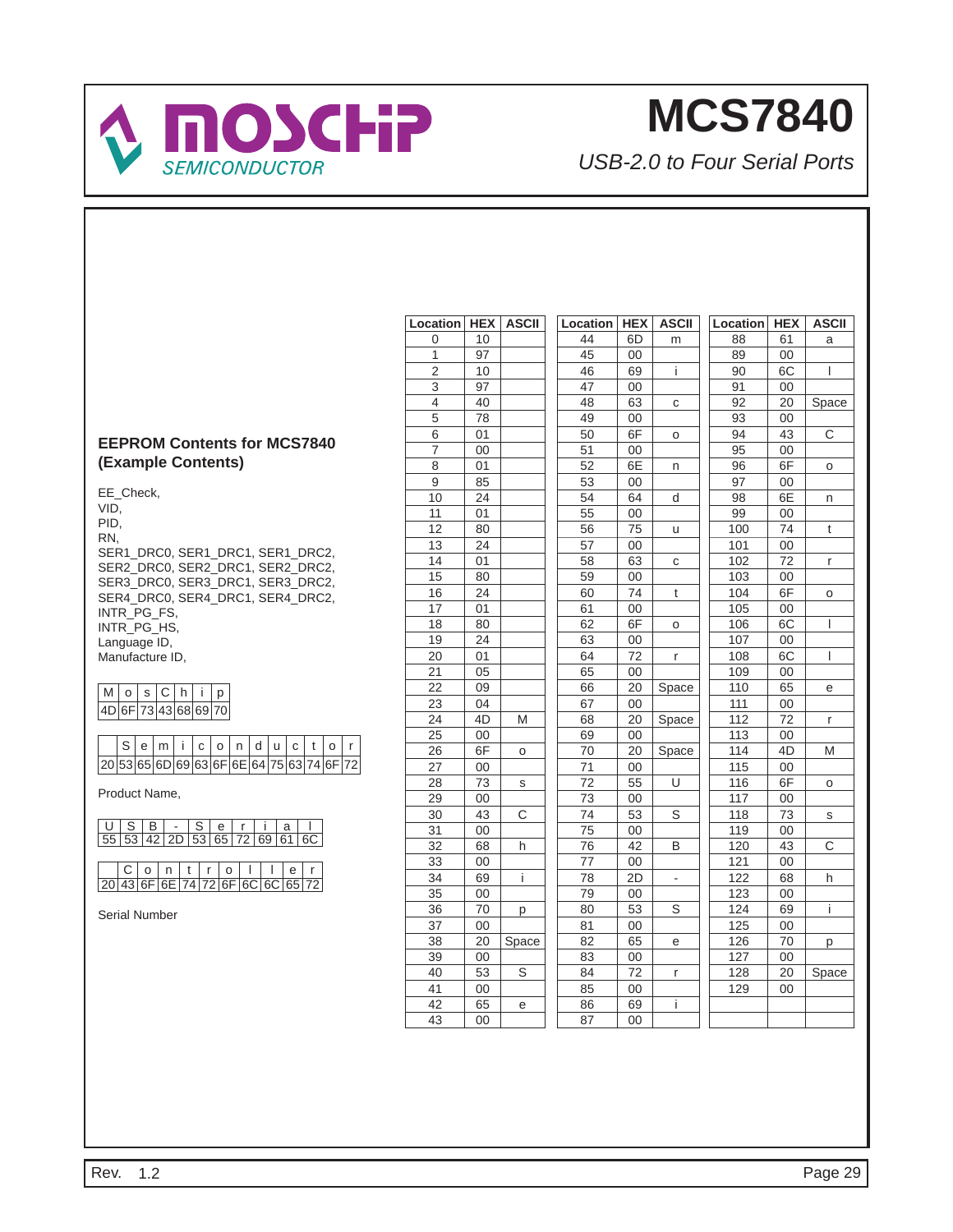*USB-2.0 to Four Serial Ports*



#### **Device Confi guration Bit Fields and Descriptions**

Bytes 4, 5, 6 and 22-30 form twenty-four 8-bit DCR Registers. These Bytes are read from the EEPROM, and loaded into the Global Device Configuration Registers after Power-On Reset. They can be programmed by software using the following application number and register indexes as shown in the table.

| <b>EEPROM</b><br><b>Location</b> | <b>DCR Bit</b>  | <b>DCR Name</b> | <b>Application</b><br><b>Number</b> | <b>Register</b><br><b>Index</b> | <b>Default</b><br>Value |
|----------------------------------|-----------------|-----------------|-------------------------------------|---------------------------------|-------------------------|
| 8                                | SER1_DCR[7:0]   | SER1 DCR0       | 0                                   | 4                               | 0x01                    |
| 9                                | SER1_DCR[15:8]  | SER1 DCR1       | $\Omega$                            | 5                               | 0x85                    |
| 10                               | SER1_DCR[23:16] | SER1 DCR2       | 0                                   | 6                               | 0x24                    |
| 11                               | SER2_DCR[7:0]   | SER2 DCR0       | 0                                   | 22                              | 0x01                    |
| $12 \overline{ }$                | SER2_DCR[15:8]  | SER2 DCR1       | $\Omega$                            | 23                              | 0x84                    |
| 13                               | SER2 DCR[23:16] | SER2 DCR2       | $\Omega$                            | 24                              | 0x24                    |
| 14                               | SER3_DCR[7:0]   | SER3 DCR0       | $\Omega$                            | 25                              | 0x01                    |
| 15                               | SER3_DCR[15:8]  | SER3 DCR1       | $\Omega$                            | 26                              | 0x84                    |
| 16                               | SER3 DCR[23:16] | SER3 DCR2       | $\Omega$                            | 27                              | 0x24                    |
| 17                               | SER4_DCR[7:0]   | SER4 DCR0       | 0                                   | 28                              | 0x01                    |
| 18                               | SER4_DCR[15:8]  | SER4_DCR1       | $\Omega$                            | 29                              | 0x84                    |
| 19                               | SER4_DCR[23:16] | SER4 DCR2       | 0                                   | 30                              | 0x24                    |

The following tables describe the function of each bit in the DCR registers. There are three DCR registers for each Serial Port (IrDA). In the absence of an EEPROM, the default values are taken from the Device Configuration Registers.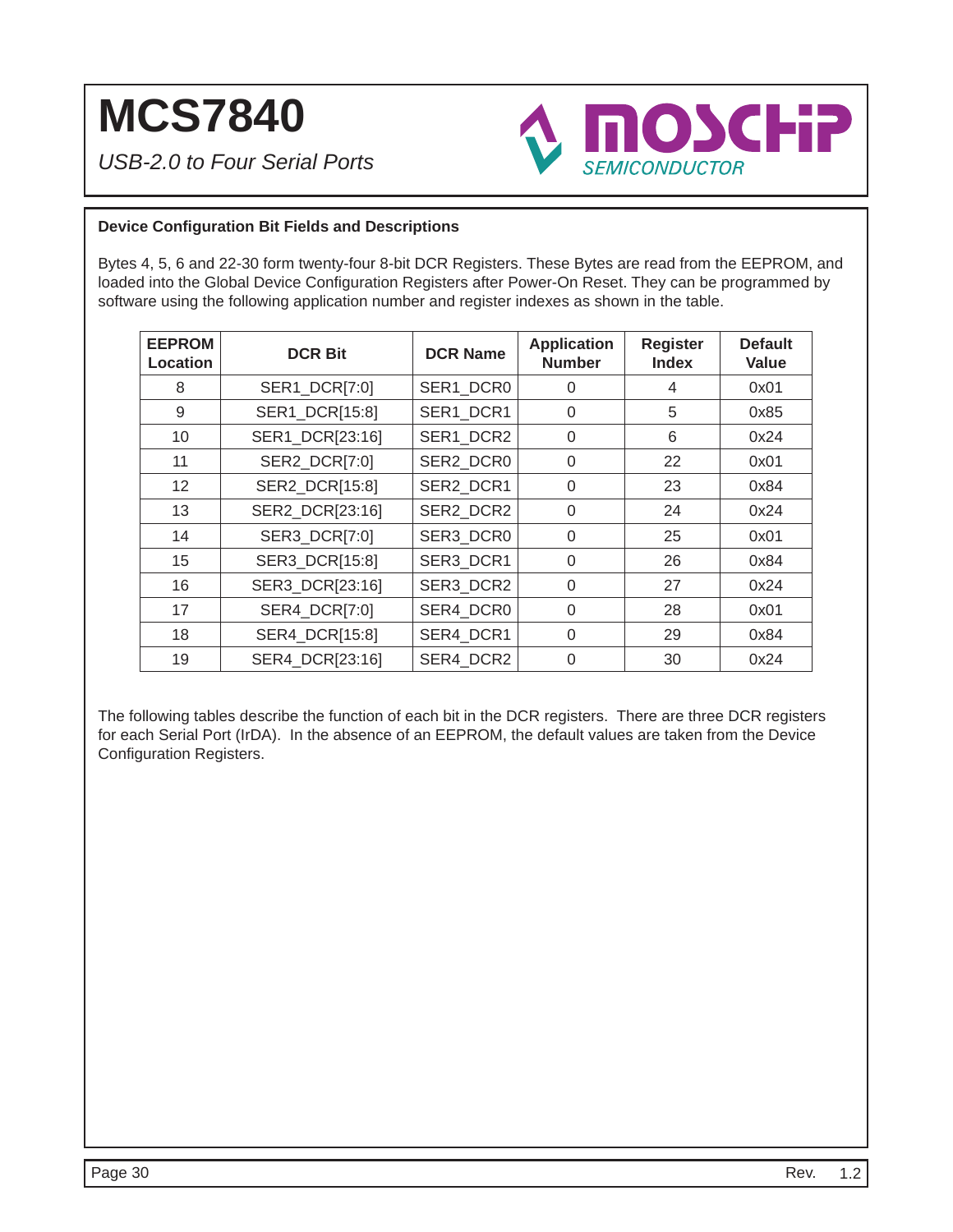

| <b>Bit[7]</b>           | <b>Bit[6]</b>           | <b>Bit[5]</b>                                   | Bit[4]                                                                                                                                                    | <b>Bit[3]</b>                                                                                                                                                                                               | <b>Bit[2]</b> | <b>Bit[1]</b> | <b>Bit[0]</b>           |
|-------------------------|-------------------------|-------------------------------------------------|-----------------------------------------------------------------------------------------------------------------------------------------------------------|-------------------------------------------------------------------------------------------------------------------------------------------------------------------------------------------------------------|---------------|---------------|-------------------------|
| Reserved                | IrDA<br>Mode            | RTS_<br><b>CM</b>                               |                                                                                                                                                           | GPIO_<br>Mode                                                                                                                                                                                               |               | Reserved      | $RS_{-}$<br><b>SDM</b>  |
| DCR <sub>0</sub><br>Bit | <b>Name</b>             |                                                 |                                                                                                                                                           | <b>Definition</b>                                                                                                                                                                                           |               |               | <b>Default</b><br>Value |
| $\mathbf 0$             | <b>RS</b><br><b>SDM</b> | 0:<br>1:                                        | Do not shut down the transceiver<br>Shut down the transceiver                                                                                             | RS-232 / RS-422 / RS-485<br><b>Transceiver Shut-Down Mode:</b><br>Even when USB SUSPEND is engaged<br>when USB SUSPEND is engaged                                                                           |               |               | $\mathbf{1}$            |
| $\mathbf{1}$            | Reserved                | Reserved                                        |                                                                                                                                                           |                                                                                                                                                                                                             |               |               | $\mathbf 0$             |
| [3:2]                   | <b>GPIO</b><br>Mode     | $GPIO = Input$<br>00:<br>10:<br>$GPIO = Output$ |                                                                                                                                                           |                                                                                                                                                                                                             |               |               | $00\,$                  |
| [5:4]                   | <b>RTS</b><br><b>CM</b> | 00:<br>01:<br>10:<br>11:                        | Signal is active low;<br>Signal is active high;<br>Drive RTS active<br>Otherwise Drive RTS inactive.<br>Drive RTS inactive<br>Otherwise Drive RTS active. | <b>RTSM RTS Control Method:</b><br>RTS is controlled by Control Bit Map.<br>RTS is controlled by Control Bit Map.<br>when Downstream Data Buffer is NOT EMPTY;<br>when Downstream Data Buffer is NOT EMPTY; |               |               | 00                      |
| 6                       | IrDA<br>Mode            | 0:<br>1:<br>IrDA Mode.                          |                                                                                                                                                           | RS-232 / RS-422 / RS-485 Serial Port Mode.                                                                                                                                                                  |               |               | $\mathbf 0$             |
| $\overline{7}$          | Reserved                |                                                 |                                                                                                                                                           | Reserved                                                                                                                                                                                                    |               |               | $\Omega$                |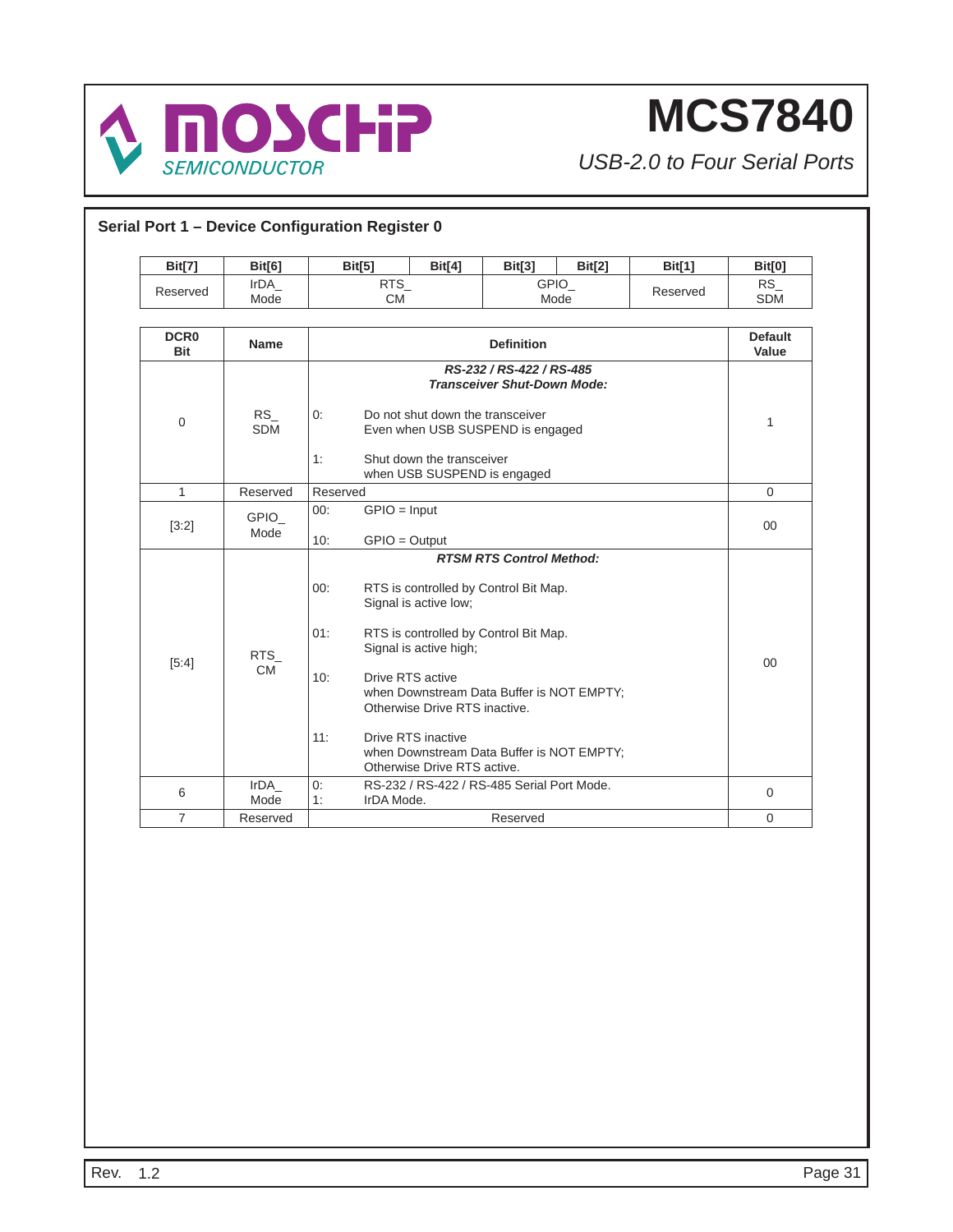

| Serial Port 1 - Device Configuration Register 1 |                                                      |                                                                          |                                                   |                                                                                                                       |                                                                 |               |                         |
|-------------------------------------------------|------------------------------------------------------|--------------------------------------------------------------------------|---------------------------------------------------|-----------------------------------------------------------------------------------------------------------------------|-----------------------------------------------------------------|---------------|-------------------------|
| <b>Bit[7]</b>                                   | Bit[6]                                               | <b>Bit[5]</b>                                                            | <b>Bit[4]</b>                                     | <b>Bit[3]</b>                                                                                                         | Bit[2]                                                          | <b>Bit[1]</b> | <b>Bit[0]</b>           |
| Reserved                                        | Interrupt IN<br>Endpoint<br><b>Status</b>            | <b>PLL</b><br>Power-Down<br><b>Bypass</b><br>Control                     | $RW_{-}$<br><b>INHB</b>                           |                                                                                                                       | $Tx_l$<br><b>PMG</b>                                            | GPIO_I_       | <b>PMG</b>              |
| DCR <sub>1</sub><br><b>Bit</b>                  | <b>Name</b>                                          |                                                                          |                                                   | <b>Definition</b>                                                                                                     |                                                                 |               | <b>Default</b><br>Value |
| [1:0]                                           | GPIO I<br><b>PMG</b>                                 | 00:<br>6 mA<br>01:<br>10:<br>10 <sub>m</sub> A<br>11:<br>$12 \text{ mA}$ | 8 mA (Default)                                    | These two bits set the output current<br>of the GPIO lines:                                                           |                                                                 |               | 01                      |
| [3:2]                                           | $Tx_l$<br><b>PMG</b>                                 | 6 mA<br>00:<br>01:<br>10:<br>10 mA<br>$12 \text{ mA}$<br>11:             | 8 mA (Default)                                    | These two bits set the output current                                                                                 | of Serial output signals TxD, DTR_n and RTS_n:                  |               | 01                      |
| 4                                               | <b>RW</b><br><b>INHB</b>                             | 0:<br>1:                                                                 |                                                   | <b>RW INH Remote Wake Inhibit:</b><br>Enable the USB Remote Wakeup function<br>Inhibit the USB Remote Wakeup function |                                                                 |               | 0                       |
| 5                                               | <b>PLL</b><br>Power-Down<br><b>Bypass</b><br>Control | 0:<br>1:                                                                 | Enables PLL Power-Down<br>Disables PLL Power-Down |                                                                                                                       |                                                                 |               | 0                       |
| 6                                               | Interrupt IN<br>Endpoint<br><b>Status</b>            | 0:<br>1:                                                                 | memory controller status                          | Interrupt Endpoint returns 5 Bytes of data.                                                                           | Interrupt Endpoint returns 5 Bytes + 8 Bytes of the Bulk-In/Out |               | 0                       |
| $\overline{7}$                                  | Reserved                                             |                                                                          |                                                   | Reserved                                                                                                              |                                                                 |               | $\mathbf{1}$            |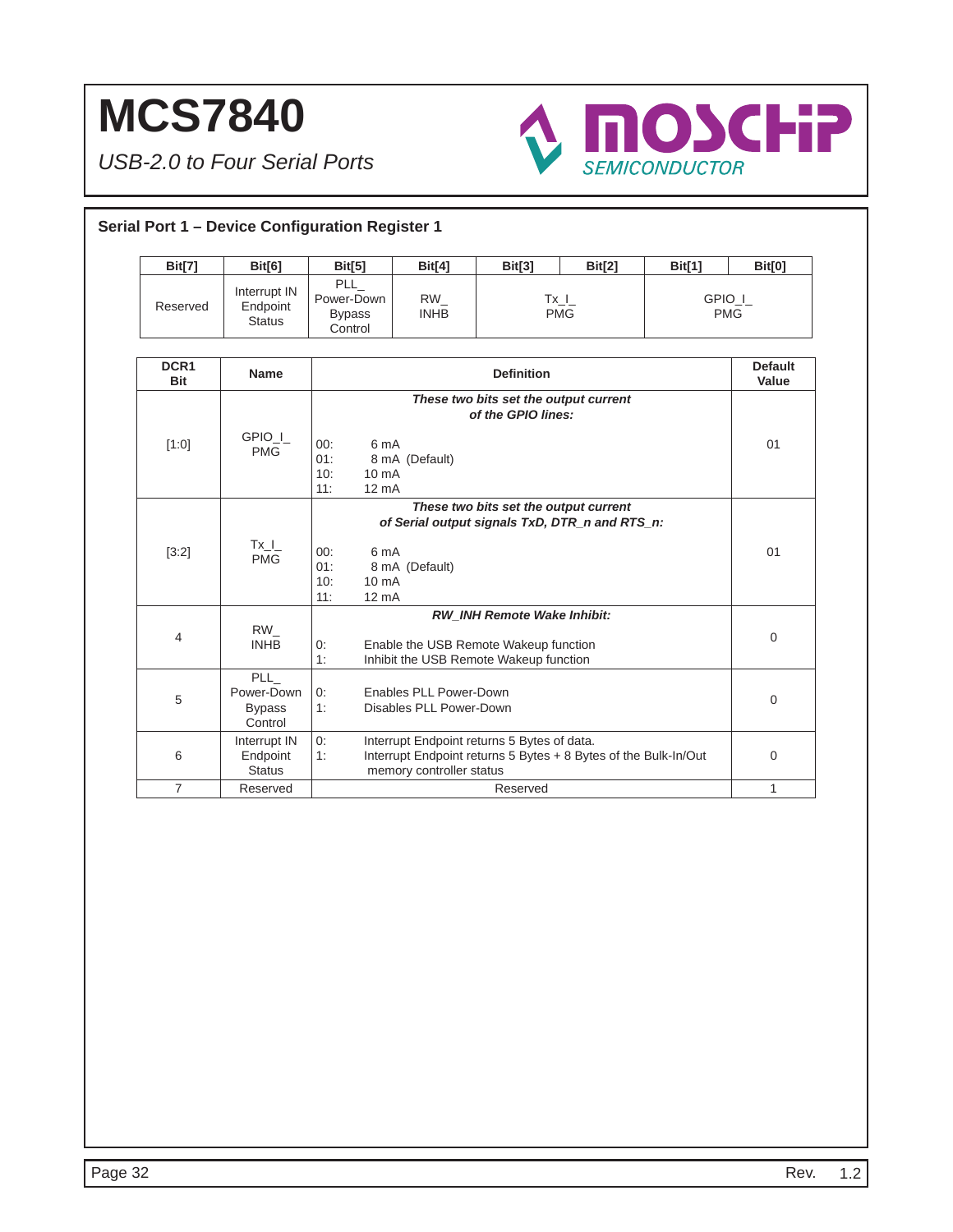

*USB-2.0 to Four Serial Ports*

| SHDN<br><b>POL</b>             | Reserved                 |                             | <b>Bit[4]</b>                                                                                   | Bit[3]                                                                         | Bit[2]    | <b>Bit[1]</b> | <b>Bit[0]</b>           |
|--------------------------------|--------------------------|-----------------------------|-------------------------------------------------------------------------------------------------|--------------------------------------------------------------------------------|-----------|---------------|-------------------------|
|                                |                          | $RWU_$                      | EWU                                                                                             | EWU                                                                            | EWU       | EWU           | $EWU_$                  |
|                                |                          | Mode                        | Rx                                                                                              | <b>DSR</b>                                                                     | <b>RI</b> | <b>DCD</b>    | <b>CTS</b>              |
| DCR <sub>2</sub><br><b>Bit</b> | <b>Name</b>              |                             |                                                                                                 | <b>Definition</b>                                                              |           |               | <b>Default</b><br>Value |
| $\mathbf 0$                    | EWU<br><b>CTS</b>        | <b>Disabled</b><br>0:<br>1: |                                                                                                 | Enable Wake Up Trigger on CTS:<br>Enable Wake Up Trigger on CTS State Changes. |           |               | $\mathbf 0$             |
| 1                              | EWU<br><b>DCD</b>        | <b>Disabled</b><br>0:<br>1: |                                                                                                 | Enable Wake Up Trigger on DCD:<br>Enable Wake Up Trigger on DCD State Changes. |           |               | 0                       |
| 2                              | $EWU_$<br>R <sub>1</sub> | 0:<br>1:                    | Enable Wake Up Trigger on RI:<br><b>Disabled</b><br>Enable Wake Up Trigger on RI State Changes. |                                                                                |           |               |                         |
| 3                              | $EWU_$<br><b>DSR</b>     | 0:<br><b>Disabled</b><br>1: |                                                                                                 | Enable Wake Up Trigger on DSR:<br>Enable Wake Up Trigger on DSR State Changes. |           |               | 0                       |
| 4                              | $EWU_$<br><b>Rx</b>      | 0:<br><b>Disabled</b><br>1: |                                                                                                 | Enable Wake Up Trigger on RXD:<br>Enable Wake Up Trigger on RXD State Changes. |           |               | 0                       |
| 5                              | RWU<br>Mode              | 0:<br>1:                    | Engages Remote Wakeup,<br>Engages Remote Wakeup,<br>The device issues Resume Signal.            | <b>Remote Wakeup Mode:</b><br>The device issues Disconnect Signal.             |           |               | 1                       |
| 6                              | Reserved                 | Reserved                    |                                                                                                 |                                                                                |           |               | $\mathbf{0}$            |
| $\overline{7}$                 | SHDN<br><b>POL</b>       | 0:                          |                                                                                                 | <b>SHDN Polarity:</b><br>Pin 12 Active Low Shut-Down Signal.                   |           |               | 0                       |

Note: Wake up defined above can work only when  $DCR0[6] = 0$  and  $DCR1[4] = 0$ .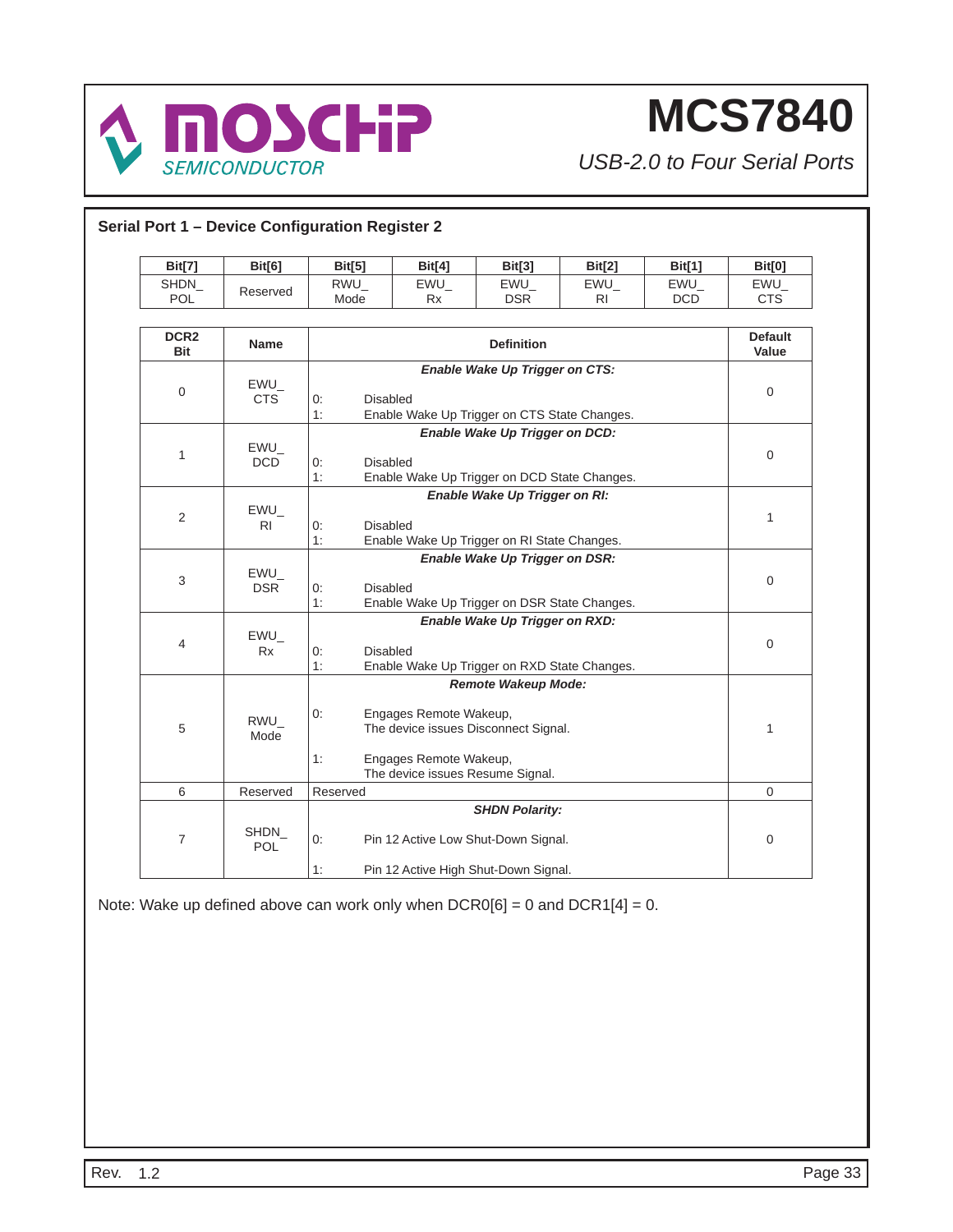*USB-2.0 to Four Serial Ports*



### Serial Port (2, 3, & 4) - Device Configuration Register 0

The Configuration Registers for these three Serial Ports are all identical.

They are very similar to Serial Port 1, but have a few less configuration options.

| Bit[7]                         | Bit[6]                  | Bit[5]                                                               | <b>Bit[4]</b>                                                                                                                                                                                                                                                                                                                                                            | <b>Bit[3]</b>     | <b>Bit[2]</b> | <b>Bit[1]</b> | Bit[0]                  |  |
|--------------------------------|-------------------------|----------------------------------------------------------------------|--------------------------------------------------------------------------------------------------------------------------------------------------------------------------------------------------------------------------------------------------------------------------------------------------------------------------------------------------------------------------|-------------------|---------------|---------------|-------------------------|--|
| Reserved                       | IrDA<br>Mode            | RTS_<br><b>CM</b>                                                    |                                                                                                                                                                                                                                                                                                                                                                          |                   | Reserved      | Reserved      | <b>RS</b><br><b>SDM</b> |  |
| DCR <sub>0</sub><br><b>Bit</b> | <b>Name</b>             |                                                                      |                                                                                                                                                                                                                                                                                                                                                                          | <b>Definition</b> |               |               | <b>Default</b><br>Value |  |
| $\Omega$                       | <b>RS</b><br><b>SDM</b> | 0:<br>1:                                                             | RS-232 / RS-422 / RS-485<br><b>Transceiver Shut-Down Mode:</b><br>Do not shut down the transceiver<br>Even when USB SUSPEND is engaged<br>Shut down the transceiver<br>when USB SUSPEND is engaged                                                                                                                                                                       |                   |               |               |                         |  |
| $\mathbf{1}$                   | Reserved                |                                                                      | Reserved                                                                                                                                                                                                                                                                                                                                                                 |                   |               |               |                         |  |
| [3:2]                          | Reserved                |                                                                      | Reserved                                                                                                                                                                                                                                                                                                                                                                 |                   |               |               |                         |  |
| [5:4]                          | <b>RTS</b><br><b>CM</b> | 00:<br>01:<br>10:<br>11:                                             | <b>RTSM RTS Control Method:</b><br>RTS is controlled by Control Bit Map.<br>Signal is active low;<br>RTS is controlled by Control Bit Map.<br>Signal is active high;<br>Drive RTS active<br>when Downstream Data Buffer is NOT EMPTY;<br>Otherwise Drive RTS inactive.<br>Drive RTS inactive<br>when Downstream Data Buffer is NOT EMPTY;<br>Otherwise Drive RTS active. |                   |               |               |                         |  |
| 6                              | IrDA<br>Mode            | RS-232 / RS-422 / RS-485 Serial Port Mode.<br>0:<br>1:<br>IrDA Mode. |                                                                                                                                                                                                                                                                                                                                                                          |                   |               |               |                         |  |
| $\overline{7}$                 | Reserved                |                                                                      |                                                                                                                                                                                                                                                                                                                                                                          | Reserved          |               |               | $\Omega$                |  |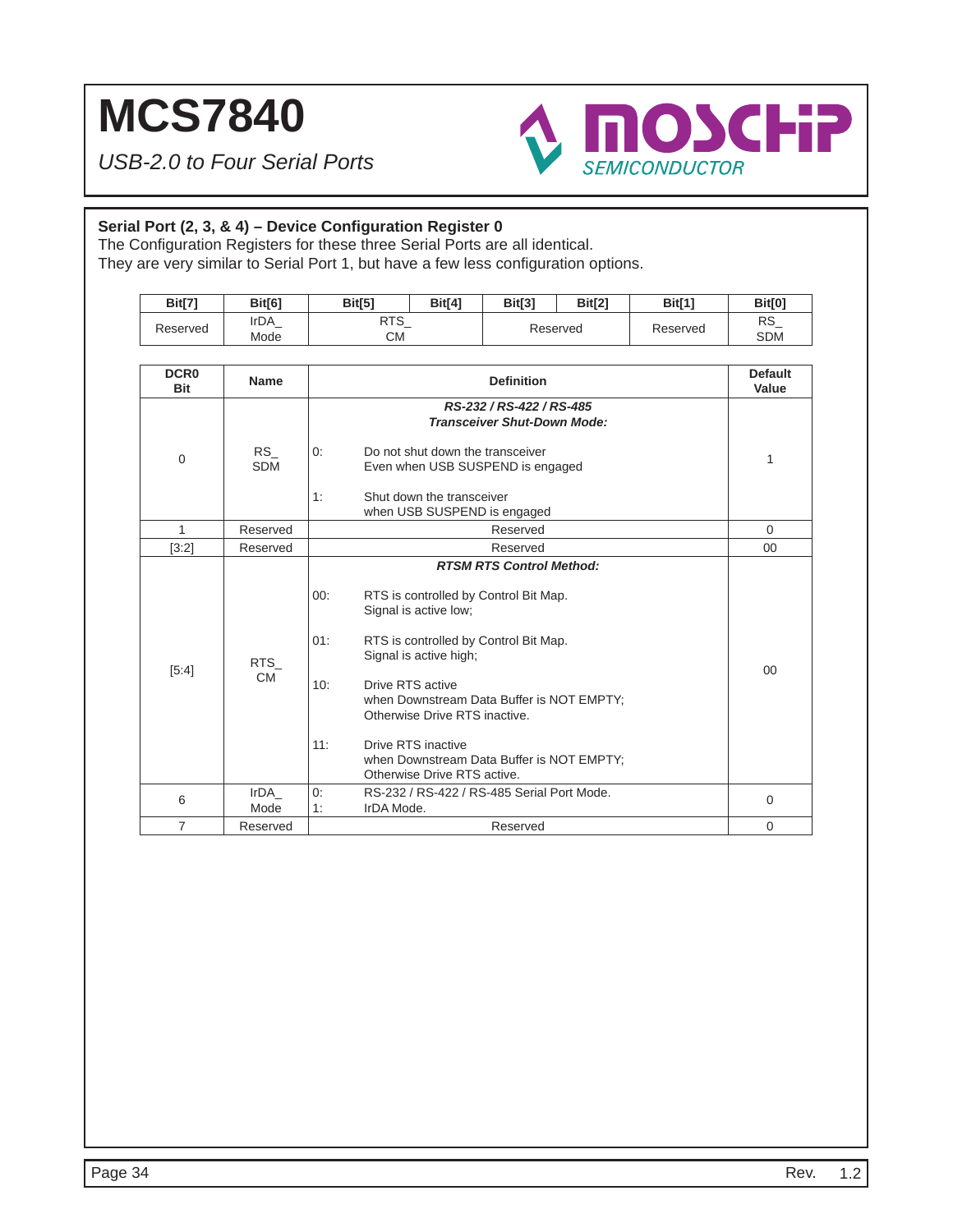

*USB-2.0 to Four Serial Ports*

### Serial Port (2, 3, & 4) - Device Configuration Register 1

The Configuration Registers for these three Serial Ports are all identical. They are very similar to Serial Port 1, but have a few less configuration options.

| Bit[7    | <b>Bit[6]</b> | <b>Bit[5]</b> | Bit <sup>[4]</sup> | Bit[3] | Bit[2]          | <b>Bit[1]</b> | <b>Bit[0]</b> |
|----------|---------------|---------------|--------------------|--------|-----------------|---------------|---------------|
| Reserved | Reserved      | Reserved      | RW<br><b>INHB</b>  | 大学     | . . ^_._<br>PMG |               | Reserved      |

| DCR <sub>1</sub> | <b>Name</b>          | <b>Definition</b>                                                                                                                 | <b>Default</b> |
|------------------|----------------------|-----------------------------------------------------------------------------------------------------------------------------------|----------------|
| <b>Bit</b>       |                      |                                                                                                                                   | Value          |
| [1:0]            | Reserved             | Reserved                                                                                                                          | 00             |
|                  |                      | These two bits set the output current<br>of Serial output signals TxD, DTR_n and RTS_n:                                           |                |
| [3:2]            | $Tx_l$<br><b>PMG</b> | 00:<br>6 mA<br>01:<br>8 mA (Default)<br>$10 \text{ mA}$<br>10:<br>11:<br>$12 \text{ mA}$                                          | 01             |
| $\overline{4}$   | RW<br><b>INHB</b>    | <b>RW INH Remote Wake Inhibit:</b><br>0:<br>Enable the USB Remote Wakeup function<br>1:<br>Inhibit the USB Remote Wakeup function | 0              |
| 5                | Reserved             | Reserved                                                                                                                          | 0              |
| 6                | Reserved             | Reserved                                                                                                                          | 0              |
| 7                | Reserved             | Reserved                                                                                                                          |                |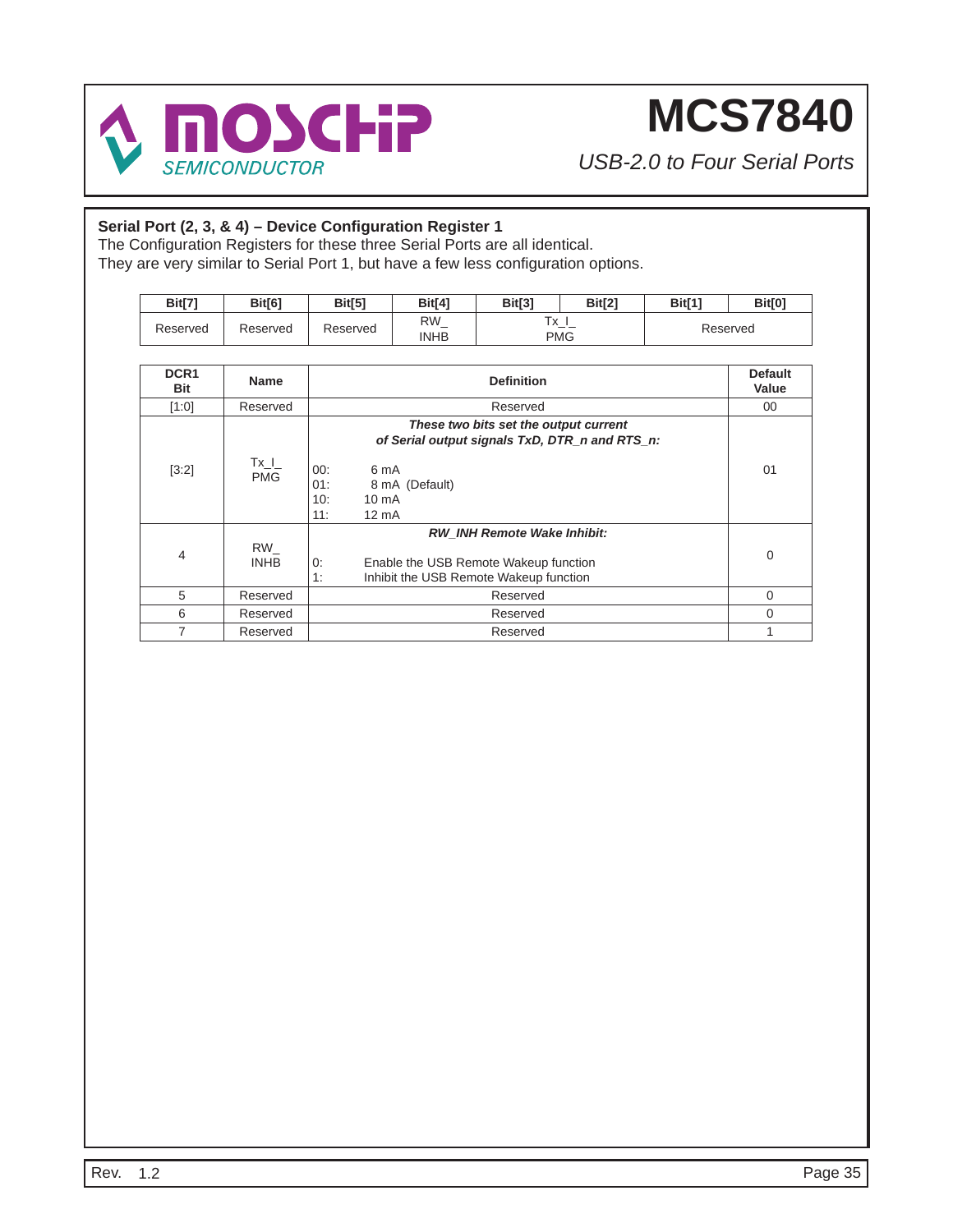*USB-2.0 to Four Serial Ports*



### Serial Port (2, 3, & 4) - Device Configuration Register 2

The Configuration Registers for these three Serial Ports are all identical.

They are very similar to Serial Port 1, but have a few less configuration options.

| <b>Bit[7]</b> | <b>Bit[6]</b> | <b>Bit[5]</b>      | <b>Bit[4]</b>   | <b>Bit[3]</b> | Bit[2]                     | Bit[1]     | <b>Bit[0]</b>                    |
|---------------|---------------|--------------------|-----------------|---------------|----------------------------|------------|----------------------------------|
| Reserved      | Reserved      | <b>RWU</b><br>Mode | EWU<br>D.<br>rχ | EWU<br>DSR    | EWU<br>$\mathbf{D}$<br>ורו | EWU<br>DCD | <b>EWU</b><br>$\cap$ Te<br>ں ا ب |

| DCR <sub>2</sub><br><b>Bit</b> | <b>Name</b>           | <b>Definition</b>                                                                                                                                                      | <b>Default</b><br>Value |
|--------------------------------|-----------------------|------------------------------------------------------------------------------------------------------------------------------------------------------------------------|-------------------------|
| $\mathbf 0$                    | EWU<br><b>CTS</b>     | Enable Wake Up Trigger on CTS:<br>Disabled<br>0:<br>1:<br>Enable Wake Up Trigger on CTS State Changes.                                                                 | 0                       |
| 1                              | EWU<br><b>DCD</b>     | Enable Wake Up Trigger on DCD:<br>Disabled<br>0:<br>1:<br>Enable Wake Up Trigger on DCD State Changes.                                                                 | $\mathbf 0$             |
| 2                              | EWU<br>R <sub>1</sub> | Enable Wake Up Trigger on RI:<br>Disabled<br>0:<br>1:<br>Enable Wake Up Trigger on RI State Changes.                                                                   | 1                       |
| 3                              | EWU<br><b>DSR</b>     | Enable Wake Up Trigger on DSR:<br>Disabled<br>0:<br>1:<br>Enable Wake Up Trigger on DSR State Changes.                                                                 | $\mathbf 0$             |
| $\overline{4}$                 | EWU<br><b>Rx</b>      | Enable Wake Up Trigger on RXD:<br>Disabled<br>0:<br>1:<br>Enable Wake Up Trigger on RXD State Changes.                                                                 | $\Omega$                |
| 5                              | RWU<br>Mode           | <b>Remote Wakeup Mode:</b><br>Engages Remote Wakeup,<br>0:<br>The device issues Disconnect Signal.<br>1:<br>engages remote wakeup,<br>the Device issues resume signal. | 1                       |
| 6                              | Reserved              | Reserved                                                                                                                                                               | $\mathbf 0$             |
| $\overline{7}$                 | Reserved              | Reserved                                                                                                                                                               | $\overline{0}$          |

Note: Wake up defined above can work only when  $DCR0[6] = 0$  and  $DCR1[4] = 0$ .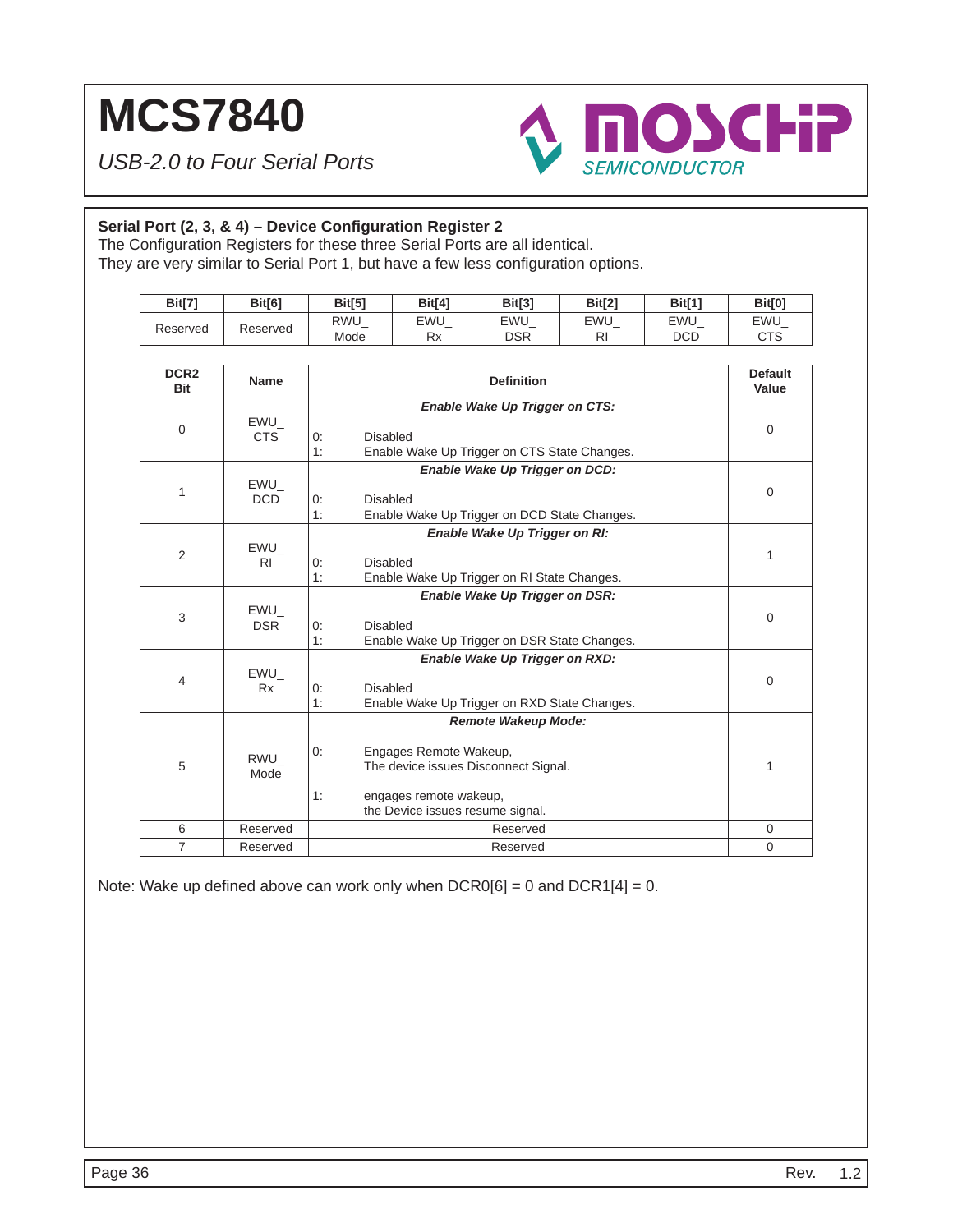

*USB-2.0 to Four Serial Ports*

### **Electrical Specifi cations**

### **Absolute Maximum Ratings:**

| Core Power Supply ( $\text{Vec}_n$ )                    | $-0.3$ to 2.16 V         |
|---------------------------------------------------------|--------------------------|
| Power Supply of 3.3V I/O ( $\text{Vec}_{\text{2.10}}$ ) | $-0.3$ to 4.0 V          |
| Input Voltage of 3.3V I/O (Vin, )                       | $-0.3$ to 4.0 V          |
| Input Voltage of 5V Tolerant I/O (Vin.)                 | $-0.3$ to 5.8 V          |
| <b>Operating Temperature</b>                            | 0 to $+70$ °C            |
| Storage Temperature                                     | -40 to +150 $^{\circ}$ C |
| ESD HBM (MIL-STD 883E Method 3015-7 Class 2)            | 2000 V                   |
| ESD MM (JEDEC EIA/JESD22 A115-A)                        | 200 V                    |
| CDM (JEDEC/JESD22 C101-A)                               | 500 V                    |
| Latch-up (JESD No. 78, March 1997)                      | 200 mA, 1.5 x VCC        |
| Junction Temperature (Tj)                               | 115 °C                   |
| Thermal Resistance of Junction to Ambient (Still Air)   | 65 °C/W                  |

**Operating Conditions:**

| Symbol                                         | Min<br><b>Parameter</b>                                                                     |                   | <b>Typ</b> | Max  | <b>Units</b> |
|------------------------------------------------|---------------------------------------------------------------------------------------------|-------------------|------------|------|--------------|
| $\mathrm{Vcc}_{_{5\mathrm{A}}}$                | 5V Power Supply Input                                                                       | 5.5<br>4.5<br>5.0 |            |      | V            |
| $\text{Vcc}_{\kappa}$                          | <b>Core Power Supply</b>                                                                    | 1.62              | 1.8        | 1.98 | V            |
| $Vec_{310}$                                    | Power Supply of 3.3V I/O                                                                    | 3.3<br>2.97       |            | 3.63 | $\vee$       |
| REG02_V18                                      | 1.8V Regulator Output                                                                       | 1.71<br>1.8       |            | 1.89 | V            |
| $I_{\text{REG02_V18}}$                         | 1.8V Regulator Current                                                                      |                   |            | 70   | mA           |
| REG06_VCC33                                    | 3.3V Regulator Output                                                                       | 3.14              | 3.3        | 3.46 | V            |
| $L_{\text{REG06\_VCC33}}$                      | 3.3V Regulator Current                                                                      |                   |            | 250  | mA           |
| $\mathbbm{1}_{\scriptscriptstyle 5\mathrm{V}}$ | Operating current of 5V when 3.3V and 1.8V<br>internal regulators are used. No serial load. | 70                |            | mA   |              |
| $I_{3.3V}$                                     | Operating current of 3.3V. No serial load.                                                  | 45                |            | mA   |              |
| $I_{1.8V}$                                     | Operating current of 1.8V. No serial load.                                                  |                   | 25         |      | mA           |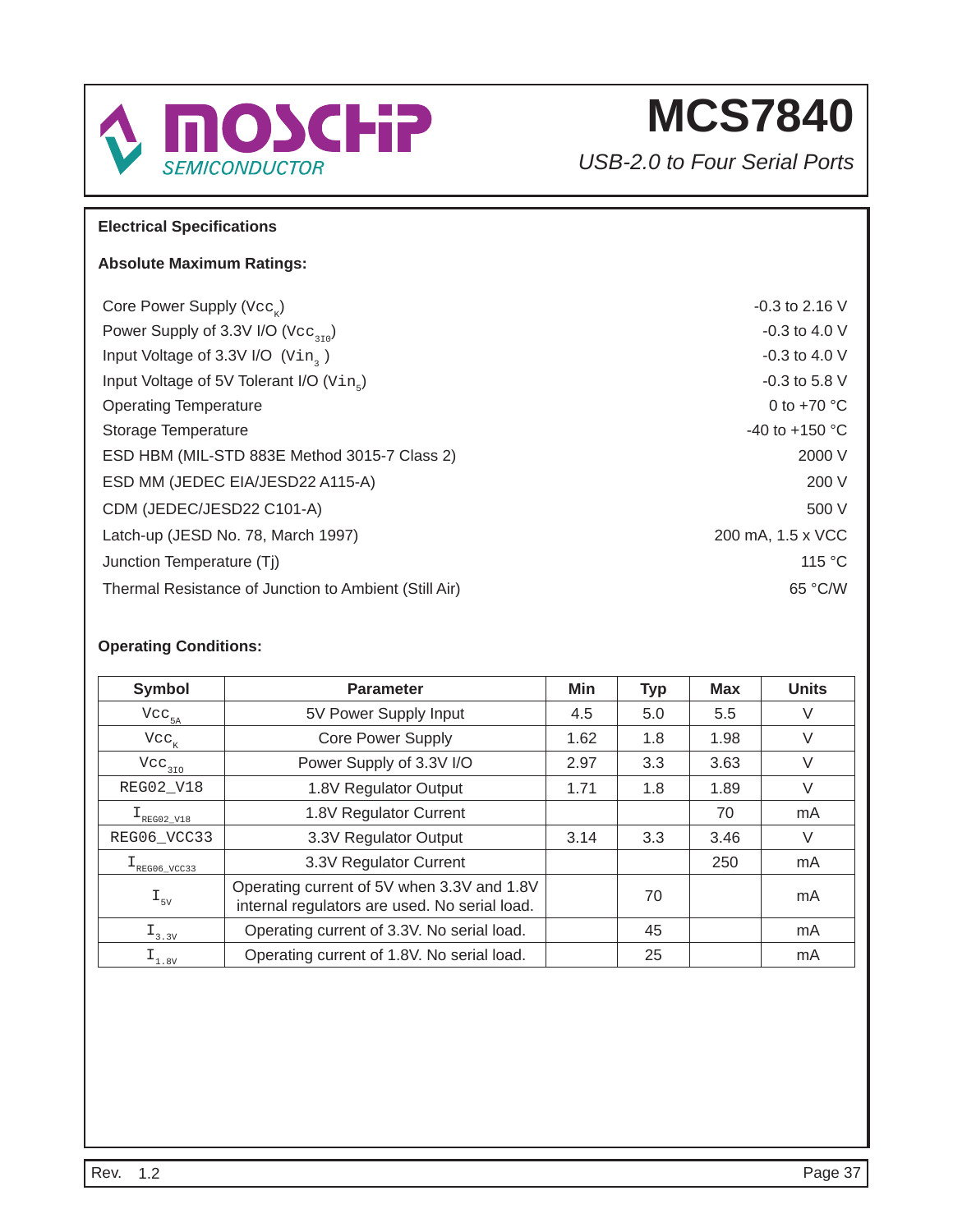*USB-2.0 to Four Serial Ports*



### **DC Characteristics of 3.3V I/O Cells**

| <b>Symbol</b>              | <b>Parameter</b>                            | <b>Condition</b>               | <b>Min</b> | <b>Typ</b> | <b>Max</b> | <b>Units</b> |
|----------------------------|---------------------------------------------|--------------------------------|------------|------------|------------|--------------|
| $Vcc_{K}$                  | <b>Core Power Supply</b>                    | Core Area                      | 1.62       | 1.8        | 1.98       | V            |
| $Vec_{370}$                | Power Supply                                | 3.3V I/O                       | 2.97       | 3.3        | 3.63       | V            |
| Vi,                        | Input Low Voltage                           | LVTTL                          |            |            | 0.8        | V            |
| Vi,                        | Input High Voltage                          | <b>LVTTL</b>                   | 2.0        |            |            | V            |
| Vt                         | <b>Switching Threshold</b>                  | <b>LVTTL</b>                   |            | 1.5        |            | V            |
| $Vt -$<br>$Vt+$            | <b>Schmitt Trigger</b><br>Threshold Voltage | <b>LVTTL</b>                   | 0.8        | 1.1<br>1.6 | 2.0        | V            |
| $\mathrm{Vo}_{\mathrm{L}}$ | <b>Output Low Voltage</b>                   | $\text{Io}_{r} = 2$ to 24mA    |            |            | 0.4        | $\vee$       |
| $\mathrm{Vo}_{\mathrm{H}}$ | Output High Voltage                         | $\text{Io}_{10}$ = -2 to -24mA | 2.4        |            |            | $\vee$       |

### **DC Characteristics of 5V Tolerant I/O Cells**

| <b>Symbol</b>                 | <b>Parameter</b>                            | <b>Condition</b>          | <b>Min</b> | <b>Typ</b> | <b>Max</b> | <b>Units</b> |
|-------------------------------|---------------------------------------------|---------------------------|------------|------------|------------|--------------|
| $Vec_{5A}$                    | 5V Power Supply                             | 5V I/O                    | 4.5        | 5.0        | 5.5        | V            |
| Vi <sub>L</sub>               | Input Low Voltage                           | LVTTL                     |            |            | 0.8        | V            |
| Vi <sub>H</sub>               | Input High Voltage                          | LVTTL                     | 2.0        |            |            | V            |
| Vt                            | <b>Switching Threshold</b>                  | LVTTL                     |            | 1.5        |            | V            |
| $Vt -$<br>$Vt+$               | Schmitt Trigger<br><b>Threshold Voltage</b> | <b>LVTTL</b>              | 0.8        | 1.1<br>1.6 | 2.0        | V            |
| $\mathrm{Vo}^{\mathrm{H}}$    | <b>Output Low Voltage</b>                   | $Ior = 2 to 24 mA$        |            |            | 0.4        | V            |
| $\mathrm{Vo}_{_{\mathrm{H}}}$ | Output High Voltage                         | $Io_{n} = -2$ to $-24$ mA | 2.4        |            |            | V            |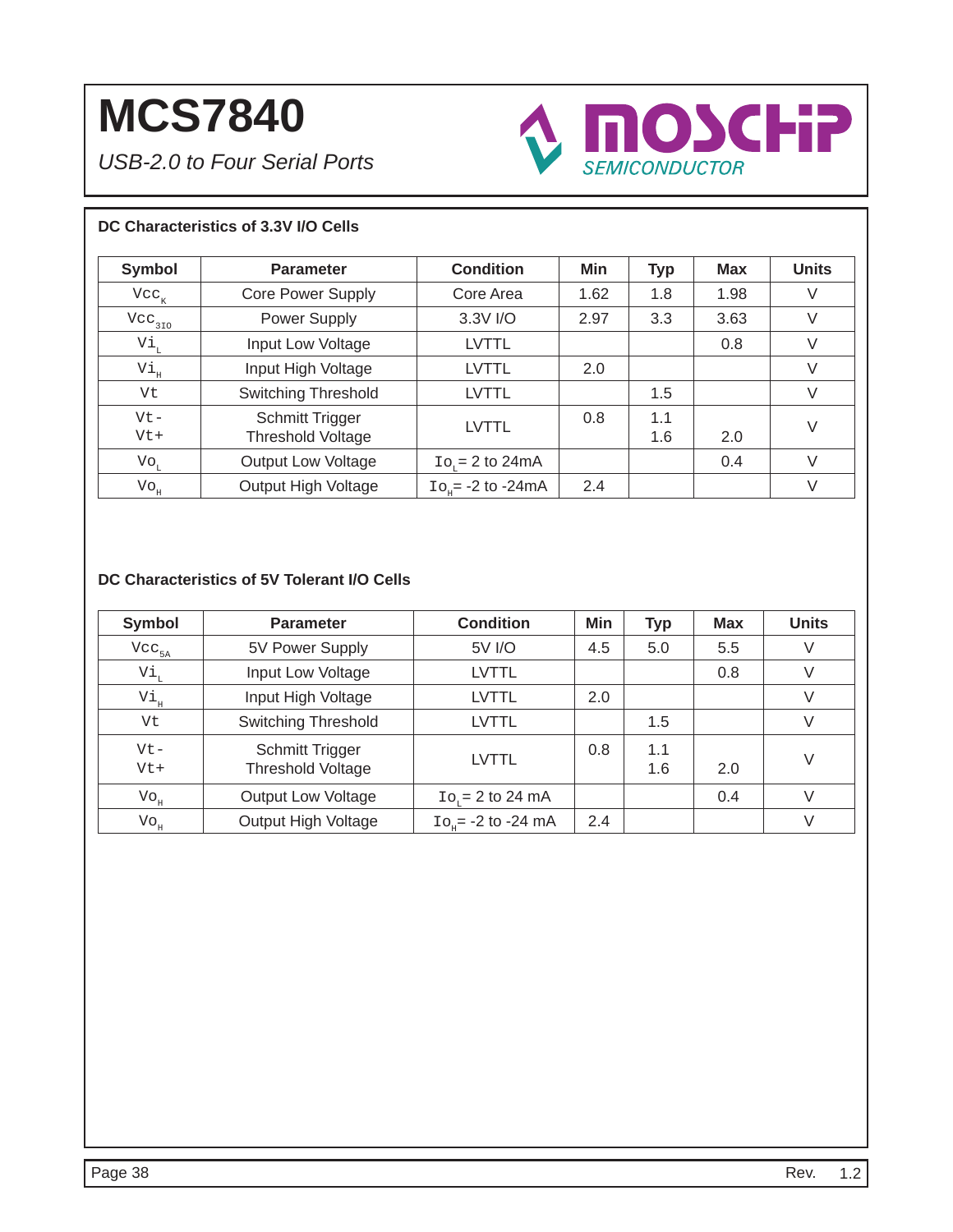

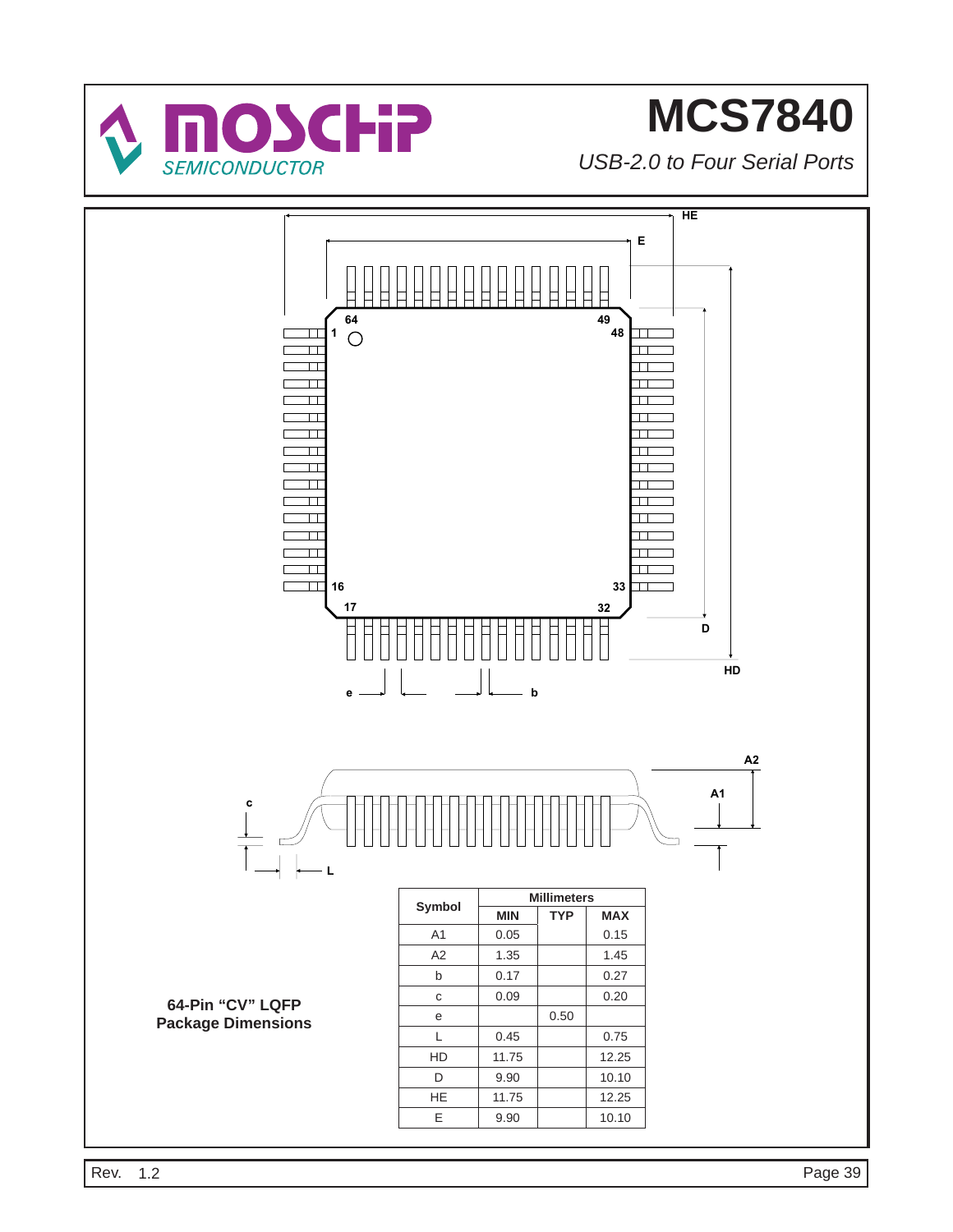*USB-2.0 to Four Serial Ports*



### **IMPORTANT NOTICE**

MosChip Semiconductor Technology, LTD products are not authorized for use as critical components in life support devices or systems. Life support devices are applications that may involve potential risks of death, personal injury or severe property or environmental damages. These critical components are semiconductor products whose failure to perform can be reasonably expected to cause the failure of the life support systems or device, or to adversely impact its effectiveness or safety. The use of MosChip Semiconductor Technology LTD's products in such devices or systems is done so fully at the customer risk and liability.

As in all designs and applications it is recommended that the customer apply sufficient safeguards and guard bands in both the design and operating parameters. MosChip Semiconductor Technology LTD assumes no liability for customer's applications assistance or for any customer's product design(s) that use MosChip Semiconductor Technology, LTD's products.

MosChip Semiconductor Technology, LTD warrants the performance of its products to the current specifications in effect at the time of sale per MosChip Semiconductor Technology, LTD standard limited warranty. MosChip Semiconductor Technology, LTD imposes testing and quality control processes that it deems necessary to support this warranty. The customer should be aware that not all parameters are 100% tested for each device. Sufficient testing is done to ensure product reliability in accordance with MosChip Semiconductor Technology LTD's warranty.

MosChip Semiconductor Technology, LTD believes the information in this document to be accurate and reliable but assumes no responsibility for any errors or omissions that may have occurred in its generation or printing. The information contained herein is subject to change without notice and no responsibility is assumed by MosChip Semiconductor Technology, LTD to update or keep current the information contained in this document, nor for its use or for infringement of patent or other rights of third parties. MosChip Semiconductor Technology, LTD does not warrant or represent that any license, either expressed or implied, is granted to the user.